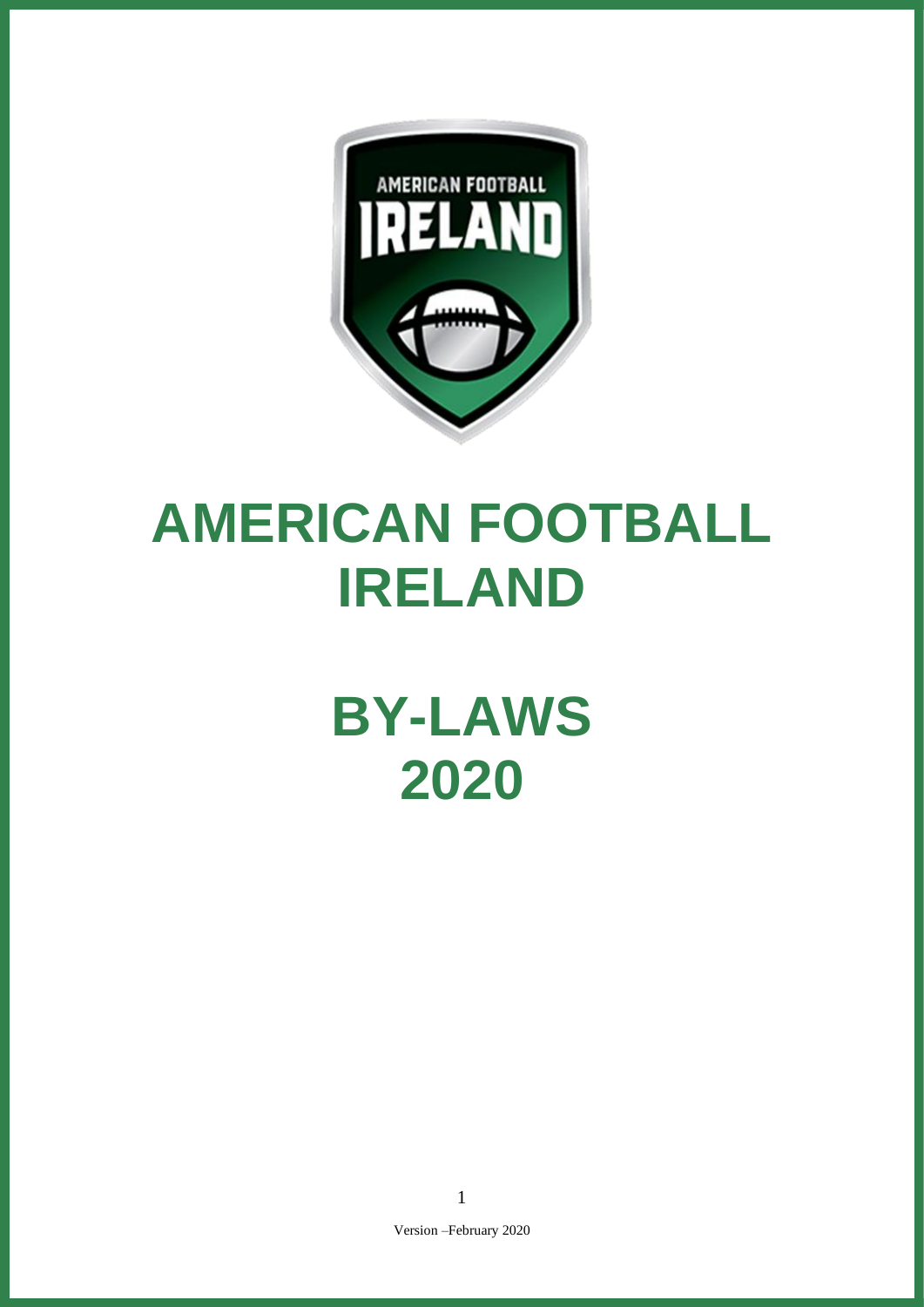| <b>SECTION 1 - ADMINISTRATION</b>                            | $\overline{4}$ |
|--------------------------------------------------------------|----------------|
| A. Membership (Clubs)                                        | $\overline{4}$ |
| <b>B.</b> Membership (individuals) & Registration            | 6              |
| C. Other & Scrimmages/Training Sessions                      | 8              |
| <b>SECTION 2 PLAYING RULES</b>                               | 13             |
| D. Travel & Lateness                                         | 13             |
| E. Uniforms & Equipment                                      | 13             |
| F. Team Area                                                 | 14             |
| <b>G. Behaviour at Venue</b>                                 | 14             |
| H. Overtime                                                  | 15             |
| I. Cancellations, Rescheduling & Forfeit                     | 15             |
| <b>J. Mid-Game Stoppages &amp; Abandoned Games</b>           | 17             |
| <b>K. First Aid Requirements</b>                             | 18             |
| L. Coaching                                                  | 18             |
| M. Refusal to Play On                                        | 18             |
| <b>N. Spectator Problems</b>                                 | 19             |
| <b>O. Game Day Forms &amp; Checks</b>                        | 20             |
| <b>SECTION 3 - 11-A-SIDE PLAYING &amp; COMPETITION RULES</b> | 20             |
| <b>P. Facilities at Home Venue</b>                           | 20             |
| <b>Q. Pitch Markings/Playing Surfaces</b>                    | 21             |
| <b>R. Game Day Requirements</b>                              | 22             |
| S. Officials, Balls, Tees, Chains & Pylons                   | 22             |
| <b>T. Rules &amp; Fixtures</b>                               | 24             |
| <b>U. Points System &amp; Standings</b>                      | 26             |
| <b>SECTION 4 - DV-8 PLAYING &amp; COMPETITION RULES</b>      | 27             |
| <b>V. Playing Rule Variations</b>                            | 27             |
| W. Pitches & Game Day Requirements                           | 28             |
| <b>X. Rookie Rule</b>                                        | 29             |
| <b>Y. Schedule</b>                                           | 29             |
| <b>Z. Points</b>                                             | 29             |
| <b>SECTION 5 - ASSOCIATION MATTERS</b>                       | 31             |
| <b>Miscellaneous</b><br>1.                                   | 31             |
| <b>International Matters</b><br>2.                           | 31             |
| <b>National Team</b><br>3.                                   | 32             |
| 4.<br><b>Rights &amp; Property</b>                           | 32             |
| 5.<br><b>Sanctioning of Games/Events</b>                     | 32             |
| 6.<br><b>Equality Statement</b>                              | 36             |
| Appendix 1 - AFI DISCIPLINARY & DISPUTE MECHANISMS           | 37             |
| <b>AFI Disciplinary Committee</b><br>1.                      | 37             |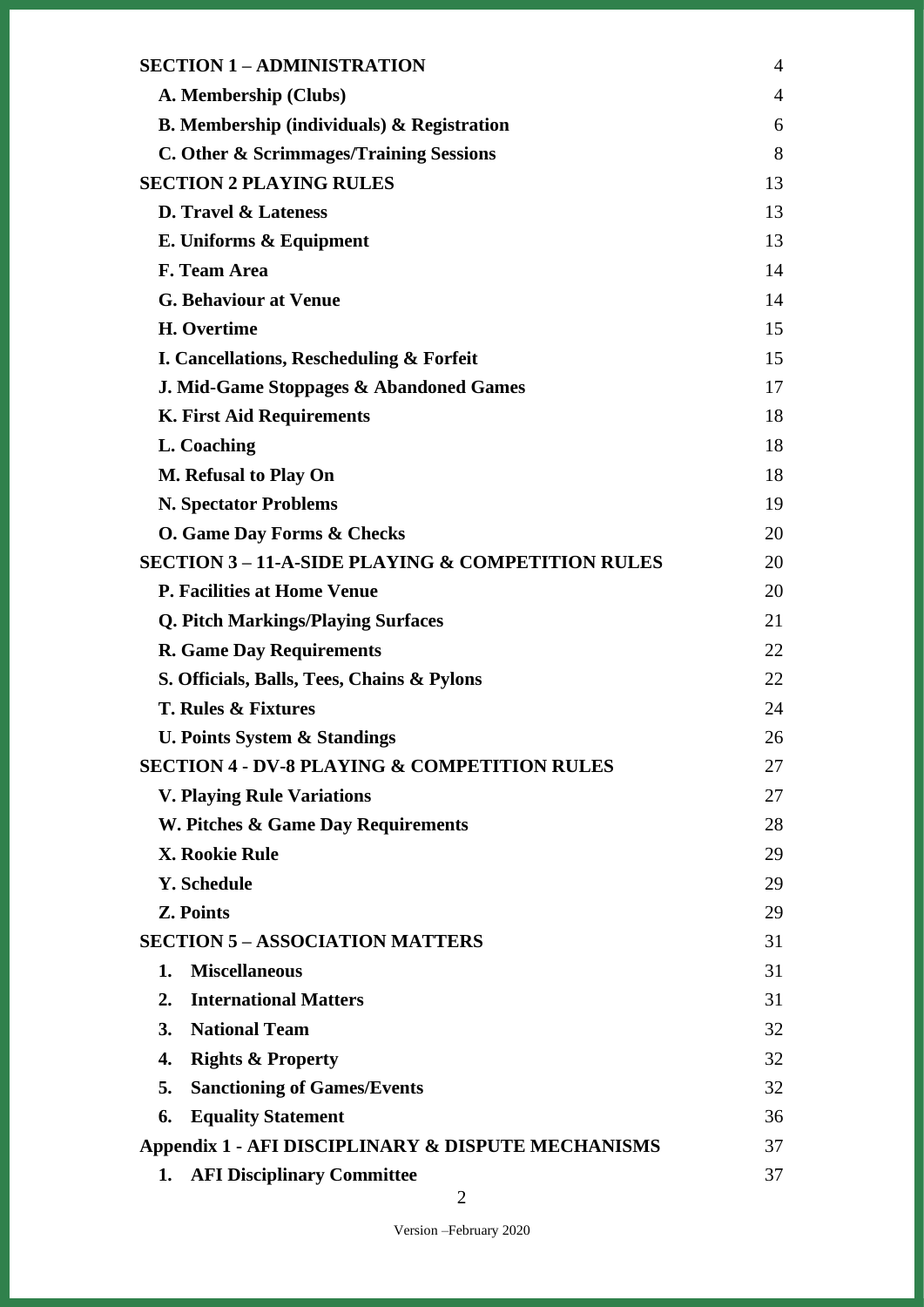| <b>On Field Playing Incidents</b><br>2.                                      | 37 |
|------------------------------------------------------------------------------|----|
| 3.<br><b>Off Field Incidents including breaches of Game Day Requirements</b> | 38 |
| <b>Summary Procedures</b><br>4.                                              | 38 |
| 5.<br><b>Appeals Tribunal</b>                                                | 38 |
| <b>Appeals of AFI Decision on non-disciplinary matters</b><br>6.             | 38 |
| 7.<br><b>Social Media Policy</b>                                             | 39 |
| 8.<br><b>Arbitration Appeals to Sport Dispute Solutions Ireland</b>          | 39 |
| <b>Mediation</b><br>9.                                                       | 39 |
| <b>10.</b><br><b>Application to third parties</b>                            | 40 |
| 11.<br><b>Ejection Appeals</b>                                               | 40 |
| <b>Scheduled of Set Penalties</b><br>12.                                     | 40 |
| 13.<br><b>Video Citation &amp; Disciplinary Points</b>                       | 41 |
| <b>Appendix 2 - Candidate for Election</b>                                   | 44 |
| <b>Appendix 3 - AFI Failure to Complete Form</b>                             | 46 |
| <b>Appendix 4 - Schedule of Set Penalties</b>                                | 47 |
| Appendix 5 - Team Roster Form 2020                                           | 49 |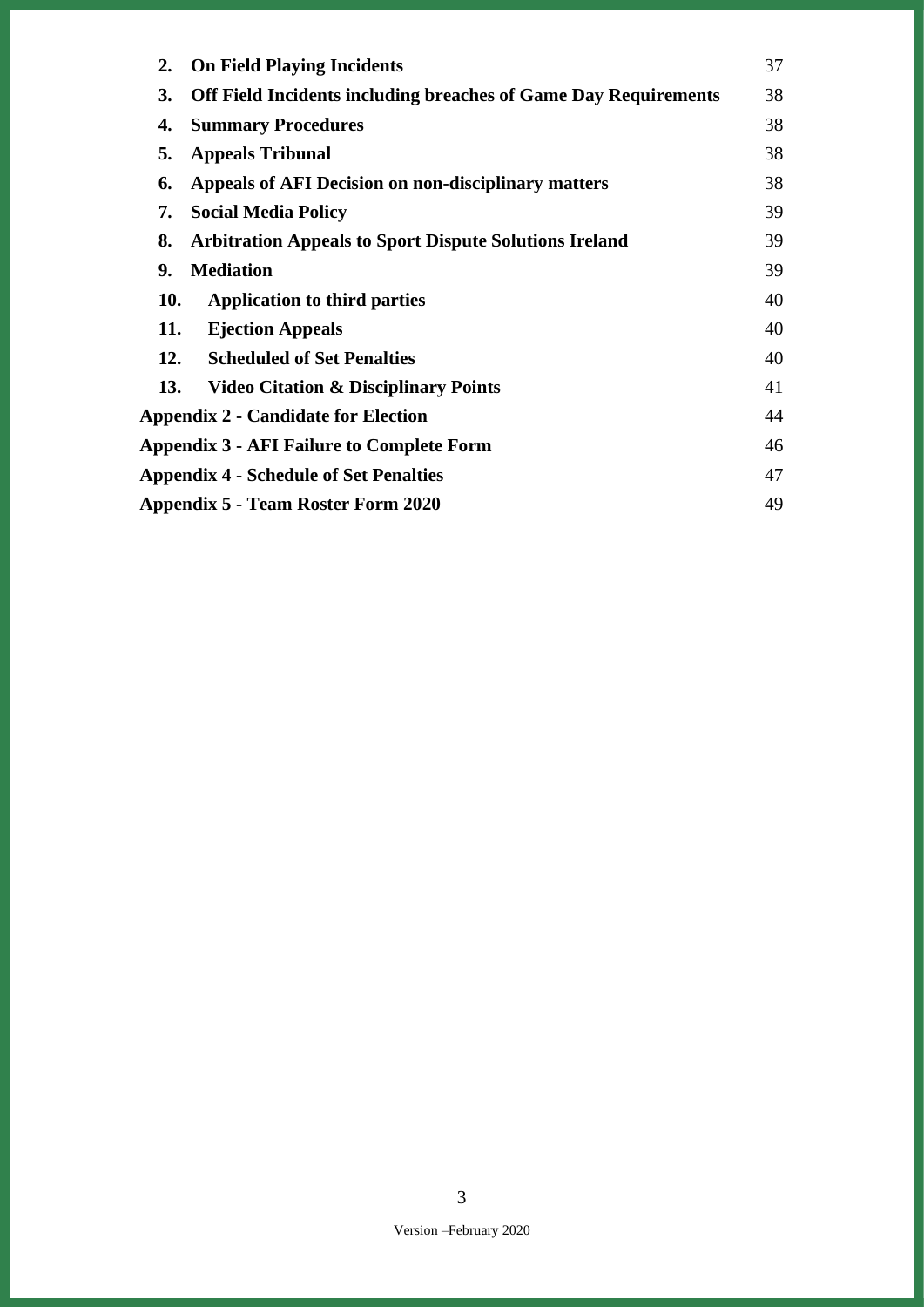## <span id="page-3-0"></span>**SECTION 1 – ADMINISTRATION**

## <span id="page-3-1"></span>**A. Membership (Clubs)**

- 1. All entrants to any of the American Football Ireland (AFI) competitions must be capable of meeting the requirements regarding equipment, player numbers, finances, facilities, administration and other criteria as are currently in force that would reasonably assumed to be necessary to be able to participate in the competition.
- 2. Club membership falls into three categories. A year is defined as the period of time between AGMs. If a club field's more than one team, the team playing at the highest level will be used to determine the club's membership category.
- 3. Full Membership Applicants must be, at the date of the AGM, either:
	- (i) Full Members who completed in one of the AFI's adult kitted football league's (11's) in the most recent full season. OR
	- (ii) Associate Members of the AFI deemed capable of entering into one of the AFI's adult kitted football leagues for its next season.
- 4. Associate Membership Applicants must be clubs who, at the date of the AGM, are entered into and deemed capable of fielding a team in an AFI league. Associate Membership may be provisionally granted to a club by the AFI Board at any time, but is subject to approval at the next meeting of the full membership.
- 5. Formative Members Applicants must be groups or educational institutions who are in the process of putting together a club for the purpose of playing in the AFI and/or recently formed clubs who are not yet capable of fielding a kitted team in any competition. Formative Membership may be provisionally granted by the AFI Board at any time, but is subject to approval at the next meeting of the full membership.
- 6. Membership in all categories is renewable annually at the AGM. All applicants for Membership in any category should apply in writing to the Commissioner at least 1 month in advance of the AGM on the prescribed application form (which may also be used as an audit form). A majority vote of the Full Membership is required to be granted membership in any category. Votes must be taken for each individual applicant and a representative of each applicant must be present at the AGM. Existing Full Member clubs may remain as full members for 1 full year after the year in which they last competed regardless of whether or not they will be fielding a team.
- 7. The AFI is permitted to undertake annual audits of all teams in order to determine whether or not they can comply with the Membership By-Laws and/or are capable of fielding teams in competitions which they are planning to enter. The AFI will decide what information should be requested from each club. A report on these audits may be presented to the Membership. Audit meetings to discuss the Audit materials submitted and any issues arising can be scheduled for all teams.
- 8. All clubs must be (i) constituted members clubs, (ii) representative teams of third level educational institutions or (iii) registered companies.
- 9. Full details of each club's management & structure, its contact details and documentation pertaining to their legal identity as per A8 must be submitted to the AFI along with a club's membership application. Any changes in status or ownership which take place midyear must be approved by the AFI in advance or membership will be deemed automatically terminated. A completed AFI Audit form must be submitted in advance of the AGM along with the club's application for membership (AFI may use a common form for audit/applications at its discretion).
- 10. Changes to the By-Laws must be made in accordance with Article 27 of the AFI Constitution.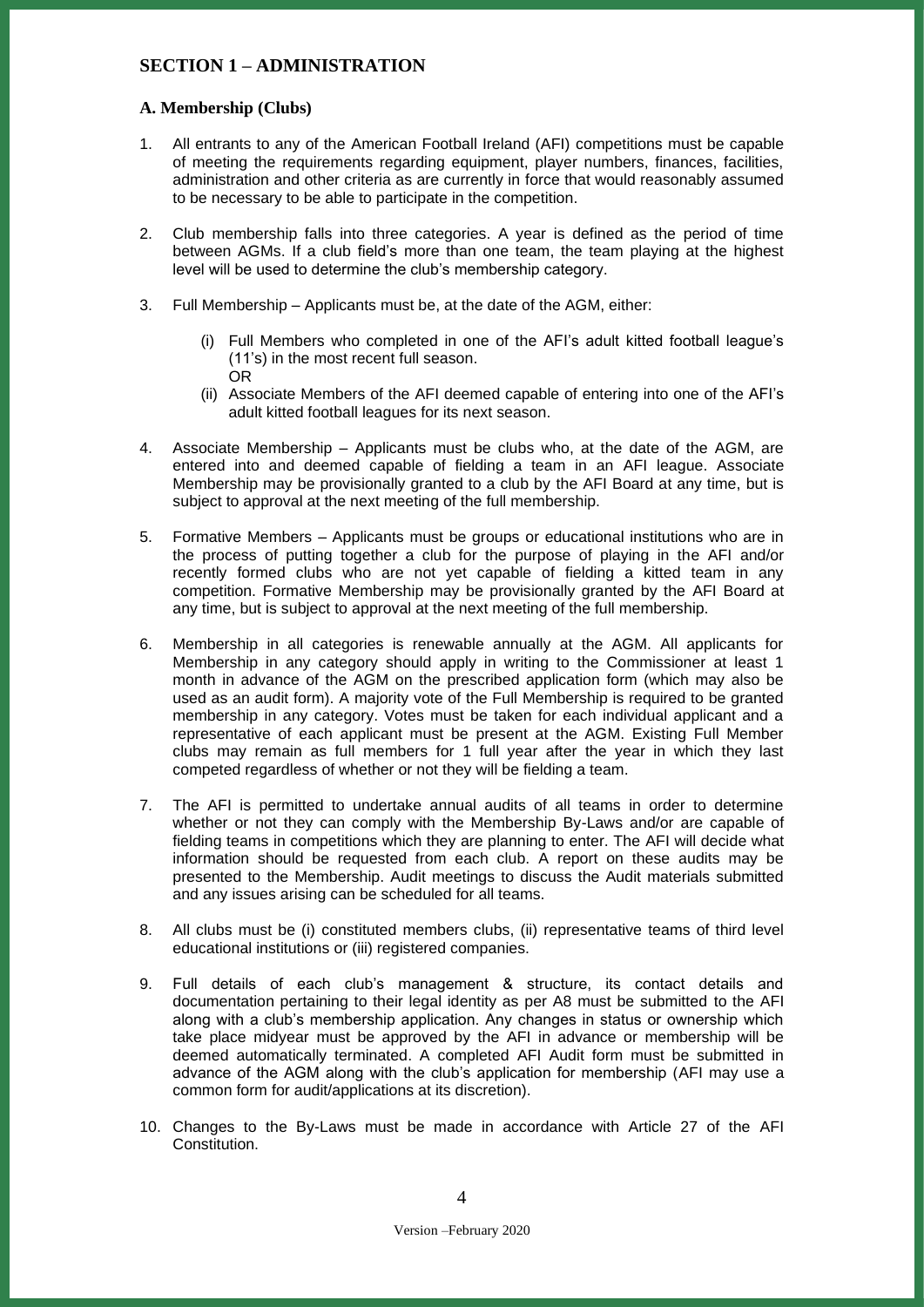- 11. Existing teams who, for the previous season, did not satisfy one or more of the following criteria will have to attend an Audit Meeting and satisfy the same entry requirements as a new applicant to play in the level of league applied for the following season:
	- (i) Sufficient players to complete their fixtures.
	- (ii) Home venue below minimum requirements for more than one game.
	- (iii) Was at fault for not fully completing any fixture.
	- (iv) Did not win any league fixtures.
	- (v) Failed to provide team officials for 2 or more assignments.
- 12. Clubs shall assist and provide to the AFI any information which is required by the AFI to assist it with applications to State or other bodies for funding and/or grant aid.
- 13. Requirements to participate in leagues & audits

The following mandatory requirements and guidelines will apply to all applicants to play competitive football. Teams subjected to audit will be required to provide evidence, in advance of entry deadlines, to show that they can satisfy the requirements. The AFI may permit entry to teams that do not satisfy the "guidelines" only in exceptional circumstances which must be documented and must still conform to the aims of the "guidelines". There is no discretion for mandatory requirements.

AFI Premier Division:

#### Mandatory:

Finances – have the ability to fund a full season. Facilities – have home venue(s) that conform to minimum game requirements. Coaching – have 2 x certified coaches, one to remain on side-line at all times.

Equipment – sufficient equipment, including uniforms, to kit up players. Administration – can satisfy Section 1 of these By-Laws

#### Guidelines:

Player numbers – 30 players on roster including 15 players who have been registered players for 1 season in which they played a minimum of 5 regular season fixtures in the AFI Premier Division or AFI Division 1.

#### AFI Division 1/2:

## Mandatory:

Finances – have the ability to fund a full season.

Facilities – have a home venue(s) that conforms to minimum game requirements. Coaching – have a certified coach, one to remain on side-line at all times. Equipment – sufficient equipment, including uniforms, to kit up players. Administration – can satisfy Section 1 of these By-Laws

Guidelines:

Player numbers – AFI Division 1: 25 players on roster.

#### 14. Team Names & Locations

All team names must have 2-part names - a geographical/educational institution and a nickname – with the geographical/educational institute name preceding the nickname e.g. Dublin Rebels, Cork Admirals. The following rules will apply:

#### (a) Geographical/Educational:

Educational Institutions shall include the institution's name or recognised derivative in their name. All other teams must use one of the following and can only use geographical names of areas in which they are based:

- (i) Name of city/town. Please note than the league will not permit any more teams to use "Dublin" or "Belfast" [Current permitted teams – Belfast Trojans, Belfast Knights, Dublin Rebels]. New teams are permitted to use "Dublin City" or "Belfast City" if located within the official City boundaries and are members of the local sports partnership for the respective city.
- (ii) Name of local authority area.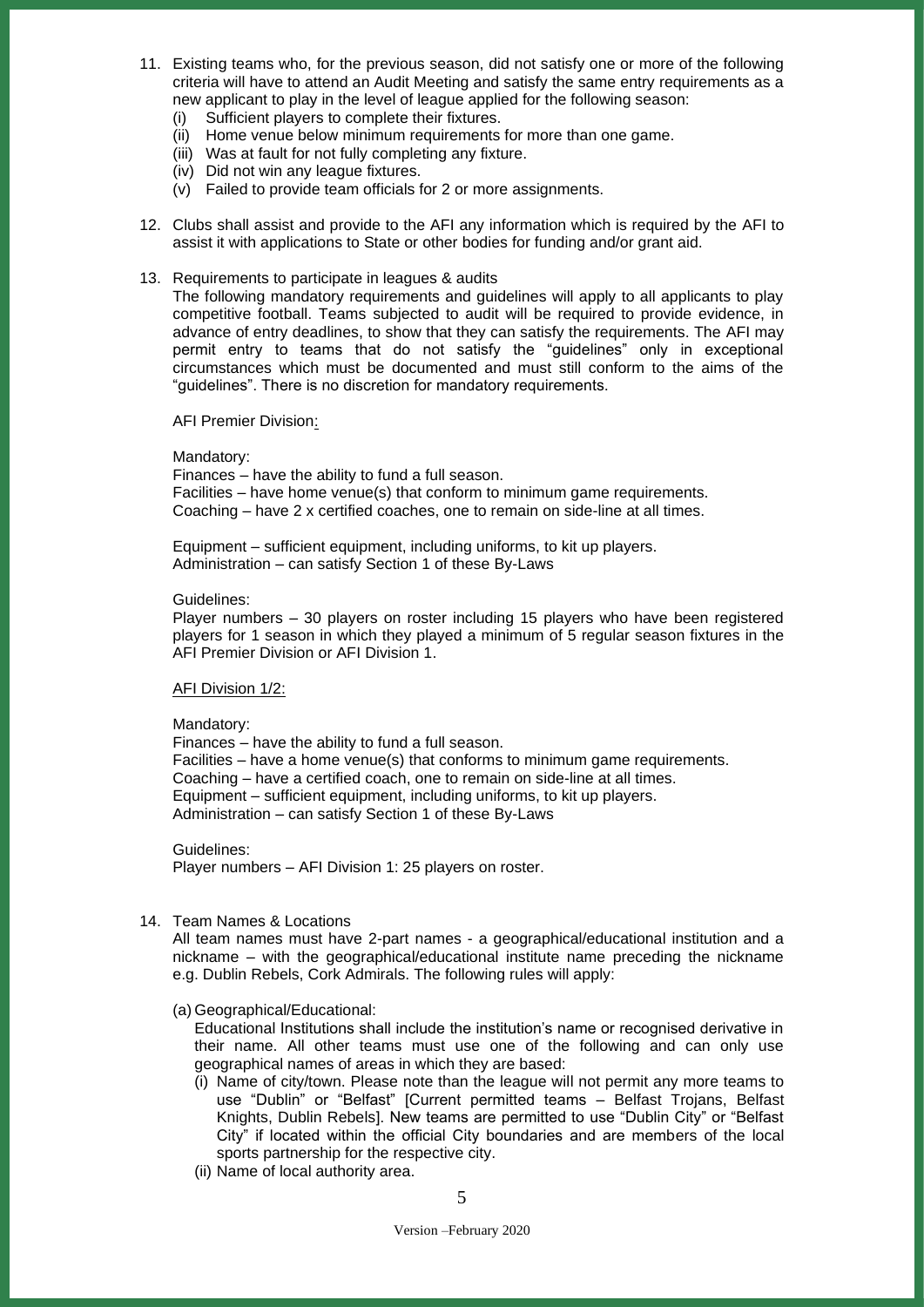(iii) Name of recognised suburb of city/town/metropolitan area.

- (iv)Name of county.
- (v) Name of city/town/county/metropolitan area proceeded with "North", "South", "East" or "West".

Teams which move geographical area will have to adopt an appropriate geographical name within 1 season of moving.

(b) Nicknames:

It is recommended that new members should adopt nicknames that have a recognised link to the area in which they are based. The following categories of nicknames are prohibited:

- (i) References to sexual activity.
- (ii) Specific references to crime or criminal activity.
- (iii)References to any categories of persons for whom the Equality Act prohibits discrimination; that could cause offence or be construed as discriminatory to the aforementioned persons and/or their friends, families and colleagues.

(c) Locations:

All teams must be based in the Geographical Area or Educational Institution stated in their name.

15. Dissolution

Any club which ceases activities or loses its membership of the AFI is required to go through a formal dissolution process. This dissolution process should be done in accordance with the Law. The dissolution process will include, but is not limited to, the payment of any liabilities, the collection of any dues, and the distribution of any remaining club assets (both material and financial). The dissolution process should be concluded at a meeting called specifically for the purpose which can be attended by all the club's members and representatives of the AFI. In the event of dissolution, all individuals who were members during the year (meaning AFI AGM to AFI AGM) in which the club dissolves, who have transferred to another AFI member club or allowed their membership to lapse, will be subject to an equal share of any liabilities or restrictions arising from the dissolution process or failure to complete the dissolution process. For avoidance of doubt, members during the dissolution year includes any individuals whose membership ceased; or was due to cease, or if they had not joined another club in the meantime; on March 1<sup>st</sup> of that year.

- 16. All teams and individuals are subject to any rules and regulations that apply by virtue of the AFI's membership of various national and international organisations.
- 17. All games involving AFI teams that are not part of the official AFI league or competitions schedule must be sanctioned by the AFI. Teams should submit the appropriate sanction form as per the AFI By-Laws.
- 18. League Formats

The AFI will put in place league programmes at various levels for both male and female teams and youth players subject to demand.

#### <span id="page-5-0"></span>**B. Membership (individuals) & Registration**

- 1. The registration fee is €55 for players on teams playing in AFI Premier Division, AFI Division 1 and AFI Division 2. It is €5 for all other members.
- 2. All players must be registered with AFI. Team Managers are responsible for ensuring that they do not use players who are not registered. From the 2019 season, registration will be via the Azolve Go Membership online system. Members should be individually registered via this system and provide all the details requested as part of the process. All registered members receive an email receipt as proof of registration.
- 3. The categories of membership currently in use are:
	- AFI Premier Division.
	- AFI Division 1&2.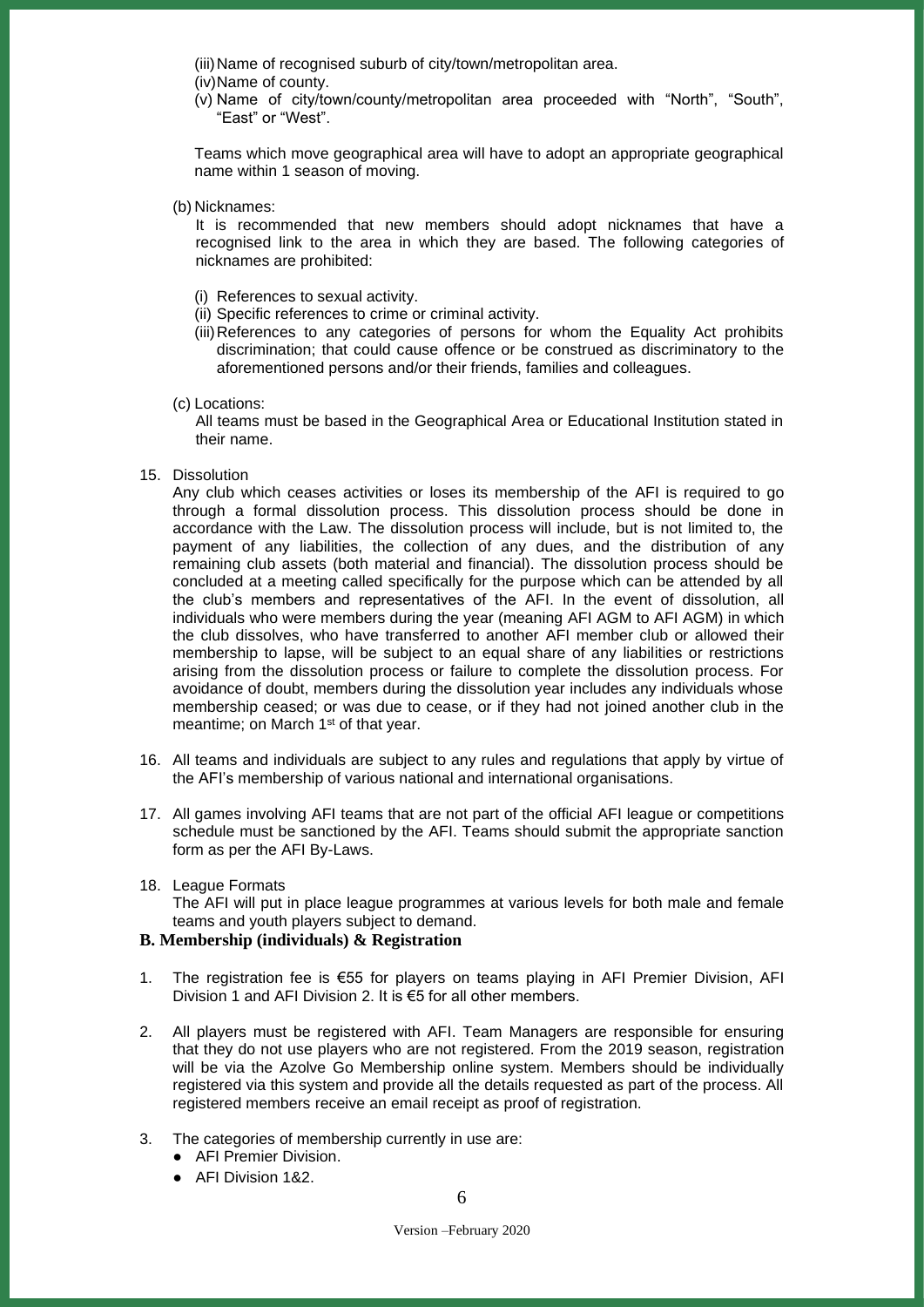- **Flag Football**
- Coaching.
- Officiating.
- Associate.
- Youth Athlete.
- Volunteer.
- Youth Volunteer.
- Alumni.
- $\bullet$  Trial
- Overseas Irish Wolfhounds Athlete

Persons who occupy multiple roles or who are playing in more than one category of football (adult kitted, U20 and Flag) must register individually for each category in order to be allowed to participate in competitions run for that category.

- 4. All coaches must be fully paid up registered coaches as per the directions of the Director of Coaching appointed by the Irish American Football Association to oversee coaches. Coaches must register annually via the Azolve Go Membership system, pay the  $\epsilon$ 5 rate of registration and upload proof of their qualification to the system.
- 5. The AFI also has a non-playing membership of individuals who are not attached to any particular club.
- 6. Players must be registered a minimum of 2 weeks in advance of playing their first league game in any given year. Players are not permitted to play in the Play-offs or Championship games unless they have played in a minimum of two regular season games that season. Players who have played competitive football anywhere worldwide (including Ireland) during the current calendar year and subsequently register with an AFI team are not permitted to play in their team's first competitive fixture post registration with their new AFI team. Any overseas members that are participating with any of the Irish Wolfhounds teams must register on Azolve and purchase the appropriate membership.
- 7. Members must register annually**.** The registration year for 2020 will run from 1 st October  $2019$  to  $30<sup>th</sup>$  September 2020. Existing players are permitted to register with their existing club or any other club from the commencement date forward. New members are also permitted to register for the upcoming season from the commencement date.
- 8. A member cannot register with a new club unless all monies owed, including the club's own membership fees and/or charges AND all team owned equipment has been returned to the member's previous team (or recipient of assets in the event of dissolution). Team Managers should inform the AFI of any such members and provide any relevant supporting evidence so that they can be placed on the Debtors List. Details of members to be placed on the Debtors List must be submitted along with the team's annual audit/application form for the following season. A debtor can be any member of the association.
- 9. IFAF International Transfer rules apply to AFI. Overseas players are not considered eligible to play in Ireland until they have completed the relevant IFAF International Transfer procedures in effect at the time of transfer. No player is permitted to be registered with any AFI member club while being simultaneously registered with another club, college or professional team in any IFAF member country. All registration/employment links with a player's previous club(s) must be severed before registering in the AFI. Documented proof of the severance of links may be requested at the AFI's discretion.
- 10. The AFI reserves the right to publish and circulate team rosters and player photos.
- 11. Registered players cannot switch teams without the consent of the club holding their registration. The AFI reserves the right to waive this rule in cases where, due to family or work reasons, a player relocates to a different part of the country or where a club dissolves mid-season. In the event that a player switches teams after the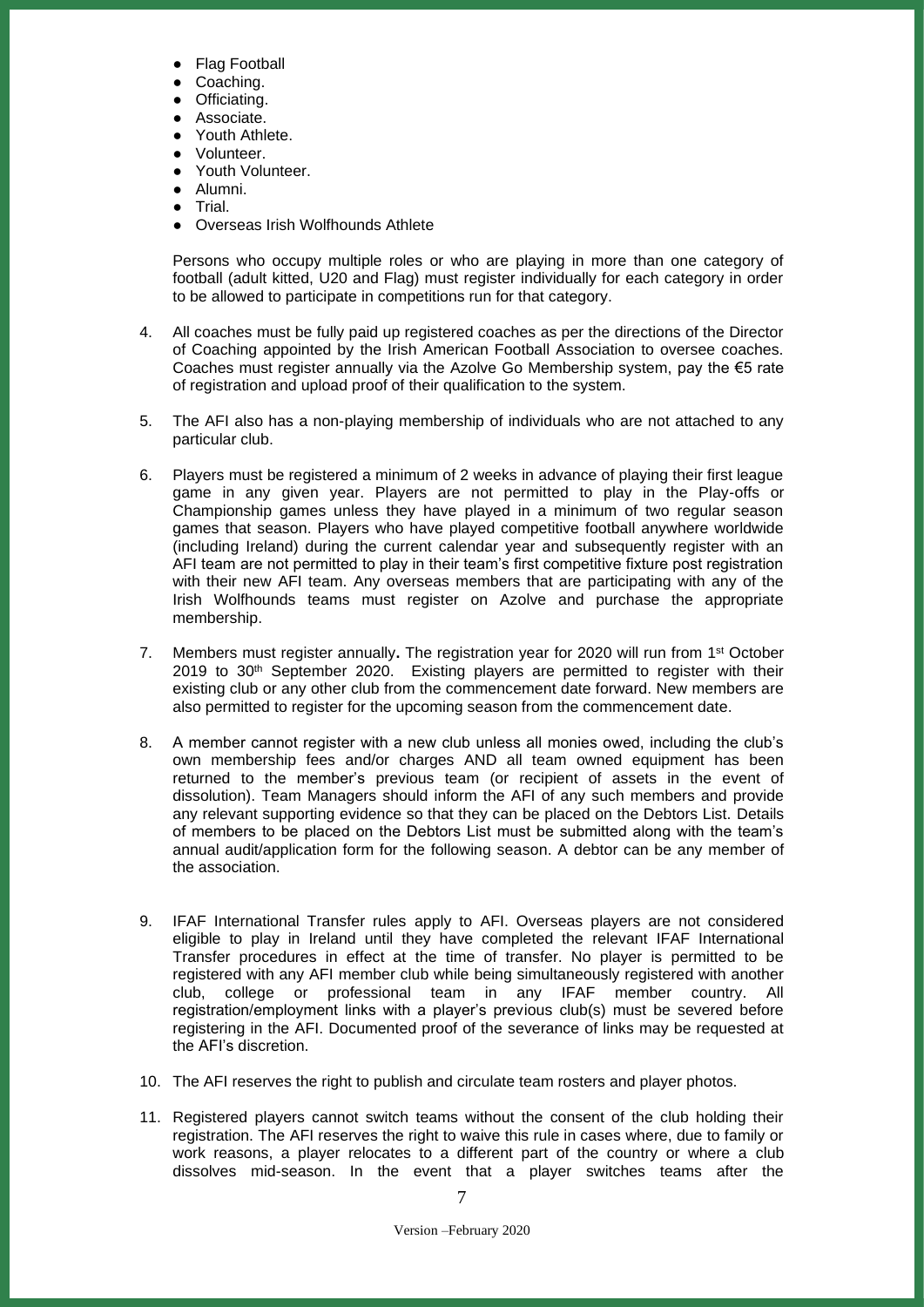commencement of the regular season, the player is not permitted to play in their new team's first competitive fixture post transfer.

- 12. A digital headshot photograph of each registered player should be submitted at registration and must be made available to the Commissioner upon request.
- 13. All senior kitted players must be over 18 years of age.
- 14. The AFI may issue player ID cards if deemed necessary.
- 15. In the event of a club dissolving or losing its membership of AFI, those members during the year of dissolution or during its most recent year of AFI membership, are to be placed on the AFI Dissolution List. This will happen when AFI has positive confirmation that the club has dissolved in accordance with the Law and relevant By-Laws. AFI may remove individual players from the AFI Dissolution List in exceptional circumstances or where the club has entered into a binding agreement with the AFI concerning the dissolution process. If the agreement is cancelled or is not adhered to by the club, the named players will automatically return to the AFI Dissolution List and their membership of any subsequent club(s) is cancelled.
- 16. No person can be a member of 2 clubs playing in the same category of football simultaneously.
- 17. All members should note that the AFI may use the Azolve Go-Membership system to send circulars to various categories of members.

#### <span id="page-7-0"></span>**C. Other & Scrimmages/Training Sessions**

- 1. Team Provided Officials (TPO)
	- (a) Each team playing is required to have 6 trained officials who have completed the Officiating Level 1 training course and passed a written or online certification exam administered by the Director of Officiating. Each team is required to cover up to 12 individual officiating assignments (can be either 11s or DV-8s) during the course of a season. All Team Provided Officials must be over 18 years of age. New teams are not required to supply TPO's in their first active season. The Director of Officiating, at his/her discretion, may introduce separate training/certification courses for different officiating positions. If training is position specific, the TPOs to be provided by a team or teams for any particular fixture must include TPOs trained in the positions sought by the Director of Officiating for that fixture e.g. Referee, Side-line Official, and Umpire.
	- (b) All AFI Premier Divsion clubs are required to provide a person for training as a referee (crew chief). This person is to undergo training and may be required to officiate in at least 5 fixtures at AFI Premier Divsion /AFI Division 1/2 level in any given season. That this requirement is in addition to the TPO requirement.
- 2. Team Photo

Each team can be requested to submit a team photo (digital) for use on the website & in league publicity material. Team photo should be "serious" style with players upright in line in full uniform i.e. no lying around on ground, waving flags, joking about etc.

- 3. Teams are encouraged to film each game. Cameras should record the game from an appropriate height on the side-line using a side-line to side-line field of vision. Video tapes can be submitted to the AFI. If a team indicates on its team roster that it is making a visual recording of the game, a copy of the visual recording must be submitted to (i) the Director of Officiating within 3 weeks of the date of the game and (ii) made available to the AFI on request.
- 4. All clubs/games/events (including those run by non-members) must comply with any Irish Sports Council or legally required Code of Ethics and child protection requirements in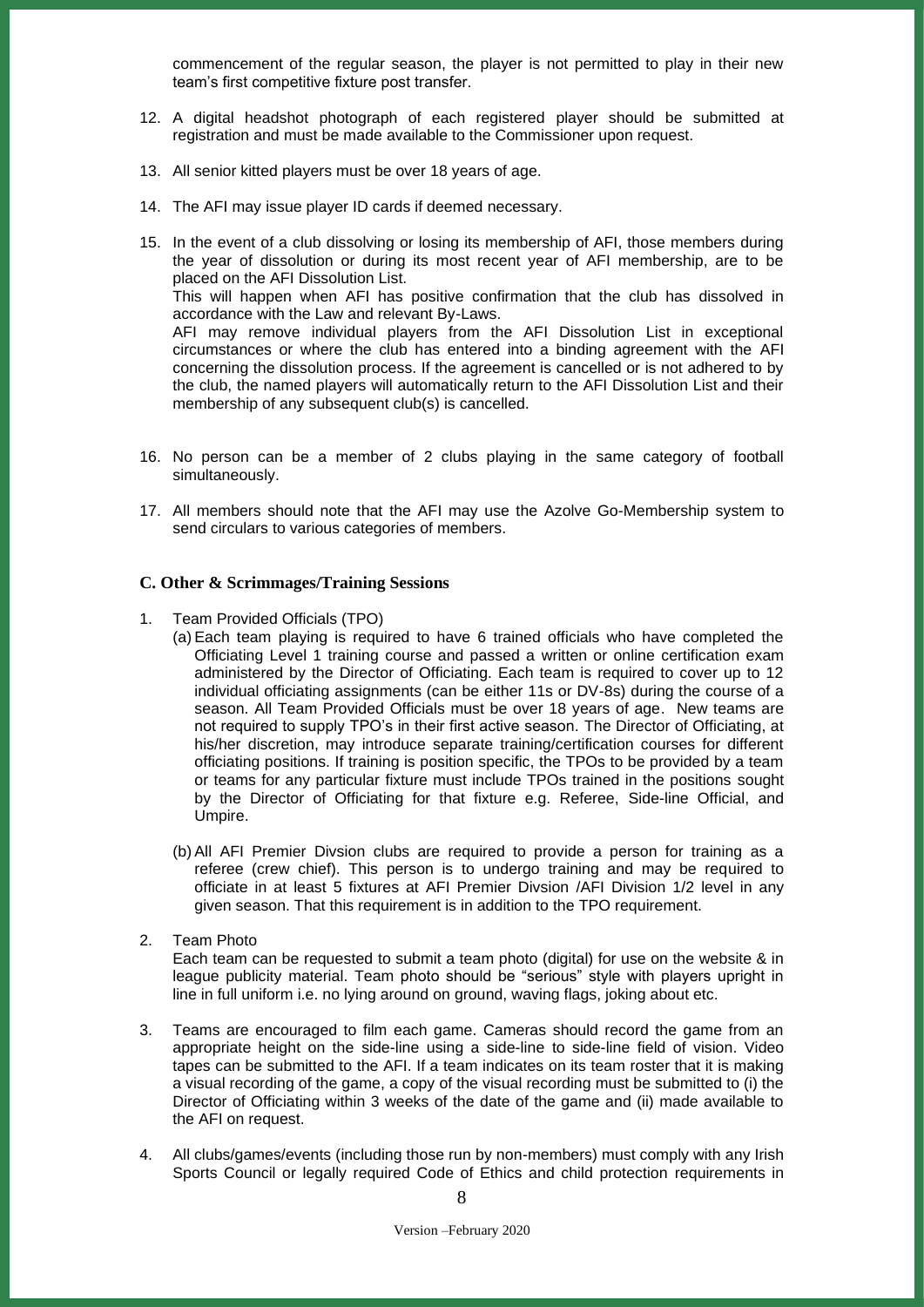force at all times. Residents of Northern Ireland must be vetted by the PSNI as per By-Law C5. Residents in all other parts of the island of Ireland or elsewhere must be vetted under the Federation of Irish Sport Garda vetting scheme as per By-Law C6

- People must be vetted specifically for American football. Garda vetting for another reason is not acceptable for American Football. For example, all teachers undergo Garda vetting for their employment – this vetting is only valid for their work as a teacher and cannot be used for any other activity, including American Football.
- Everyone who has been vetted must be re-vetted every 5 years.
- The following persons involved in American Football must be vetted:
	- $\circ$  Any persons with access to minors and any other person who is required under Law to be vetted.
- AFI participating in Federation of Irish Sport Scheme and all persons to be vetted must undergo Garda vetting using this scheme.
- People in NI are required to be vetted through AccessNI.
- The AFI Vetting Officer is Aidan Maguire.
- Contact: [vetting@americanfootball.ie.](mailto:vetting@americanfootball.ie)
- All new persons to be vetted must complete the FIS Garda form and submit it with their registration form. Payments for vetting must be made through Azolve.
- 5. Rules for Northern Ireland residents
	- All AFI members residing in Northern Ireland that have direct and prolonged contact with children (i.e. under 18s) must be Access NI vetted. This primarily applies to coaches that coach flag and/or youth teams. Note: Officials do not need to be AccessNI vetted.
	- Those that need to be AccessNI vetted must apply for an enhanced disclosure all other disclosures will be considered insufficient.
	- A copy of the AccessNI Disclosure Certificate must be forwarded to the AFI Vetting Officer when issued. This can be scanned and emailed to the AFI Vetting Officer at [vetting@americanfootball.ie](mailto:vetting@americanfootball.ie) or posted (email [vetting@americanfootball.ie](mailto:vetting@americanfootball.ie) for details).
	- Note: The original disclosure certificate must not be sent only a copy of the disclosure certificate is required.
	- Further information can be found on the AccessNI website: [www.nidirect.gov.uk/accessni-criminal-record-checks.](http://www.nidirect.gov.uk/accessni-criminal-record-checks)
	- Any questions or queries on AFI vetting requirements should be sent to the AFI Vetting Officer at [vetting@americanfootball.ie](mailto:vetting@americanfootball.ie)
- 6. All overseas residents and those not covered by the vetting provisions of C4 and C5 shall be required to make a statutory declaration to the satisfaction of the AFI Vetting Officer.
- 7. Non-League Games/Scrimmage
	- The following conditions apply to all fixtures and scrimmages involving AFI teams which are not part of the competitive AFI schedule:
	- (a) AFI game safety requirements to apply to all fixtures/scrimmages (see C9 below also).
	- (b) One neutral official to be present for all scrimmages (see C9 below also).
	- (c) AFI must be informed of all fixtures/scrimmages and give sanction.

A scrimmage is defined as any kitted football activity where groups of players from one team line-up against groups of players from another team. Joint training sessions,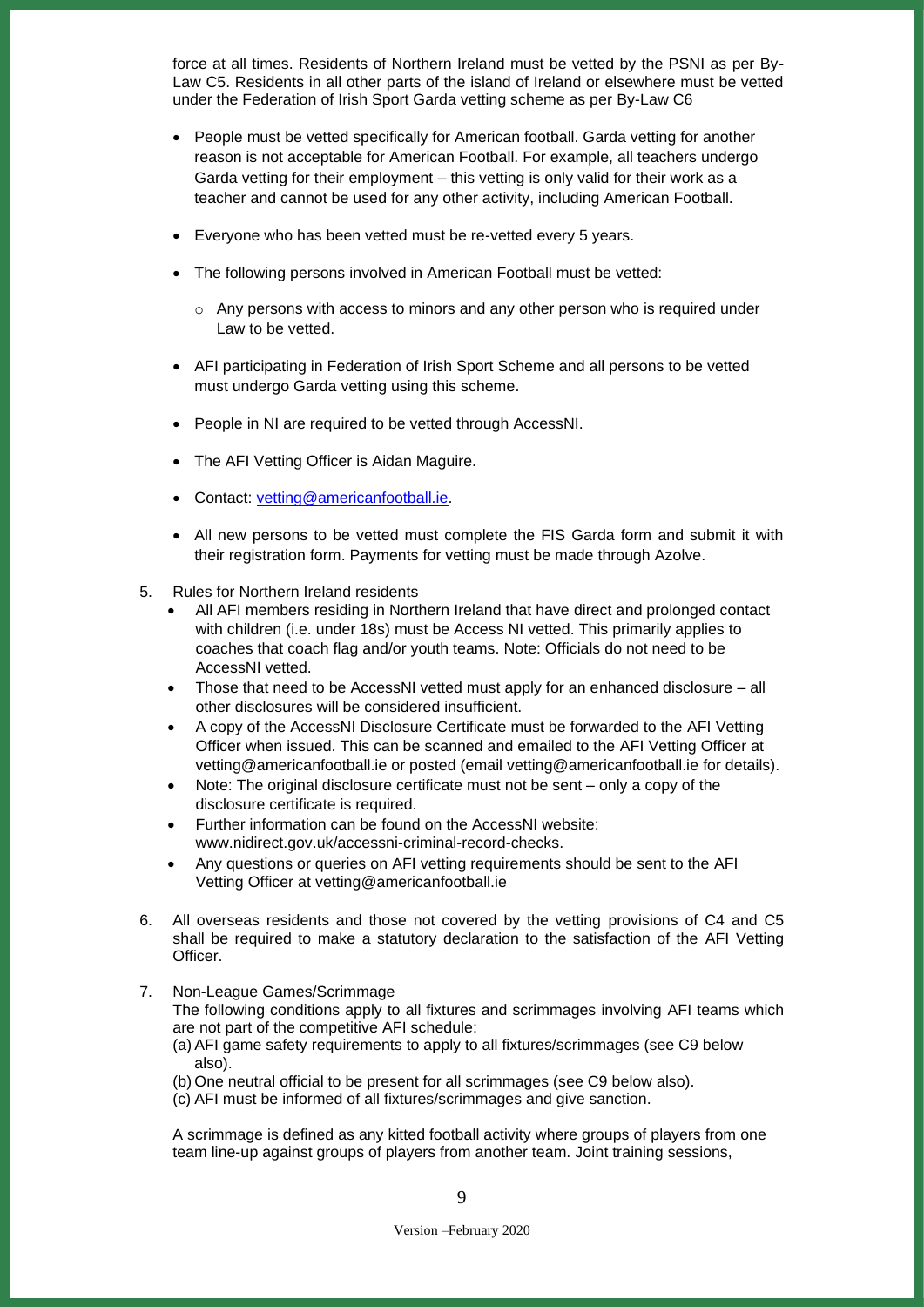including kitted sessions, where players from two or more teams do not line-up against one another as separate teams are not regarded as scrimmages.

- 8. Where a scrimmage is fully scripted/formatted, with the prior agreement of the Director of Coaching, it can be regarded as a joint training session thus 8(a) and 8(b) need not apply. All other applicable rules and guidelines concerning the safe conduct and participation in training sessions shall apply.
- 9. The rights to all competitive AFI fixtures shall jointly belong to the AFI and the two participating teams. For the avoidance of any doubt, the joint ownership extents to circumstances where a team or the AFI proposes to allow a third party to take responsibility for the staging of a game or where broadcasting income and/or gate receipts are being received for any game. None of the parties (i.e. the AFI or participating teams) is permitted to contract out any rights to any competitive fixture or derive any broadcasting or gate income without the expressed written permission of the other parties.
- 10. In circumstances where the running of a regular season fixture is contracted out to a third party, the designated home team will take full responsibility for ensuring that their contractor adheres to the minimum requirements for staging a game. It shall not be a defence from a home team to say that issues were unforeseen or that matters were out of their control if minimum requirements are not adhered to. In the event that a sanction fee and/or paid services are required and are not, in fact, paid by the aforementioned third party, the aforementioned designated home team will be liable for the fee/services payment.
- 11. Anti-Doping
	- (a) The following organisations are entitled to conduct anti-doping testing of AFI members:
		- (i) AFI.
		- (ii) Sport Ireland.
		- (iii)WADA accredited international organisations whom the AFI is affiliated to.
	- (b) All testing must be conducted in compliance with the Irish Anti-Doping Rules, as maintained by Sport Ireland.
	- (c) All adult competitive fixtures and all adult International fixtures, whether run by the AFI or other organisations or involving AFI and/or other teams, will be subject to in competition testing (as defined by Sport Ireland).
	- (d) Home teams will be responsible for cooperating with and assisting with the provision of requested facilities for the purpose of in competition testing.
	- (e) The AFI can appoint a number of Anti-Doping Officers who have a right to be present during the conducting of any testing (subject to the Irish Anti-Doping Rules).
	- (f) All queries go to [antidoping@americnafootball.ie](mailto:antidoping@americnafootball.ie)
- 12. Concussion Protocol.
	- (a) Subject to the adjustments listed in 13(b) below, all AFI members must implement and abide by the AFI Concussion Protocol. Where the word 'concussion' is used in this section of the By-Laws, it is defined as meaning an actual or suspected concussion.
	- (b) The following will apply:
		- (i) Any player who receives two concussions during a playing season (defined as starting two weeks before the first regular season fixture in the playing category/league and concluding two weeks after the later of the final fixture in the category) is not permitted to play or engage in any contact training for the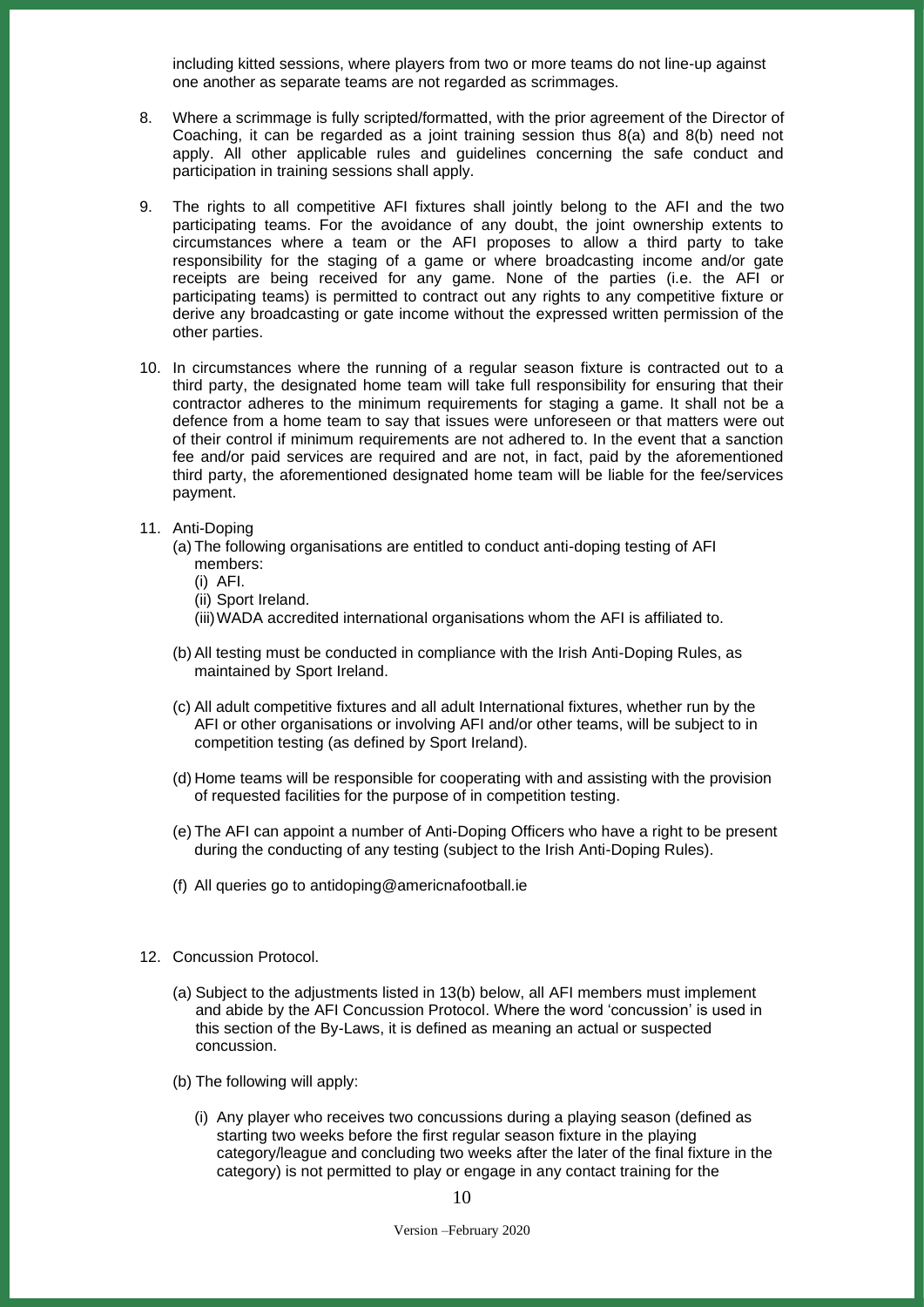remainder of that season. Additionally, if such a player wishes to play in a different category of kitted football taking place during a different time of the year, they may not do so for a minimum of 6 months after the second concussion has occurred.

- (ii) All concussions suffered by a player, whether occurring in American football (practice or games), another sport or in any other activity, must be reported accompanied by the Side-line Evaluation form to the AFI Commissioner using the email address: [commissioner@americanfootball.ie](mailto:commissioner@americanfootball.ie)
- (iii)All home teams must supply a minimum of 10 Side-line Evaluation forms contained within the designated book to the ambulance personnel prior to the commencement of a game. Failure to provide these forms will result in a delay of game penalty in the first and each subsequent instance. On a second or subsequent instance a deduction of 1pt will apply to league standings. (A point deduction may carry into the following season).
- (iv)The side-line evaluation form will be utilised to determine if a concussion is suspected. All parts of the form must be completed. If after completing the form no concussion is suspected the player may return to play. If a concussion is suspected the player must be immediately removed from play and the AFI Concussion Protocol and Graduated Return to Play process followed. Once a player has entered the protocol, they may not be removed from it under any circumstances until the protocol is complete and medical clearance has been given.
- (v) It is the responsibility of the Head Coach to ensure the AFI Concussion policy and Side-line Evaluation form is completed. In the first instance this form should be completed and signed by the ambulance personnel present at the fixture. If the ambulance personnel fails/refuses to complete and sign the form it should be completed by the Head Coach. Medical advice from ambulance personnel supersedes this policy and no player should return to play against medical advice.

#### (c)**Procedure during games:**

- 1. Hosting team provided the PHECC (ambulance) personnel with the concussion evaluation booklet, ensuring at least ten forms are blank and ready to use.
- 2. Head referee will confirm with PHECC personnel that the booklet has been received.
- 3. After an evaluation has been completed the PHECC registered personnel will remove the bottom copy (pink) for their records.
- 4. At the completion of the game the head referee will retrieve any completed evaluation forms from the PHECC personnel (top/white copy).
- 5. The hosting team will retrieve the concussion evaluation book from the PHECC personnel.
- 6. The head referee will forward all completed forms to the Director of Officiating and Commissioner digitally within 48hrs. In the case of a confirmed/suspected concussion notification must be given before the days end. Hard copies of the form should be forwarded to the Director of Officiating.
- 7. In the event that PHECC personnel refuse to complete the form, an AFI certified coach shall take on the role of the PHECC personnel and complete the relevant steps above.

#### (d)**Procedure during practice sessions/scrimmages:**

- 1) Head Coach/Hosting Coach will ensure that concussion evaluation booklet is readily available at the practice session/scrimmage with at least ten blank forms available and ready to use.
- 2) After an evaluation has been completed the Coach will remove the bottom copy (pink) and provide it to the person being evaluated.
- 3) The Head Coach/Hosting Coach will forward all completed forms to the Director of Officiating and Commissioner digitally within 48hrs. In the case of a confirmed/suspected concussion notification must be given before the days end. Hard copies of the form should be forwarded to the Director of Officiating.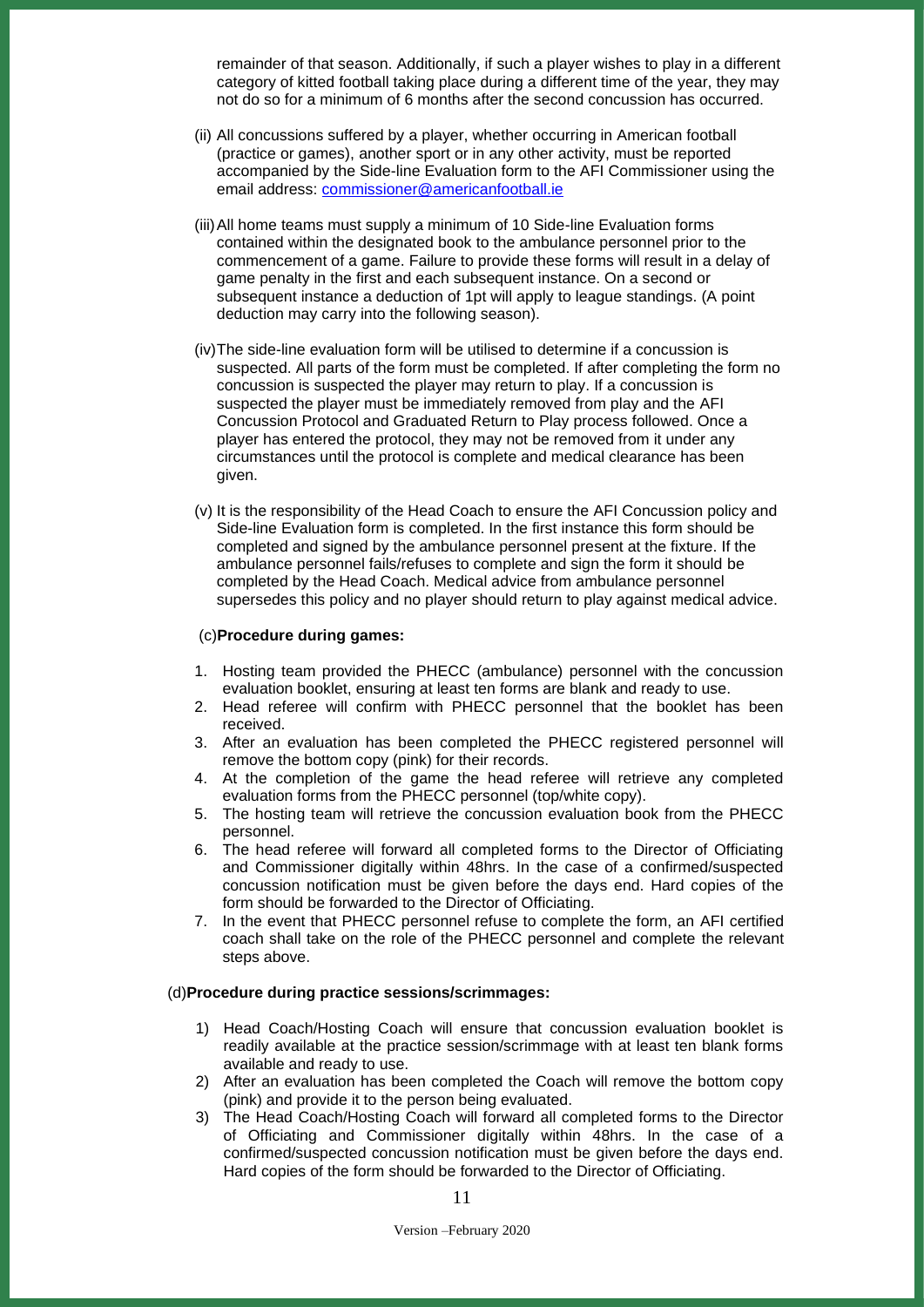(e) Teams are obliged to ensure that they always have evaluations forms available and if a replacement is required the Commissioner should be informed with at much notice as possible.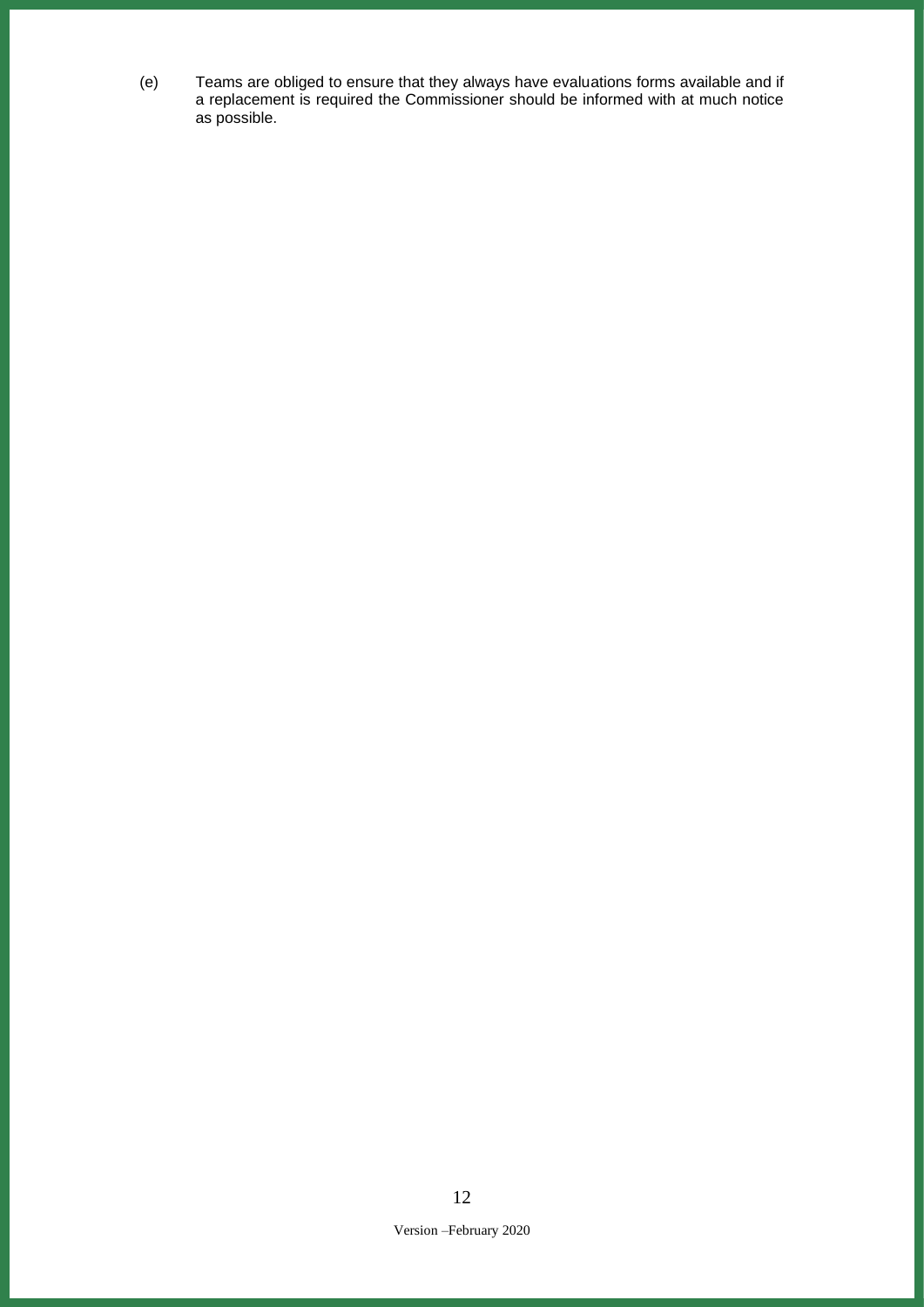## <span id="page-12-0"></span>**SECTION 2 PLAYING RULES**

## <span id="page-12-1"></span>**D. Travel & Lateness**

- 1. Away team should e-mail or ring both home team and officials before 12:00 two days before kick-off (usually Friday) to confirm everything is ok and if necessary, get directions from the home team.
- 2. Away team should ring home team at 10:00 on morning of game to confirm that they are en route and inform of any anticipated problems. Both home and away team managers should have mobile phones to ensure that they can contact each other en route.
- 3. Away team should plan to arrive at least 90 minutes before kick-off.
- 4. If away team has not arrived 90 minutes before kick-off, the home team manager will contact them to find out the reason for the delay and inform match officials. If delayed, the away team should check-in by phone every half hour until they arrive.
- 5. If away team has not taken the field by the time of the coin toss, the home team is deemed to have won the coin toss. A delay of game penalty may be assessed by the officials against any team not ready to play at kick-off time (see By-Law G3 for penalty enforcement of pre-game penalties).
- 6. If the away team arrives late, kick-off will take place no more than 30 minutes after arrival up to a maximum of 1 hour after the scheduled kick-off time. In the event of a kick-off being delayed by more than 30 minutes, the matter will be referred to the Disciplinary Committee for investigation. A delay of game penalty (15yds) will be assessed as per By-Law G3.
- 7. If kick-off does not take place by 1 hour after the appointed time, the home team wins by forfeit.
- 8. In the event of 7 above, the two teams by mutual agreement may play a scrimmage/shortened game which will conclude no later than 3 hours after the original kick-off time and will not count towards league standings.
- 9. In the event of no game/scrimmage taking place due to late arrival, the game will be forfeit by the late team.
- 10. The above procedure may equally be applied to any home team that is late.

## <span id="page-12-2"></span>**E. Uniforms & Equipment**

- 1. Mandatory protective equipment as provided for in the NCAA Rulebook is compulsory for all players.
- 2. Each player on a team must wear the same coloured jersey. Teams should try to kit out all their players in the same coloured helmets and pants. All players in the AFI Premier Division shall endeavour to wear the same coloured helmets, jerseys and pants.
- 3. Opposing teams must wear uniforms with contrasting colours so that players, officials and spectators can easily distinguish between the teams at all times including in poor conditions such as rain, dust and mud. Each AFI Premier Division team must maintain a set of home and away jerseys. One set of jerseys must be white/yellow/grey. The other must be a colour other than white/yellow/grey.
- 4. Each jersey should be numbered as per the NCAA rulebook. In emergency circumstances which necessitate a change in number midgame, the AFI will allow a maximum of 1 player per team to wear no number or an inside out jersey and such players will be regarded as ineligible.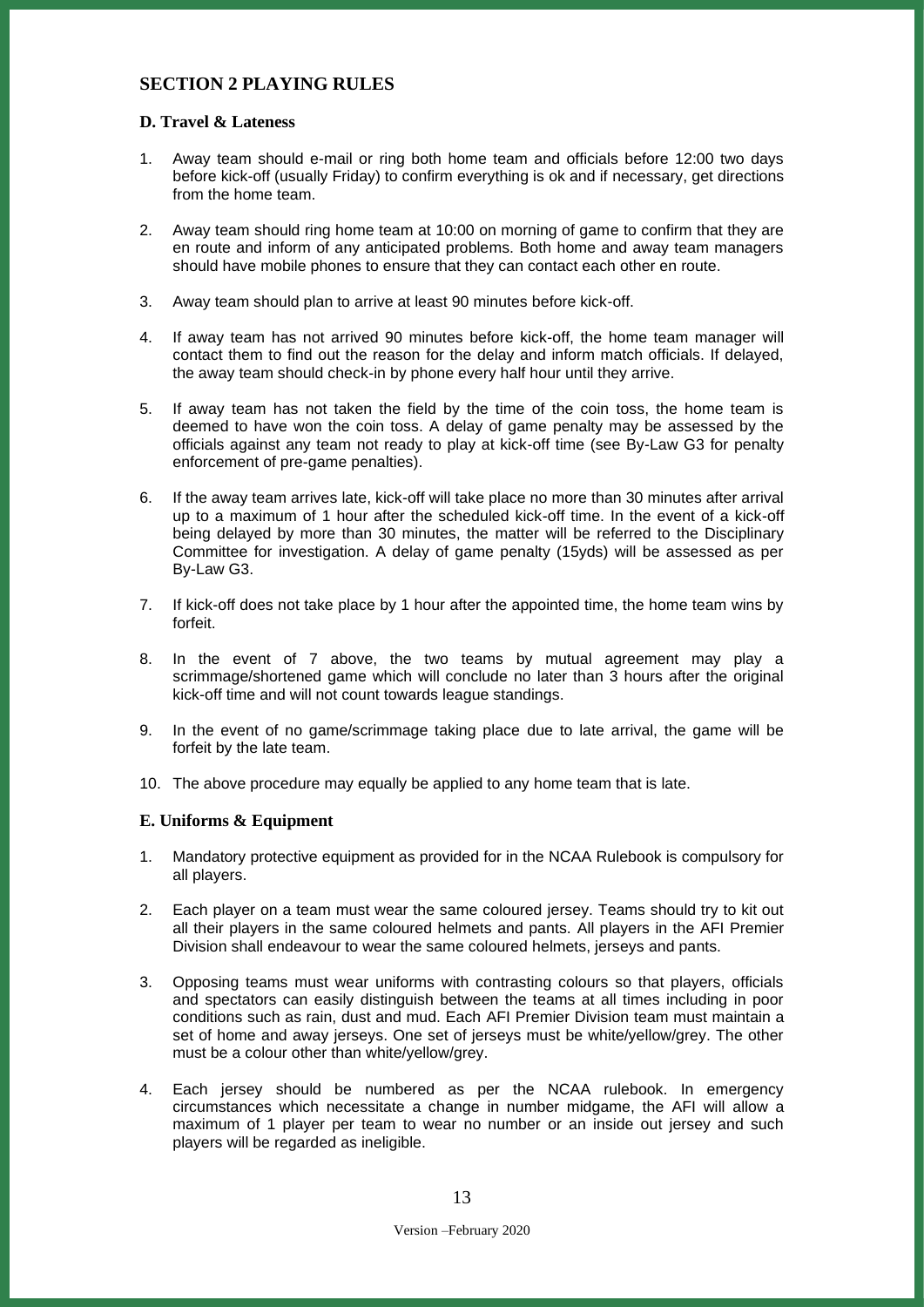- 5. Sponsorship and player names are permitted on uniforms.
- 6. Shoulder pads and soft pads on legs/hips should be fully covered by the uniform. All padding should conform to the NCAA rules. Jerseys should be tucked into pants.
- 7. Political, obscene, offensive, sexual and racially abusive symbols and slogans are not permitted on uniforms.
- 8. The Director of Officiating will assign jersey colours in advance of each fixture. Home teams shall indicate to the Director of Officiating which jersey colour they prefer to wear in each fixture. Failure to comply will result in the appropriate NCAA on field penalty or penalties being applied.
- 9. Studs/Cleats of player's boots must be no longer than 21mm and must not have any burring or sharp edges.

## <span id="page-13-0"></span>**F. Team Area**

- 1. Only registered players, coaches and side-line staff are permitted in the Team Area.
- 2. The onus is on the coaching staff to ensure that unauthorised people do not enter the Team Area. If any unauthorised people refuse to leave the Team Area at the request of the coaches, team management or officials, the game will be suspended and home team management will make the necessary arrangements for their removal.
- 3. Any authorised person who is in the Team Area is regarded as being a participant in the game and being under the direction of the designated non-playing coach as indicated on the team roster submitted to the officials.
- 4. All persons in the Team Area, whether authorised or not and whether individual members or not, are subject to both AFI and NCAA rules regarding sportsmanship and conduct.
- 5. No player, coach or authorised person in the Team Area is permitted to verbally or physically abuse any person present at the game or make obscene gestures.
- 6. No person in the Team Area should encroach on the field at any time.
- 7. Procedure for side-line problems and encroachment on field is as per NCAA rules.
- 8. All spectators must remain behind the spectator barriers as specified in section Q of these By-Laws.

#### <span id="page-13-1"></span>**G. Behaviour at Venue**

- 1. All members of the AFI are required to behave in a courteous and sporting manner while at any match venue at any time on the date of any fixture. On receipt of a complaint, the Commissioner has the right to refer the behaviour of any member to the Disciplinary Committee.
- 2. The Officials have the right to enforce penalties against any member or team from the moment they arrive at a venue. Penalties may include unsportsmanlike behaviour and personal fouls and should be enforced as pregame penalties.
- 3. Pregame Penalties Any penalties assessed before kick-off will be enforced on the opening play from scrimmage.
- 4. Any player who strikes, attempts to strike a member of the opposing team or an official after the final whistle shall receive a minimum 2 match suspension and the matter shall be referred to the Disciplinary Committee.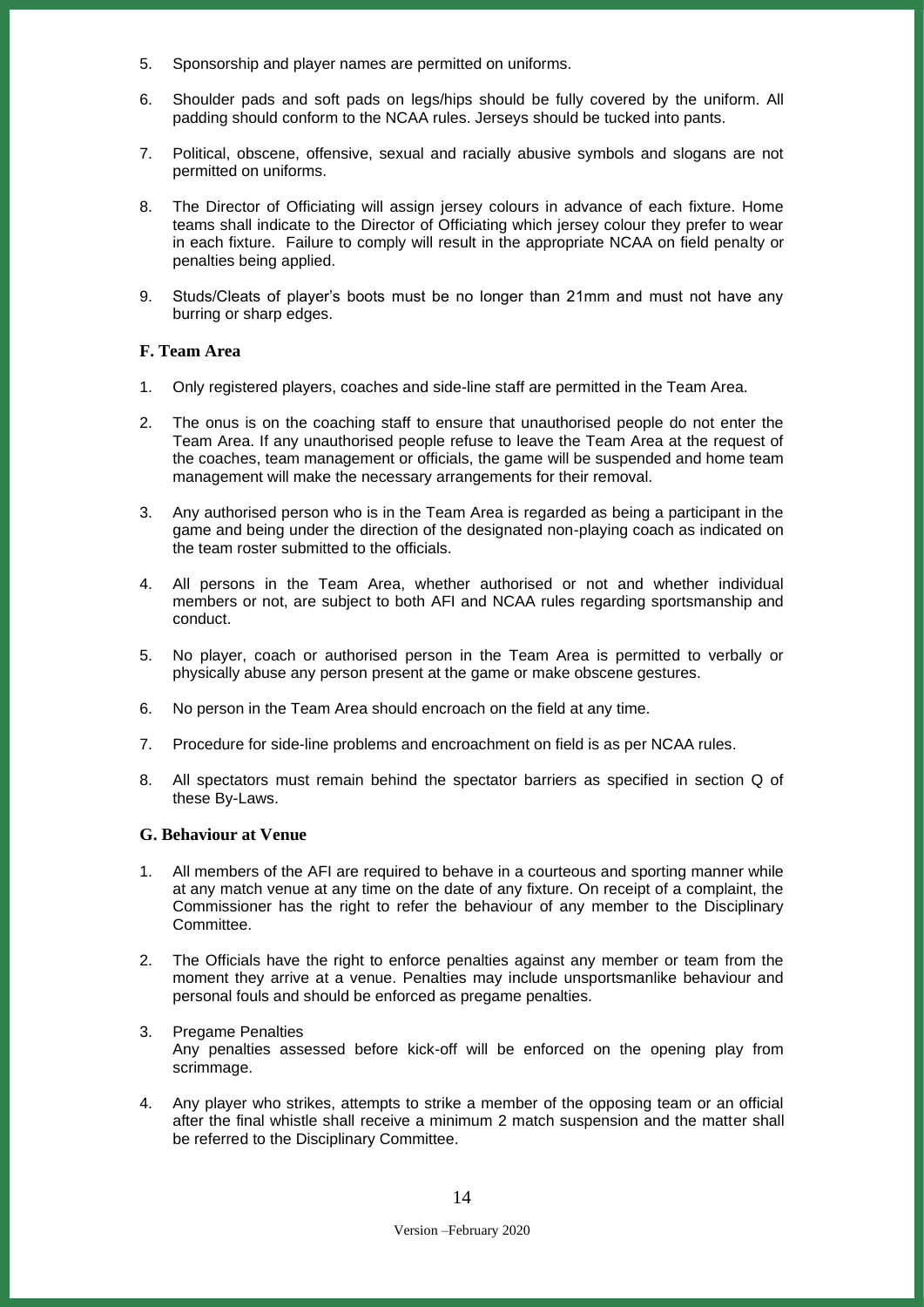- 5. No player or coach is permitted to enter the dressing room of an opponent or official without permission.
- 6. No player, coach, official or member is permitted to damage the property of any other member at a match venue.
- 7. No player, coach, official or member is permitted to use a visual/audio recording device in any private area such as a dressing room or bathroom. Visual/audio recordings can only be made in a team's private area with the expressed permission of the teams Head Coach. Visual/audio recordings can be made in an Officials private area with the expressed permission of the Head Referee. On receipt of a complaint, the Commissioner has the right to refer the behaviour of any member to the Disciplinary Committee.
	- 8. In the event that any person who is NOT a member of the association strikes, attempts to strike or encroaches onto the field or past the respect barriers in a manner that is reasonably likely to put any person in fear shall be immediately and automatically banned from attending all association events for one calendar year. This person shall not be eligible for membership during their ban.

## <span id="page-14-0"></span>**H. Overtime**

- 1. Overtime is only played in play-off or championship games. There is no overtime in regular season games.
- 2. NCAA overtime playing rules will apply when overtime is played.
- 3. Only those players listed as playing on the roster sheet submitted before kick-off are permitted to play in overtime.

#### <span id="page-14-1"></span>**I. Cancellations, Rescheduling & Forfeit**

- 1. Teams should endeavour to play their fixtures at the times, dates and venues listed on the AFI fixtures schedule.
- 2. If a game has to be cancelled due to no fault of either of the participating teams, the Commissioner, after having consulted with the, Director of Officiating will decide whether or not the game will be rescheduled and, if applicable, the rescheduled time/date.
- 3. Save where other mechanisms are provided in these By Laws, the Commissioner, after having consulted with the Director of Officiating and the respective team managements, have the right to reschedule any game due to unforeseen or emergency circumstances. This may include a change in venue and kick-off time on game day following consultation with the participating teams and officials. Unless an alternative is mutually agreed by all parties, non-fault unplayed games will be automatically rescheduled for the next available Saturday that both teams are free provided that it is at least 26 days after the original date of the fixture. In the final weeks of the season, unless an alternative is mutually agreed by all parties, where there is insufficient time to implement the foregoing, games will be automatically rescheduled for the Saturday or Sunday (at the AFI's discretion) after the final weekend of regular season fixtures.
- 4. If a cancelled game cannot be rescheduled, victory (30-0) will be awarded to the team who was not at fault and the team at fault will be deducted one point in the league standings. If both teams were at fault, the game will be regarded as a forfeit game (30- 30) for both teams with both teams being deducted one point. If neither team is at fault, the game will be regarded as a 15-15 tie.
- 5. If the cancellation of a game is the fault of an organisation/individual/group/company supplying services/equipment/facilities to a particular team, then the team is regarded as being at fault. Equally, By-Law I2 will apply to such organisation/individual/group/companies in circumstances where genuine no fault or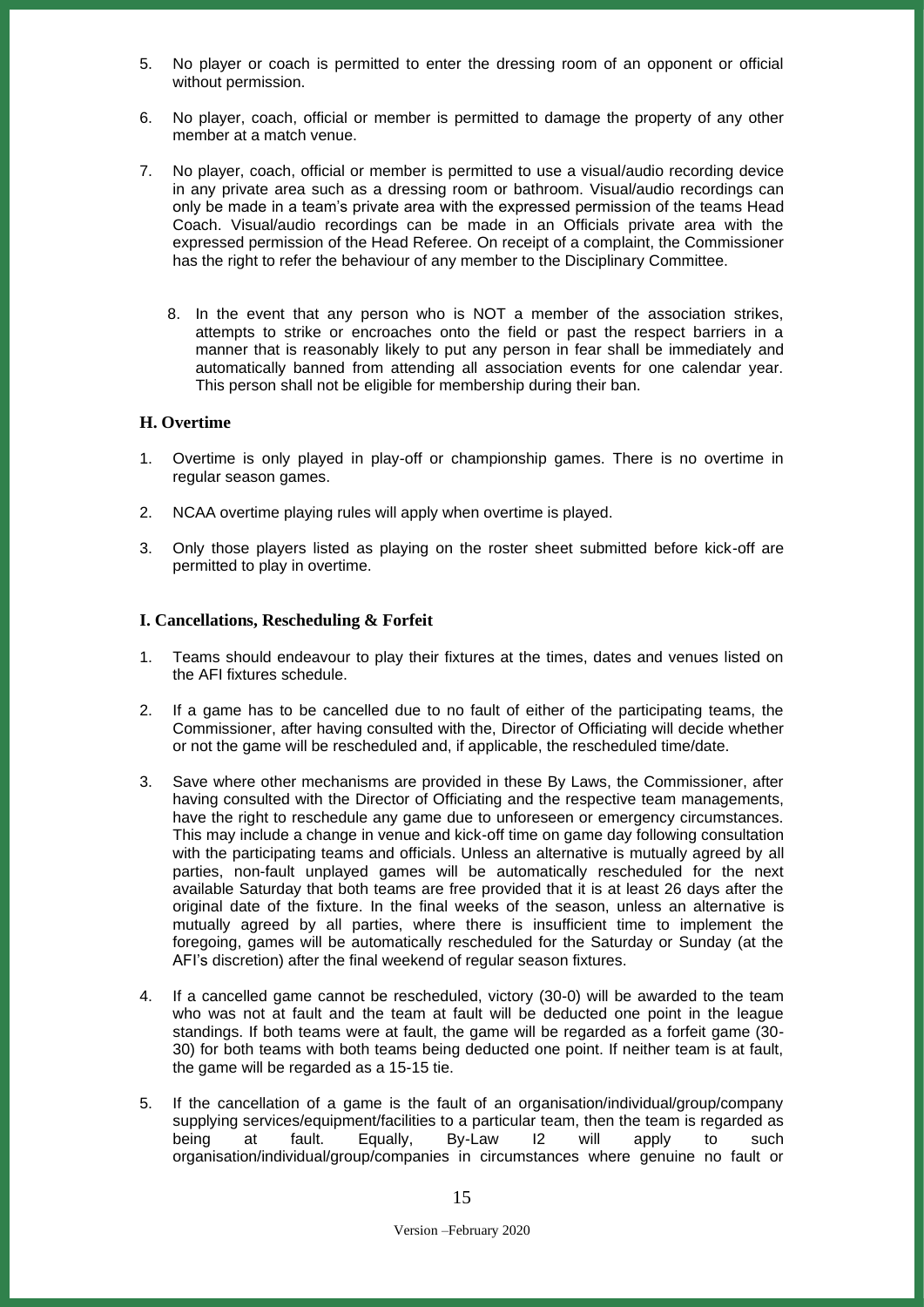unforeseen circumstances arise which lead to the cancellation of a game due to their failure to supply services/equipment/facilities to a particular team.

- 6. A home team, may move a fixture to an alternate venue within 25 kilometres of their designated home venue if they have communicated this, along with a valid reason (to be determined by the Commissioner in the event of a dispute) to (i) the visiting team, (ii) the officials and (iii) the AFI Board at least 48 hours prior to kick-off.
- 7. Any team who wishes to have the date, time or venue of a fixture changed, must make a submission to the Commissioner for their consideration at least 4 weeks prior to the fixture. The Commissioner, having consulted with the opposing team and the officials will decide whether or not to reschedule the fixture. The AFI will not entertain requests for changes without supporting evidence.
- 8. Fixture changes will only be granted, at the AFI's discretion, if it is absolutely necessary OR if the fixture change will be of benefit to the league or teams concerned.
- 9. If a request to change is rejected, the game will either be played as per the fixture schedule or will be regarded as a forfeit game against one or other of the teams involved (depending on fault).
- 10. Any game that is not played or not completed due to the fault of one or both of the teams or due to failure of one or both of the teams to comply with the relevant By-Laws will be regarded as forfeit. If both teams are at fault, the game will be deemed a 30-30 forfeit with both teams being deducted one point and it will not be replayed. If one team is at fault, the team that is not at fault may opt to receive a 30-0 victory OR have the game replayed at their venue (regardless of whether they are the home or away team for the fixture). In the event of the game being replayed, the team not at fault can claim the cost of hosting the rescheduling the game from the team at fault. The costs that the non-fault team can claim are limited to the cost of them hiring their normal home ground and putting in place the minimum By-Law requirements to host a competitive game. Any game that is not played or completed due to no fault of either team will be regarded as a 15-15 tie.
- 11. All games cancelled due to the fault of one or more of the participating teams will be referred to the Disciplinary Committee for their consideration. The AFI reserves the right to take appropriate action against any team who, without good reason, forfeits any game. Appropriate action may include exclusion from the play-offs and/or the docking of points that count toward the league standings.
- 12. A team must have 11 (or 8 in the case of DV8s fixtures) fit players available to start a game. If the number of players available to a team falls below 11 (or 8 in the case of DV8s fixtures) and I13 to I15 do not apply, the game will be regarded as a Category 4 stoppage as per Section J of these By-Laws.
- 13. Where a game has started, but the number of fit players available to one or both teams falls below 11, the game will not be regarded as a forfeit if all the following circumstances apply to the team with fewer than 11 fit players:
	- (i) The game is in the  $4<sup>th</sup>$  quarter, but not yet at the two-minute warning.
	- (ii) The team started the game with 15 or more available players as shown on the roster supplied before the game.

In such cases, the team that is able to continue will be deemed to have won the game and have choice of the following score (i) the score at the time of the stoppage with 15 points added to their score or (ii) their opponent's score plus 1 point.

- 14. If the game is stopped, as per I13 above, after the referee has given the two minute warning, the team which is able to continue will be deemed to have won the game and have choice of the following score (i) the score at the time of the stoppage or (ii) their opponents score plus 1 point.
- 15. If both teams have fewer than 11 players (or 8 in the case of DV8s fixtures) available after the same play, the score at the time of stoppage will apply.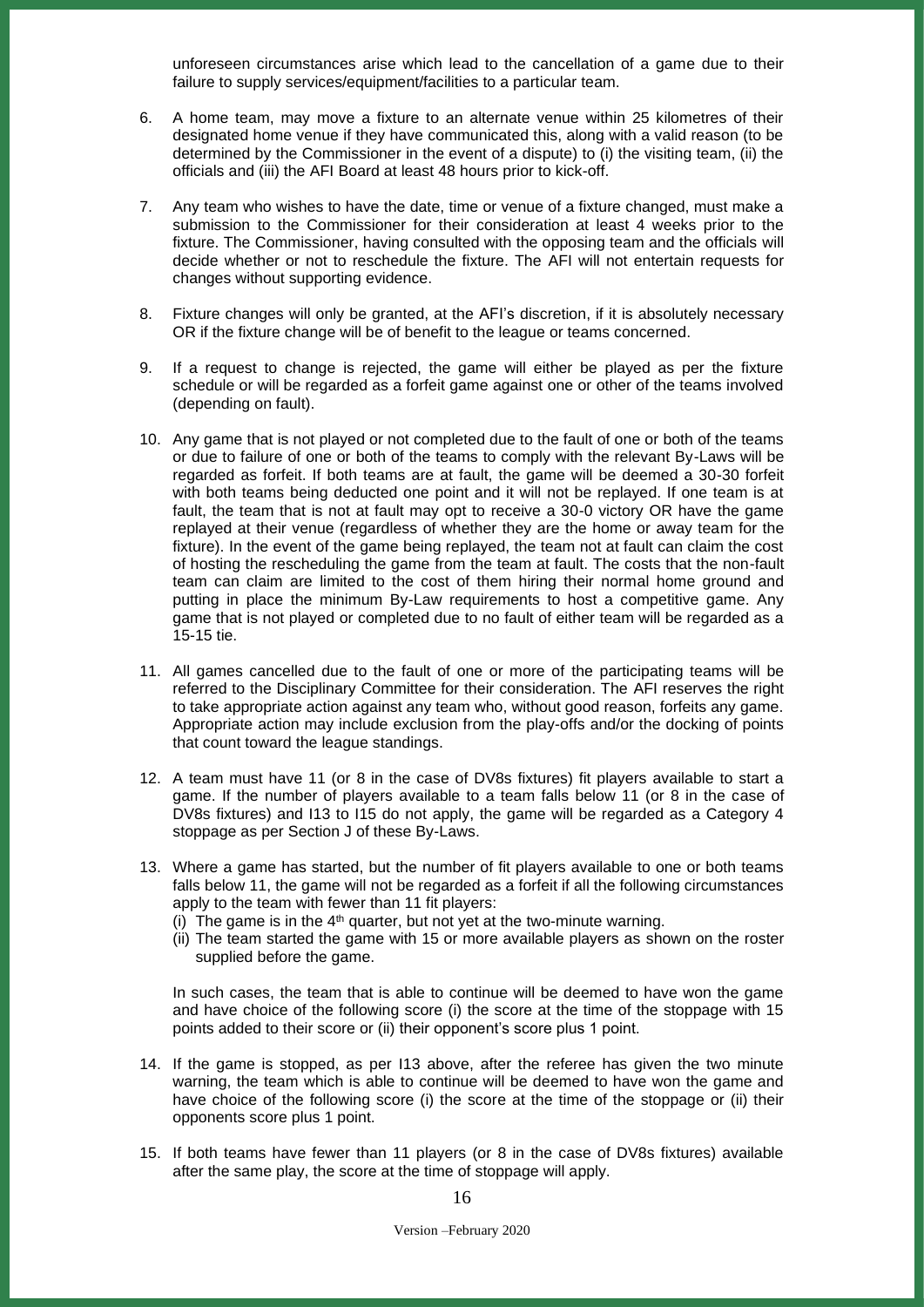## <span id="page-16-0"></span>**J. Mid-Game Stoppages & Abandoned Games**

- 1. Every effort should be made by all players, coaches, managers & officials to ensure that once a fixture proceeds, it gets completed. Even if there is a high chance that a game may have to stop (e.g. due to adverse weather reports), the game should start as scheduled and proceed until such time as it is no longer possible or reasonable to keep playing. Game stoppages fall into a number of categories and are handled accordingly.
- 2. If a game is temporarily suspended, play will resume at the point at which it was suspended. The game can be suspended for until up to 3 hours after the original kick-off time. If a game is suspended, it must be completed or halted by 5 hours after the original kick-off time.
- 3. There are four categories as follows (1) games suspended due to no fault of either team and completed in accordance with J.2; (2) games suspended due to no fault of either team and not completed in accordance with J.2; (3) games suspended due to the fault of one or both teams and completed in accordance with J.2; (4) games suspended due to the fault of one or both teams and not completed in accordance with J.2.
- 4. Categories 1 & 2 includes dangerous weather conditions, on advice of emergency or security services & medical emergencies.

Categories 3 & 4 – includes minimum game requirements not being met, lack of security, spectator problems, inadequate medical cover, lack of fit players or any problem that could have been avoided had the team management taken proper precautions.

- 5. Category 1 stoppages game is completed and score stands.
- 6. Category 2 stoppages if abandoned in the third quarter or later, the score stands. If abandoned before kick-off of the third quarter, the teams have the option (both must agree) of allowing the score. If one or other team does not wish the score to stand, the Director of Officiating will reschedule the remainder of the game for an appropriate time and venue and the game will resume at the point at which it was suspended (only those players listed as playing on the roster sheet submitted before kick-off are permitted to play). If the game cannot be rescheduled, the score at the time of abandonment will stand.
- 7. Category 3 stoppages The team at fault is assessed a 15 yard penalty and required to take timeouts until such time as the reason for the stoppage has been rectified. Once all allowed timeouts have been used, the team will be assessed a 15-yard penalty for every additional full 10 minutes of delay. If a stoppage is for more than 30 minutes, the team not at fault has the option of having the game called and being declared a Category 4 stoppage. If both teams are at fault, both can be assessed penalties and the officials have the option of declaring a Category 4 stoppage after 30 minutes of delay.
- 8. Category 4 stoppages If the game cannot be completed, the team not at fault will be awarded victory by the greatest of (i) the score at the time of the stoppage with 15 points added to their score or (ii) their opponents score plus 1 point. The team at fault will be deducted 1 league point. In the event of both teams being at fault, the game will be regarded as a 30-30 forfeit with 1 league point deducted from each team.
- 9. The Commissioner may refer any stoppage or abandonment incident to the Disciplinary Committee.
- 10. Any team which is at fault for a Category 4 stoppage must complete the failure to complete form (attached as Appendix 3) and hand it to the Crew Chief within 30 minutes of the game being stopped.
- 11. In the event that a team decides to stop playing midway through a game due to lack of fit players or due to a coaching decision, the side-line coach of the forfeiting team should inform the nearest official that they wish to call a forfeit timeout thus stopping the game. The side-line coach will then inform the Referee who will indicate to all present that the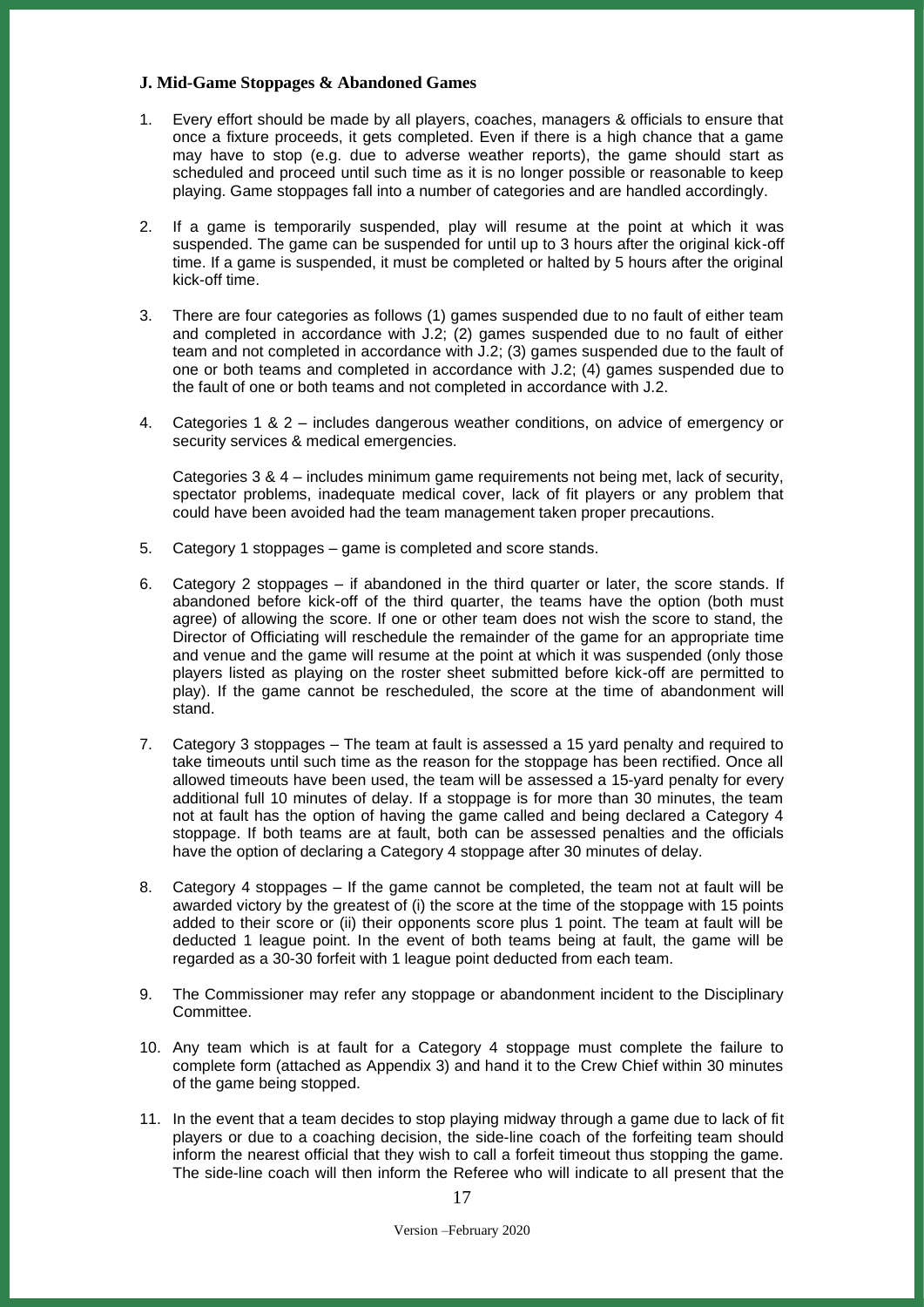game has been stopped due to a decision of the forfeiting team. This is regarded as a Category 4 stoppage. For avoidance of any doubt, the Head Coach of a forfeiting team is not permitted to discuss the matter with their opponents in advance of the Referee indicating to all present that the game has been stopped.

#### <span id="page-17-0"></span>**K. First Aid Requirements**

- 1. An ambulance crew with first aid equipment must be present at all fixtures. The home team is responsible for arranging the ambulance crew and all associated costs.
- 2. If an ambulance crew is not present at kick-off time, the home team is regarded as being late for the fixture.
- 3. If the ambulance is required to convey an injured person to hospital, the game can continue in the absence of the ambulance if a member of the ambulance remains at the venue until such time as the ambulance returns. Otherwise, the game will be suspended until the ambulance returns (Category 2 stoppage as per section J of these By-Laws).
- 4. Each team must submit proof of having booked their ambulances for the season to the Commissioner in advance of the start of the season. This proof must also be available on site on game day. Failure to do so will result in an automatic forfeit by the home team in the event that no ambulance is present for any fixture.

## <span id="page-17-1"></span>**L. Coaching**

- 1. Each team must have at least one registered coach present for all contact training sessions.
- 2. Each team must have a designated non-playing Coach (not necessarily the Head Coach) on the side-line at all games. The designated non-playing coach must be a Level 0 (Coaching Ireland Introduction to Coaching Course) or superior status coach.
- 3. Before each game, each Head Coach, or designated alternative in the absence of the Head Coach, must sign the roster form certifying that all his/her participating players are competent enough to play in the game and that he is familiar with the concussion protocol. The certifying Head Coach must be a coach certified at the appropriate level as per By-Law L2.
- 4. All coaches must comply, where appropriate/applicable, with any registration procedures required by the AFI and/or Coaching Ireland. All teams must inform the AFI Director of Coaching of any changes to their coaching line-up (as supplied to the AFI in the annual Audit Form) as soon as practical thereafter. No coach will be permitted to be in the team area at games unless these details are in the possession of the AFI.

## <span id="page-17-2"></span>**M. Refusal to Play On**

- 1. Refusal to continue a game shall be regarded as a serious disciplinary offence and shall be referred to the Disciplinary Committee.
- 2. Individual refusing to continue to Play

This is covered by Rule 9-2-1-a:

ARTICLE 1. There shall be no unsportsmanlike conduct or any act that interferes with the orderly game administration on the part of players, substitutes, coaches, authorised attendants or any other persons subject to the rules, before the game, during the game or between periods

a. Specifically prohibited acts and conduct include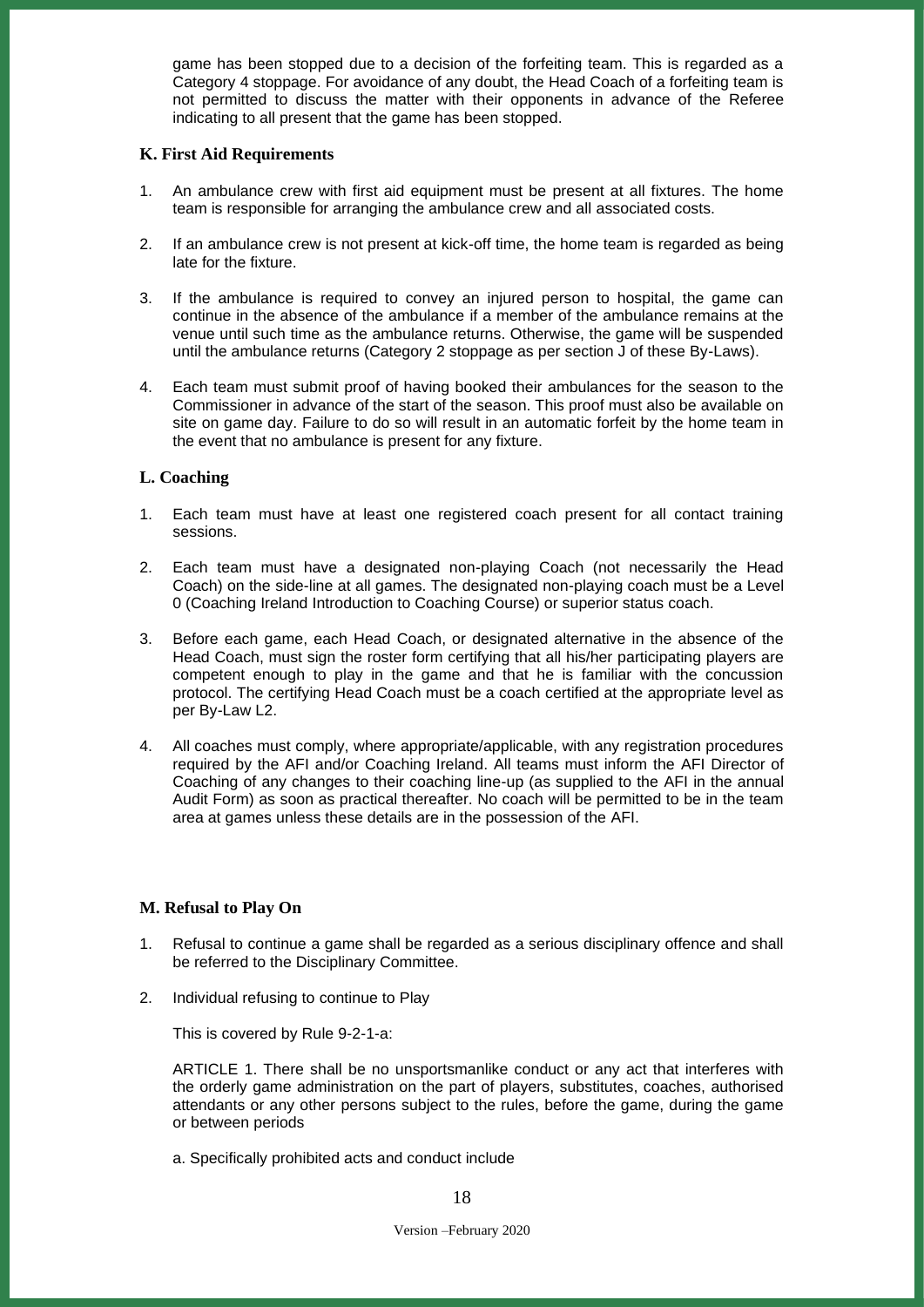1 No player, substitute, coach or other person subject to the rules shall use abusive, threatening or obscene language or gestures, or engage in such acts that provoke ill will or are demeaning to an opponent, the game officials or to the image of the game.....

PENALTY - Dead-ball foul. 15 yards from the succeeding spot. ....... If a player or an identified squad member in uniform commits two unsportsmanlike fouls in the same game, he shall be disqualified.

Approved Ruling: If a player commits two unsportsmanlike fouls under this rule, it will be deemed the responsibility of that player's Team to ensure that the disqualified player is removed from the field (see Rule 2-31-1 for definition of field). If the Team do not carry out this responsibility, they shall be deemed to violate "Team refusing to play" guidelines.

3. Team refusing to continue to Play

This is covered by Rule 9-2-3-a

ARTICLE 3. The following are unfair acts

a. If a Team refuses to play within two minutes after ordered to do so by the referee.....

PENALTY - The referee may take any action he considers equitable, including assessing a penalty, or suspending or forfeiting the game.

Approved Ruling: In games under these guidelines, the procedure will be

a. Team refusing to play will be charged with a Team Timeout. If that Team have no timeouts remaining in that half, the Team will be penalised 5 yards from the succeeding spot for delay of game.

b. If the Team are still refusing to play after a, the Team will be penalised 5 yards from the succeeding spot for delay of game.

c. If the Team are still refusing to play after a & b, the Team will be penalised 15 yards from the succeeding spot for unsportsmanlike conduct.

d. If the Team are still refusing to play after a & b & c, the referee will suspend the game.

The report shall include the following information:

 1. the reason for suspension, 2.the score, 3. the team in possession, 4. the down & distance & 5. the time remaining in the quarter

- 4. It is AFI policy that if a team refuses to play, the opposition get awarded the game as a 30-0 forfeit or whatever the score is when the game stopped (whichever is more favourable to the other team). In the event of both teams refusing to play, the score shall be provisionally awarded as 0-0. Any team that refuses to play shall have 1 point deducted from their total in the league standings.
- 5. All refusals to play incidents shall be referred to the Disciplinary Committee who may take further action which may or may not include the deduction of additional points and/or suspensions.

#### <span id="page-18-0"></span>**N. Spectator Problems**

- 1. By-Law I will apply to incidents caused by spectators which cause the cancellation or postponement of games, subject to N.2 & N.3 below.
- 2. It is the responsibility of home team management to ensure that spectators do not encroach on the field. Spectator areas should be clearly defined and the home team must take adequate steps to ensure there are no disruptions to the game. Adequate steps may include, where appropriate, fencing, roped off areas, cones, restricting access to venue and signs.
	- 3. Each team shall be responsible for the behaviour of their own supporters. In the event that any person who is NOT a member of the association strikes, attempts to strike or encroaches onto the field or past the respect barriers in a manner that is reasonably likely to put any person in fear shall be immediately and automatically banned from attending all association events for one calendar year. This person shall not be eligible for membership during their ban.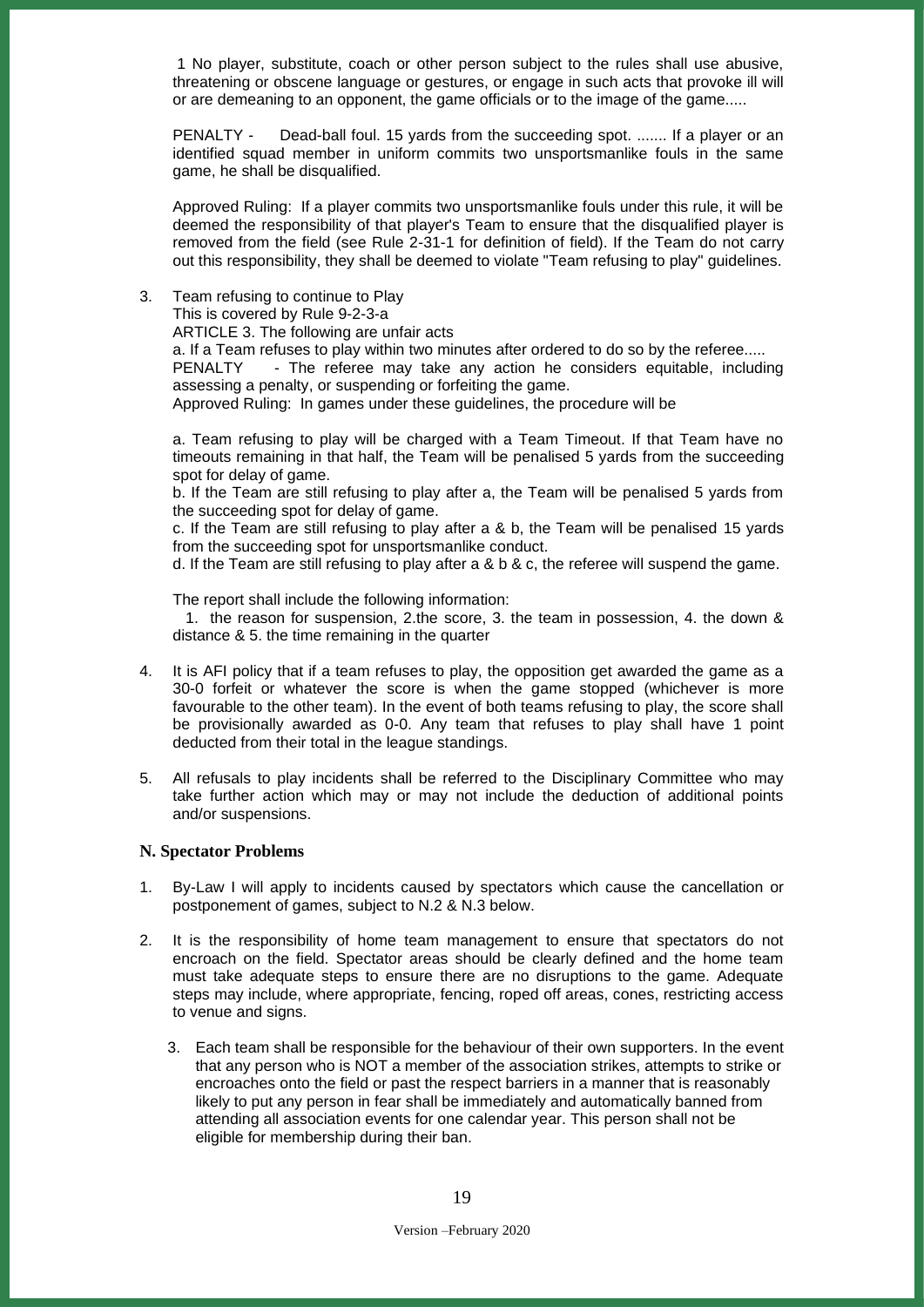4. The use of drones is not permitted within the respect barriers. No drone should fly past the respect barriers or above the field of play, players, coaches or officials boxes/zones. If this occurs the game will be stopped until such a time that the drone is moved to a safe position.

## <span id="page-19-0"></span>**O. Game Day Forms & Checks**

- 1. Each team shall submit a completed Roster Form to the Officials 30 minutes before kickoff. Roster Forms will be kept on file by the AFI and used as the official record of who played in the game. If the form is submitted late, the Officials should assess a pregame delay of game penalty.
- 2. Each Head Coach shall complete an Officials Rating Form (if one is provided) (circulated to team managers in email format at the discretion of the Director of Officiating) and submit it to the Officiating Development Manager within 7 days of each fixture.
	- 3. Each Referee shall be responsible for submitting a Game Report to the Director of Officiating within 48hrs of each fixture unless specifically requested earlier due to an incident/appeal. Game Reports shall be made available to the Commissioner and the team managers of the participating teams upon request.
- 4. In the event of a Category 4 stoppage, the responsible team must complete the relevant form specified elsewhere in these by-laws
- 5. Pregame Identity & Equipment Checks:
	- (i) The officiating crew may carry out equipment checks at any time pre-game or during a game as required.
	- (ii) Identity Check Procedure
		- (a) 10 minutes before the scheduled kick-off time, each team must line-up all players on their game day roster in kit, in numerical order with faces and numbers clearly visible.
		- (b) Each opposing team must take photo(s)/visual recording of their opponents lineup players in which each player's number and face is visible.
		- (c) Photo(s), upon request, must be emailed or sent by smart phone to the Commissioner.
		- (d) The above-mentioned photos will be used as proof that a particular player played in the respective fixture.

## <span id="page-19-1"></span>**SECTION 3 – 11-A-SIDE PLAYING & COMPETITION RULES**

## <span id="page-19-2"></span>**P. Facilities at Home Venue**

Home venue should include the following:

- 1. Separate dressing rooms for each team, where application catering separately for varying genders. Either one large dressing room OR two smaller dressing rooms per team. Venue should be able to accommodate c.50 players per team for AFI Premier Division teams, and c.40 players per team for other teams.
- 2. Dressing room for officials capable of holding up to 6 people, where applicable catering separately for both genders.
- 3. Shower facilities for both teams and officials (preferably with separate direct access).
- 4. Toilet facilities.
- 5. Drinking water available (mains tap or bottled).
- 6. Dressing rooms doors should have locks.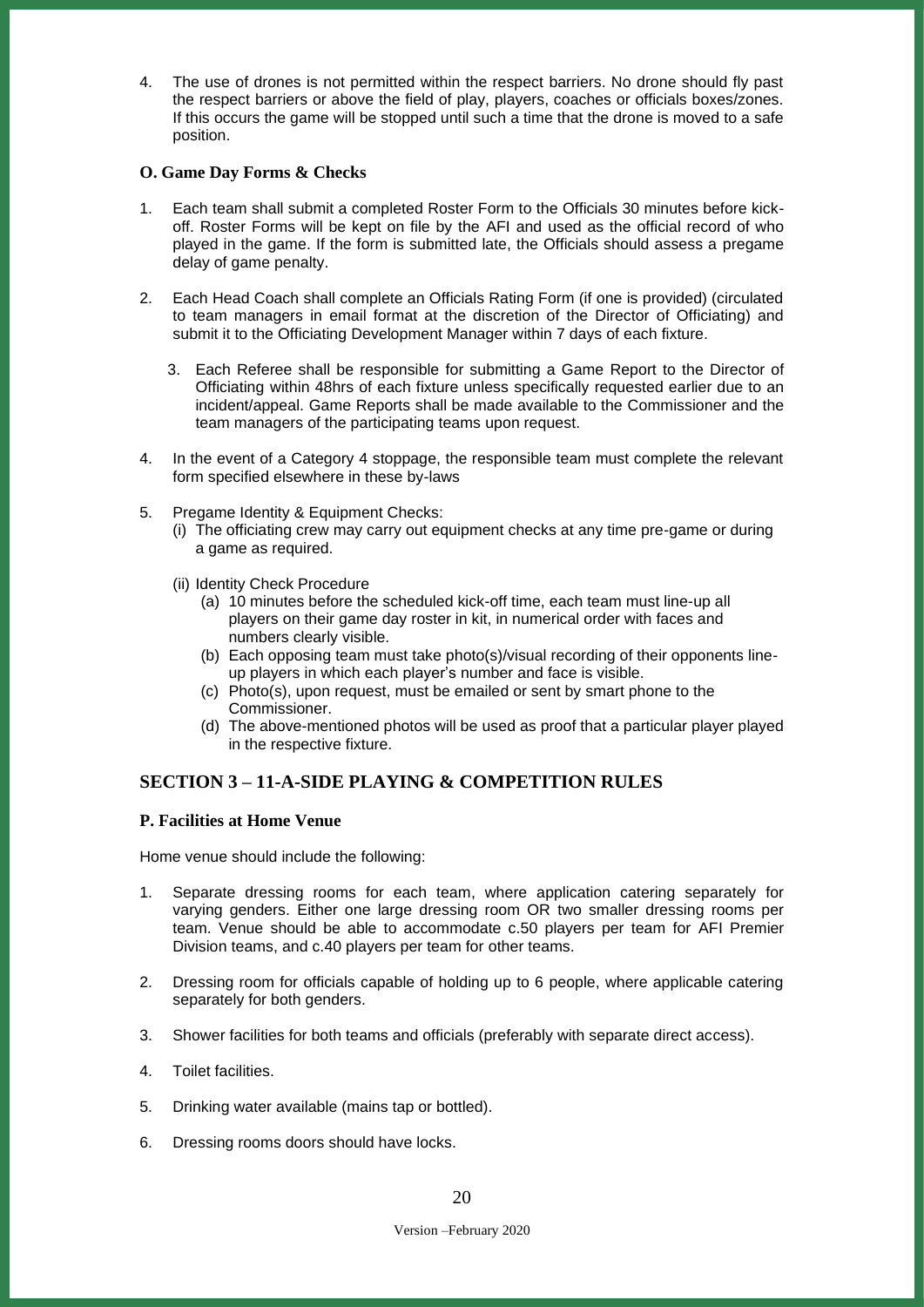- 7. Adequate parking facilities for visiting team bus, officials and ambulance.
- 8. Pitch access for ambulance.
- 9. Unobstructed direct access to pitch from dressing rooms. Dressing rooms should be on the same premises as the pitch.

#### <span id="page-20-0"></span>**Q. Pitch Markings/Playing Surfaces**

- 1. All teams should to aim to play on pitch with the dimensions required in the NCAA rules. Where it is not possible to have the field length as required under NCAA Rules
	- (a) The distance between goal lines must be a minimum of 90 yards and a maximum of 110 yards.
	- (b) The end zones must be a minimum of 7 yds. and a maximum of 15 yds. in depth and equal in size
- 2. Pitch should be marked in clearly visible straight white lines in one of the following ways. AFI Premier Division Teams:
	- (a) Full NCAA markings or

(b) Side lines, goal lines, end lines plus every 5-yard line plus hash marks.

Other Teams:

- (a) Full NCAA markings or
- (b) Side lines, goal lines, end lines plus every 5-yard line plus centre hash marks.
- 3. The markings should include a restraining line parallel to and 2 yards off the side-line. The chains will be placed on this restraining line. They should also include coaches box and side-line areas and appropriate safety lines as per NCAA rules.
- 4. Goal posts should be provided for all fixtures.
	- (a) Located on the end lines OR within a distance of 5yds behind the end line.
	- (b) Goal posts should be a bright colour such as yellow or white, should be clearly visible from the field of play.
	- (c) Goal posts should include a crossbar and uprights. The following types of goal posts are permitted:
		- (i) Regulation American football posts.
		- (ii) Rugby posts.
		- (iii) GAA posts.
		- (iv) Soccer posts with temporary uprights attached.
		- (v) Any similar posts to the above agreed with the AFI Director of Officiating.
- 5. All team managers should consult with the Director of Officiating to agree how the field is to be marked in advance of the first game of the season to be played at that venue.
- 6. Team/league/sponsors logos/names are permitted to be painted on the field provided they do not interfere with the pitch markings. It is advisable that all persons in the team area should wear identifiable team apparel e.g. polo shirt, sweatshirt, jacket, t-shirt etc.
- 7. Team areas (as per NCAA rules) should be clearly marked using paint.
- 8. (a) Spectators must be kept behind barriers at least 10 yards off the side-lines/end lines If a particular side-line/end line does not have a barrier, spectators are not permitted to stand at that side/end of the field. Permitted barriers include the following:
	- (i) Permanently installed perimeter fencing around a pitch.
	- (ii) 'Respect Barriers' of a type/model approved for use by the Football Association, Football Association of Ireland, Rugby Football Union or Irish Rugby Football Union (soccer and rugby associations).
	- (iii)Any other safety barrier/fencing solution suitable for sporting use that does not present a health and safety risk. (AFI should be consulted if any doubt)

(b) Photographers, film crews, event/game staff etc. are permitted to be inside the spectator barriers if they are wearing high visibility vests/jackets or stewards apparel or event apparel or AFI apparel (in the case of persons performing AFI duties).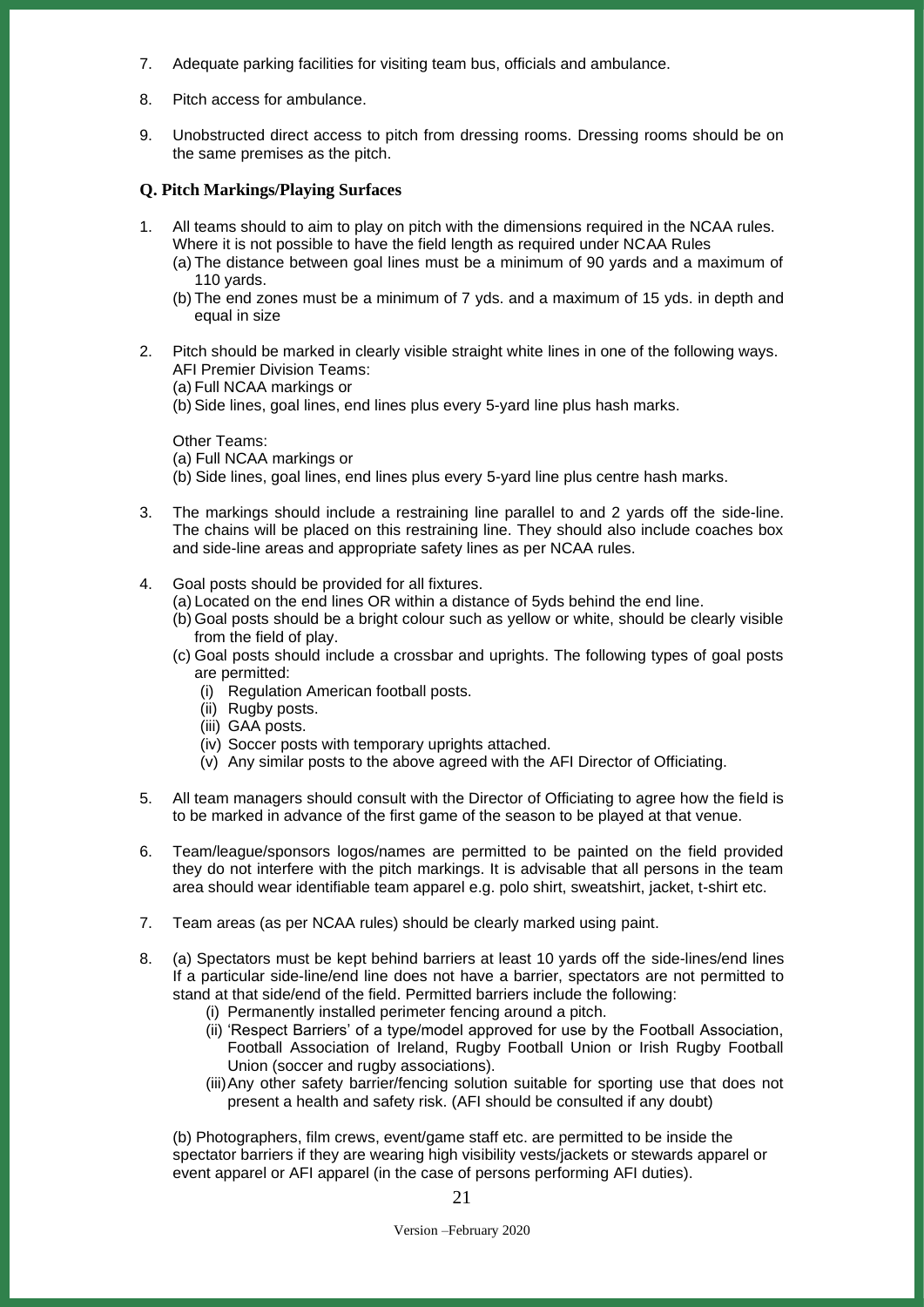- 9. Playing surface should be grass or an NCAA approved artificial surface which permits the use of grass footwear. The surface should be even and the grass kept short. The playing surface should not be littered with dangerous objects such as glass, rubbish, cans or stones. The playing surface should not have any holes or dips that would increase the risk of injury to players.
- 10. The Officials will inspect the pitch c.90 minutes before kick-off along with the team manager. If there are any deficiencies in the pitch markings or playing surface, the home team will have until 30 minutes before kick-off to rectify them.
- 11. If deemed unsuitable c.90 minutes before kick-off, the Officials will conduct a second inspection 30 minutes before kick-off.
- 12. If the pitch is unsuitable at 30 minutes before kick-off, the home team will be allowed to continue working on the pitch. If the pitch is still unsuitable at the time of the coin toss, late arrival procedures (By-law A) will apply (home team deemed late until such time as the pitch is ready).
- 13. If the home team fail to rectify any problems with the pitch resulting in the cancellation of the fixture, the matter will be referred to the Disciplinary Committee. The game will be awarded 30-0 forfeit in favour of the away team.

## <span id="page-21-0"></span>**R. Game Day Requirements**

- 1. To be provided by the home team:
	- (i) 3 registered members wearing high-visibility vests chain crew to be present 30 minutes prior to kick-off.
	- (ii) It is strongly urged that 2 people to act as ball boys should be supplied by the home team.
- 2. If the game day requirements are not fulfilled, the home team is regarded as being late for the fixture and By-Law A.10 is applied.

#### <span id="page-21-1"></span>**S. Officials, Balls, Tees, Chains & Pylons**

- 1. The AFI shall supply a minimum of 4 officials for each league fixture and at least 5 officials for each championship game (or suitable alternatives determined by the Director of Officiating). A game will be suspended if the number of officials present falls below 3. The number of officials includes team officials as detailed in the By Laws. The onus is on AFI (not a particular team that has provided a minimum 72hrs notice that they cannot provide the number of officials as directed) to arrange an alternative. If an alternative can be found the team providing the notice will be supplied with a warning on the first occasion. If an alternative cannot be found which causes the game to be cancelled/postponed or relies on the participating teams to provide their own officials, the team providing the notice will be automatically deducted 1pt. In the event that a team has been issued a warning on the first occasion an automatic deduction of 1 point will apply on the second instance. The first warning is valid for one year from the date of notification of the warning. A team that has received a warning and a subsequent point's deduction will again be eligible for a warning in the first instance should the failure to provide occur again.
- 2. All balls must comply with the current NCAA rules. Three balls for each fixture will be supplied by the AFI and maintained by the Officials. These will be the default balls for any fixture in the event that one or both team opts not to use their own balls or if there are insufficient team supplied balls at any time during a particular fixture. These will be Wilson GST.

Teams are permitted to use their own balls in fixtures under the following conditions:

- The balls used comply with NCAA rules.
- They are submitted for inspection by the Officials as per NCAA rules.
- A minimum of 3 balls must be supplied and pass the inspection.
- All supplied balls must be the same make/model/specification.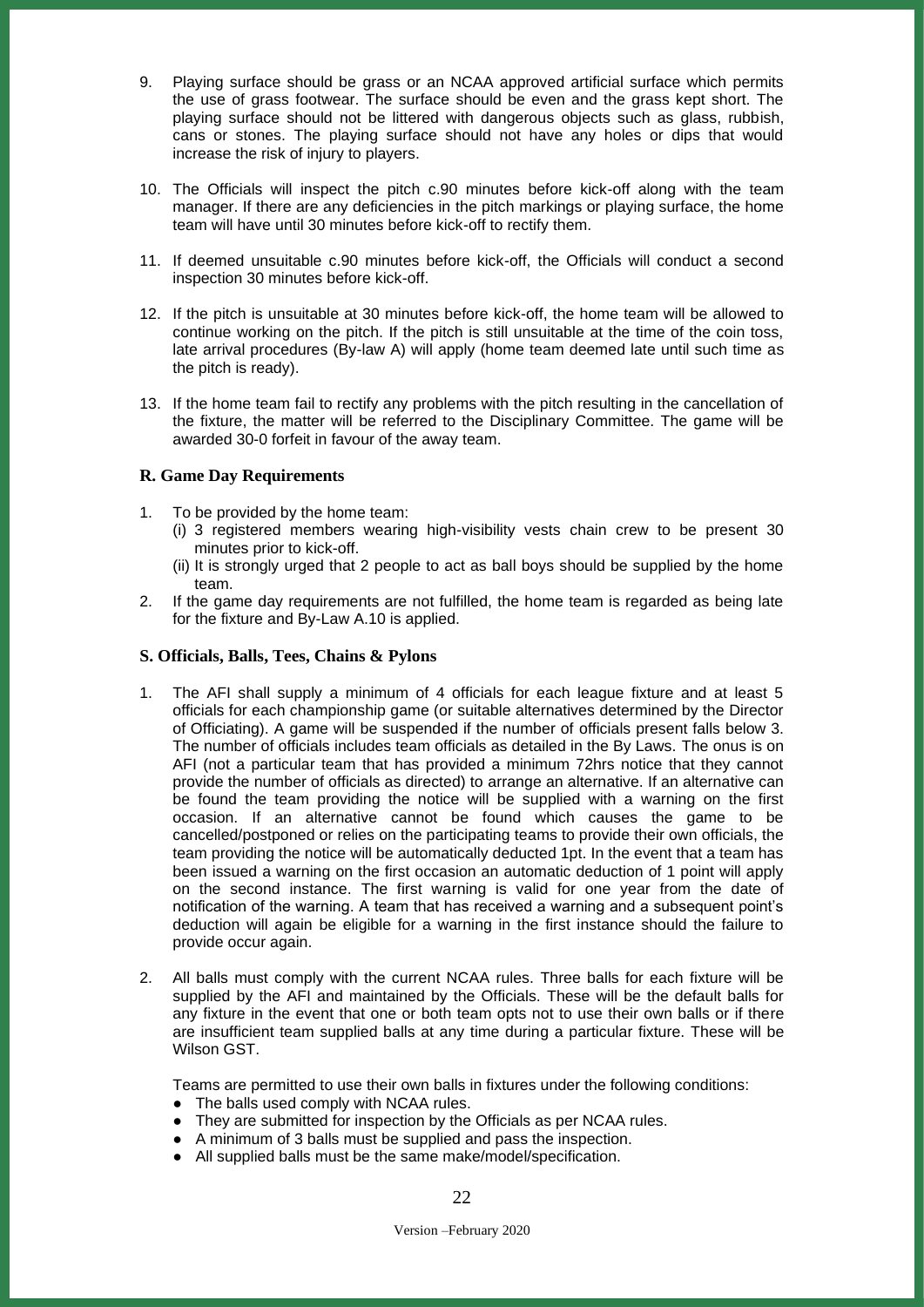● Each team supplying balls must provide at least one ballboy who will act under the direction of the officiating crew. Note that the game will not be delayed if the ballboy does not present a particular team's balls on time – the officials have the option of continuing with the ball that was last in play in order to avoid delays.

For the avoidance of doubt, teams are not permitted to opt to use a mixture of team supplied and league supplied balls – all 3 balls in use for a particular team must be the same. Teams are also not allowed to use particular balls on particular types of plays/scenarios e.g. kicking.

- 3. Teams must supply their own kick-off tee that it is in accordance with the NCAA rules.
- 4. Officials' fee is €300 per game or £265stg in Northern Ireland. This fee is paid to the crew chief in cash 30 minutes before kick-off or else a pregame delay of game penalty will be incurred. [*Alternatively, by agreement, teams can lodge the full amount due for all their regular season games in the AFI account pre-season (at least 2 weeks before their first season) thus allowing the AFI to issue the cash to the crew chief(s).]*
- 5. Officials must be certified by the Director of Officiating having completed the relevant officials training course and pass an exam set by the Director of Officiating. Appropriately certified officials from other IFAF member countries or the NCAA are permitted to officiate in Ireland on a temporary basis with the agreement of both the Director of Officiating and their home countries recognised officiating organisation. Officials must be registered on Azolve with an active membership.
- 6. Each home team is responsible for ensuring that a minimum of 8 pylons and a functioning set of chains and down marker are available for use by the officiating crew.
- 7. Subject to receipt of fee from appropriate team, each team official shall be paid €30/£25stg in expenses at the conclusion of any games officiated. Mileage (payable at a rate of 30c per mile), food allowances (maximum €10, payable to officials whose travel and officiating duties last for 12 hours or more on a given match day), and any other expenses allowed by the Director of Officiating will be paid on application (official expenses form) to the Director of Officiating.
- 8. Each team must have sufficient trained officials to be able to provide 3 certified officials to fulfil their team's quota of fixtures for the year. Assignments to fixtures will be made by the Director of Officiating. The quota of fixtures for each AFI Premier Division and AFI Division1/2 team is equal to the number of home games they are scheduled to play plus one. Each AFI Premier Division and AFI Division 1/2 team who does not qualify for the play-offs is also liable to provide officials to one play-off fixture.
- 9. Additionally, each AFI Premier Division team must provide an official to undertake the Crew Chiefs Officiating course. Each AFI Premier Division team must have a Certified Crew Chief at the disposal of the Director of Officiating. Each AFI Premier Division supplied crew chief must be available for a minimum of 5 assignments per annum (in addition to any assignments which are part of the Crew Chiefs Officiating course) with the individual assignments to be determined by the Director of Officiating.
- 10. If on the day of a scheduled game and due to unforeseen circumstances, no Team Provided Officials arrive at the venue, it will be mandatory for each participating team to provide at least one qualified and registered official to ensure the game proceeds. If no qualified or registered Team Provided Official from the participating team(s) is present at the venue then a registered coach that has been qualified for a minimum of two years can act as a Team Provided Official. This coach cannot be used as a Team Provided Official if it would result in there being no dedicated eligible coach on the side-line of the participating team(s). If the game cannot proceed in this manner it will be rescheduled by the Commissioner.
- 11. All officials must declare on the official game report if they are wearing an audio-visual recording device (e.g. go-pro). Only full-time officials are permitted to wear an audiovisual recording device.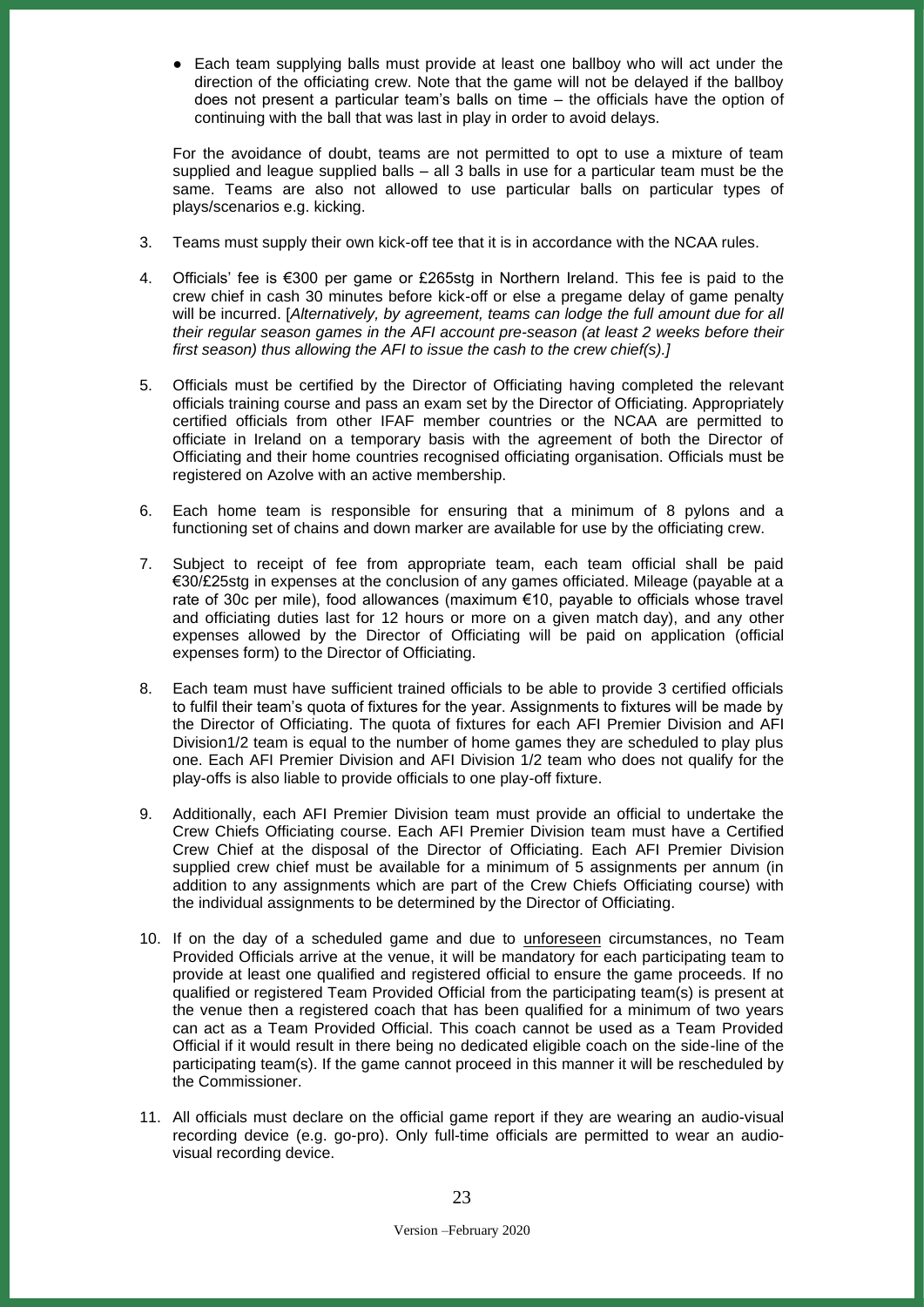Audio visual recording device must:

Be worn on the official cap with the specific hat mount; Only be in use within the respect barriers; Not record audio whilst (a) a player is being treated by medical personnel and/or (b) any personal details regarding and AFI member is being discussed.

Game day footage must be uploaded within 48hrs of the game ending to a location specified by the Director of Officiating. More information is provided on this in the 'officiating footage policy'.

AFI is not responsible for any damages to the device. The footage is the property of AFI and cannot be used for any other purpose other than those set down by AFI.

- 12. No person is permitted to enter the participating official's dressing room during briefings without the expressed authorisation of the Director of Officiating. This authorisation must be sought 3 days in advance of the fixture.
- 13. Officials Jurisdiction at a venue shall commence upon the arrival of the Head Referee/White cap and ends 30 minutes after the final whistle is blown.
- 14. Head referees/White Caps must ensure that game day forms are fully completed and include details of TPO expenses. In the event that a TPO has not provided their mileage it will consider the distance from their home club to the venue. Game day reports must be submitted to the Director of Officiating within 48 hours unless requested earlier due to an incident/appeal.
- 15. Head referees/White caps should ensure that the association supplied back board attachments are present at the venue and inform the medical personnel that they are available for use.
- 16. Head referees/White caps will ensure that they bring a backup copy of the concussion evaluation forms to the venue in the event that the home team has failed to do so. The head referee shall inform the Director of Officiating of the home team's failure to provide.

## <span id="page-23-0"></span>**T. Rules & Fixtures**

- 1. The Rules used in all fixtures shall be those in the current "NCAA Football Rules and Interpretations" as modified by the AFI By-Laws. The Current Rules shall be defined as the rules dated the year prior to the current season's year (i.e.2019 NCAA Rules apply in the 2020 season <http://www.ncaa.org/playing-rules/football-rules-game>).
- 2. Once a Team has accepted its schedule, it must be adhered to.
- 3. The game cannot start without the 11 players on each team. If a team cannot field 11 healthy players, they shall forfeit the game.

## 4. AFI Rules Modifications

The rules modifications, in addition any specified elsewhere in these By-Laws, that are used in the AFI are as follows:

- (i) There is no overtime in regular season games they can end in a tie.
- (ii) Rule 3-3-5-a-2 is replaced with the following:
	- "Player may not return unless deemed fit to play by the designated Side-line Coach as per the team's roster form. Any advice, recommendations or courses of action proposed by the emergency medical crew in attendance must be complied with and will override any decision made by the coaching staff regarding the player's fitness to play."
- (iii)League game balls are used (and supplied) for each fixture.
- (iv)12-minute quarters.
- (v) At the end of a scoring play or a play during which possession changes:
	- I. Rule 9-2, Article 1(a) (1) (d) does not apply until the beginning of the next play,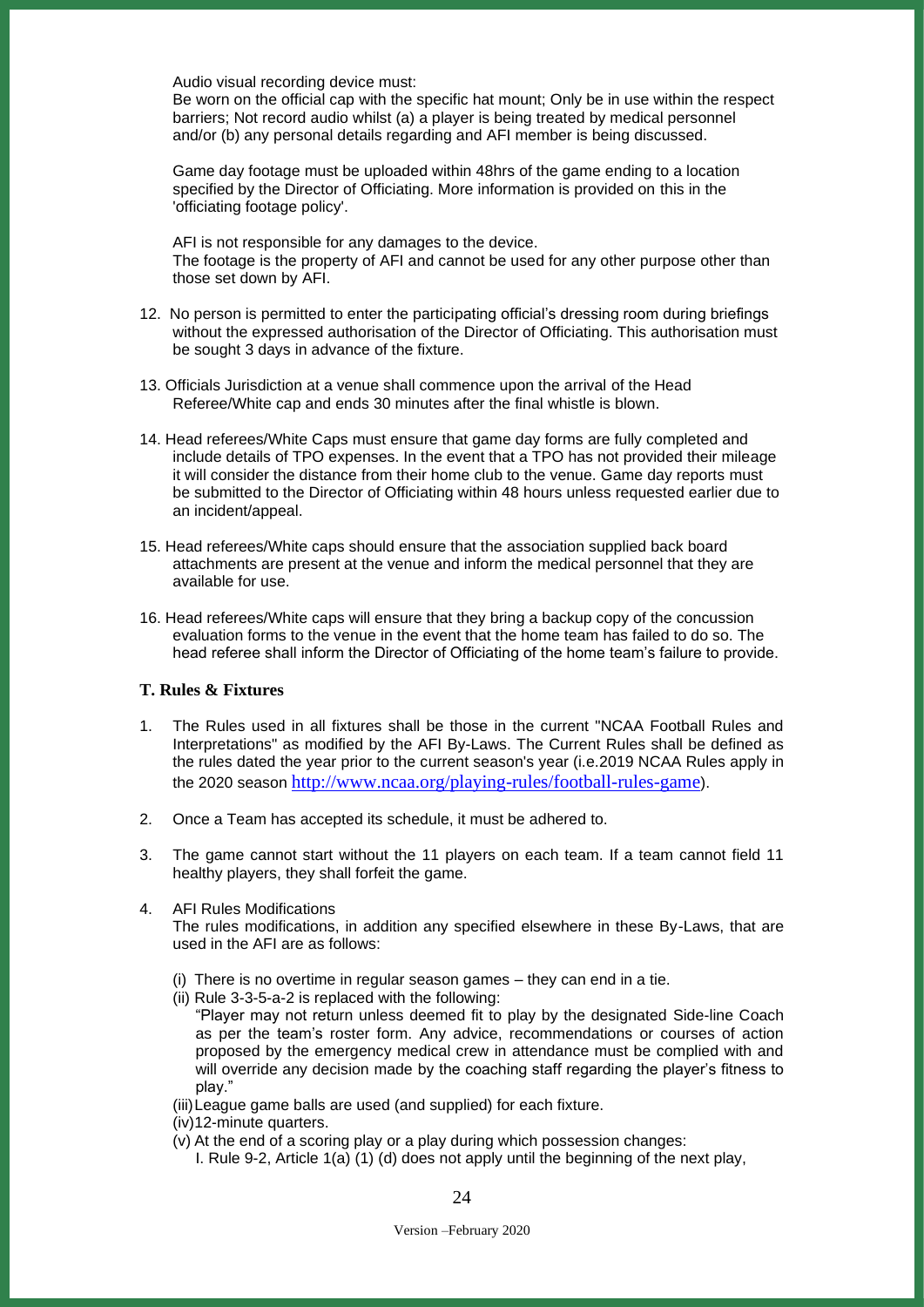II. Rule 9-2, Article 1(a) (2) (a), (b) and (c) do not apply until the beginning of the next play, and

III. A player, substitute, coach or other person subject to the rules is deemed to have committed a dead-ball unsportsmanlike conduct foul under Rule 9-2, Article 1(a) (1) if they engage in any of the following:

a. any violent gesture, or an act that is sexually suggestive or offensive,

b. prolonged or excessive celebrations or demonstrations by an individual player or multiple players, or

c. using any object as a prop, or possessing any foreign or extraneous object(s) that are not part of the uniform on the field or the sideline during the game, other than the football.

#### 5. Schedule Changes

In the event that scheduled games are cancelled due to any team(s) withdrawing after the publication of the league schedule or during the course of the season, the AFI is permitted to adjust the schedule to provide all teams with a minimum of 8 regular season games. Such adjustments can take into account practical considerations.

#### 6. Non-Kicking Games

In such games, the following additional NCAA rules modifications apply:

i. Rule 3

First and Third Periods

3-1-1d. The winner of the toss shall choose one of the following options:

1. To designate which team shall first snap the ball from their own 20 yard line.

2. To designate which goal line his team shall defend.

3. To defer his selection to the second half.

ii Rule 6

Kicks

6-1 There will be no kicking games as determined by the League. This cannot be changed on game day by the participating Teams.

6-2 The Team in possession of the ball can elect to "punt" the ball on any down.

6-2-1 The officials will assume that the Team in possession are attempting to gain first down yardage unless otherwise elected.

6-2-2 When a "punt" is elected, the officials will walk off 40 yards from the succeeding spot.

6-2-3 If the succeeding spot is less than 40 yards from the opponents goal-line, this will result is a touchback.

iii Rule 8

Next Play After Try Down

ARTICLE 6. After a try, the ball shall be put in play by a legal snap. The team defending during the six-point touchdown shall snap the ball at their 20 yard line.

Next Play After Safety

8-5-2. After a safety is scored, the ball belongs to the opponents of the

Version –February 2020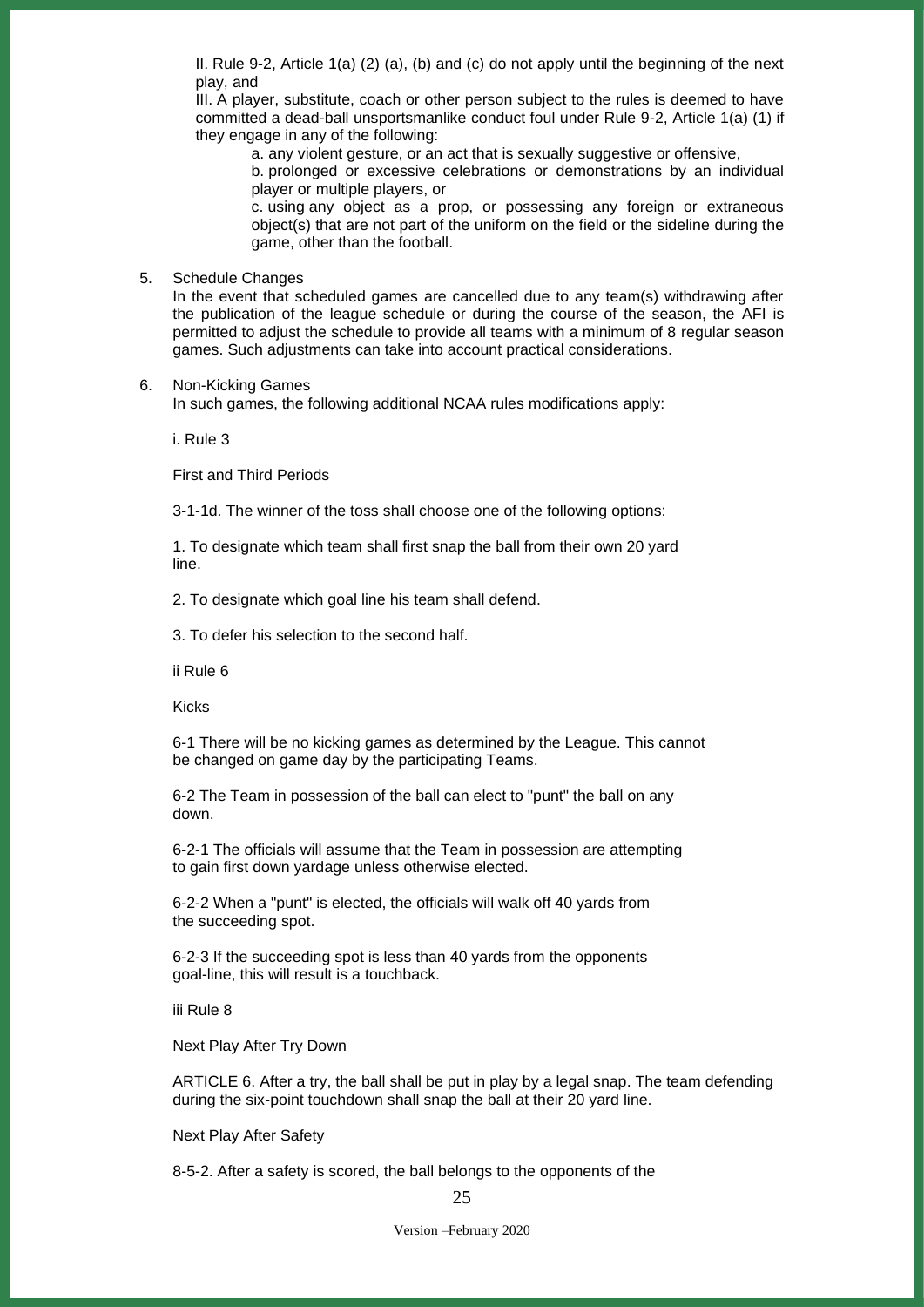defending team at their own 20-yard line and that team shall put the ball in play on or between the hash marks by a legal snap.

#### <span id="page-25-0"></span>**U. Points System & Standings**

- 1. The following points system will apply: Win  $= 2$  points, Loss  $= 0$  point, Tie  $= 1$  points, Forfeit Loss  $= -1$  point
- 2. In the event of a forfeit, stoppage, abandonment or if the game is not played, the appropriate points and score, as per the by-laws, will apply.
- 3. Divisions & Qualification for Play-Offs The AFI will place each team in appropriate Leagues as per the outcome of the previous season's results and the off season audit/application process. Teams must play the

schedule of games communicated to them by the AFI in advance of the season.

2020 Leagues (in no particular order):

(a) AFI Premier Division:

Belfast Trojans, West Dublin Rhinos, University College Dublin, Cork Admirals, Dublin Rebels, South Dublin Panthers, UL Vikings, Craigavon Cowboys.

Semi-Finals:

1<sup>st</sup> placed team will play at home to 4<sup>th</sup> placed team. 2<sup>nd</sup> placed team will play at home to 3<sup>rd</sup> placed team.

The winners of the Semi-Finals will meet in the Shamrock Bowl (venue to be decided by AFI)

(b) AFI Division 1:

Louth Mavericks, Donegal Vipers, Wexford Eagles, Westmeath Minotaurs, Trinity College Dublin, Cill Dara Crusaders, Belfast Knights.

Semi-Finals:

1<sup>st</sup> placed team will play at home to 4<sup>th</sup> placed team. 2<sup>nd</sup> placed team will play at home to 3<sup>rd</sup> placed team

The winners of the Semi-Finals will meet in the AFI Division 1 Bowl (venue to be decided by AFI).

(c) AFI Division 2:

North Dublin Pirates, Antrim Jets, NI Razorbacks, Meath Bulldogs, Causeway Giants

Final:

1<sup>st</sup> placed team will play at home to 2<sup>nd</sup> placed team. (AFI reserve the right to move this game to a neutral venue).

- 4. Tie Breakers
	- 1. Least number of forfeits given.
	- 2. Head to Head least number of forfeits given.
	- 3. Least number of points deducted for any other reasons.
	- 4. Points difference in head to head games.
	- 5. Points difference in all games. (forfeits count as 30-0 or 30-30).
	- 6. Least number of disciplinary points.

7. Seeding based on position in previous season's standings (cross divisional as follows: AFI Premier Division, AFI Division 1, AFI Division 2). For clarification, seeding will be based on the teams' regular season record from the previous season(s).

8. Drawn out of hat.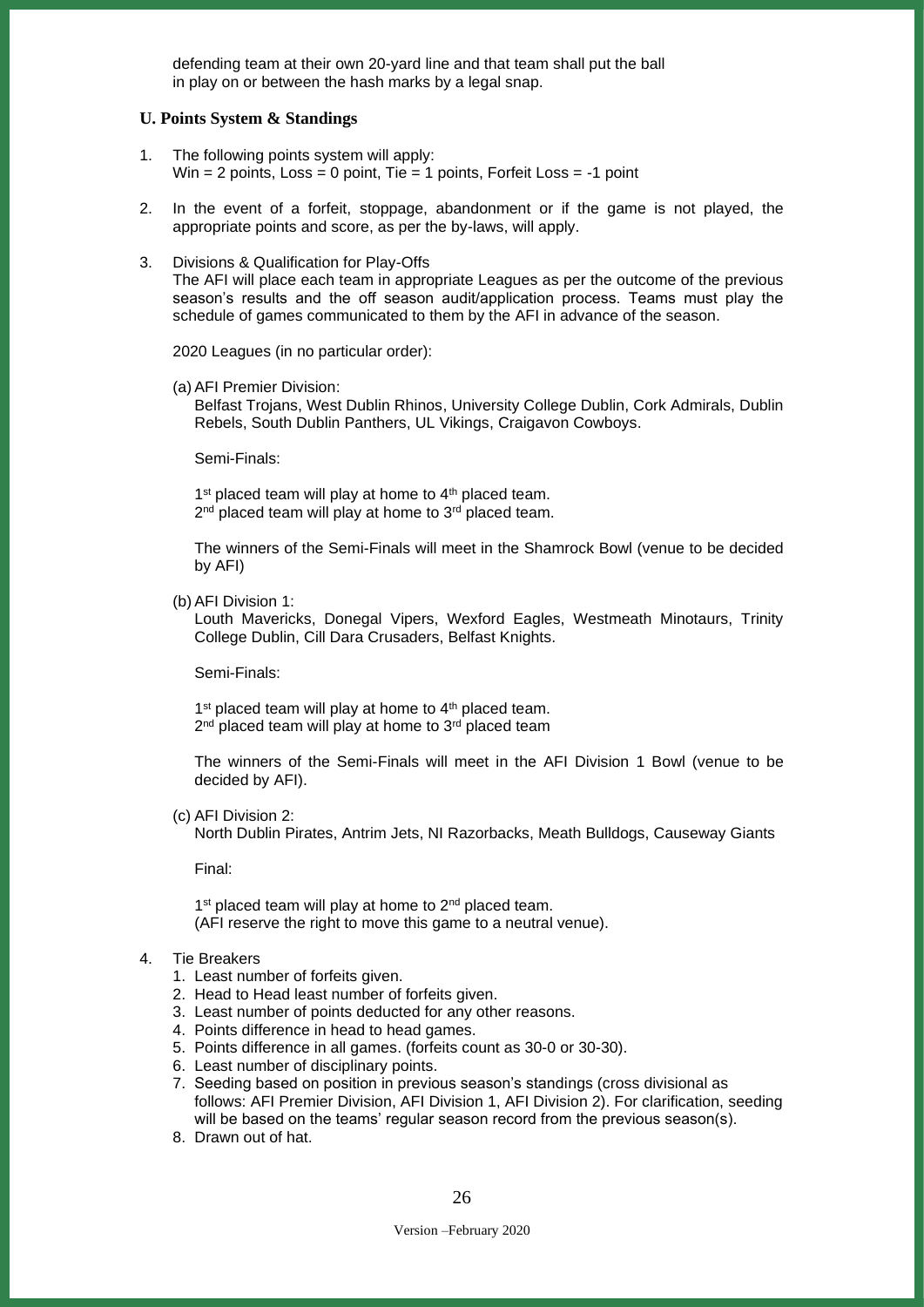Where a league has more than one regional division, tiebreakers are applied within the division first so as to determine the placing within the division. Where inter-divisional tiebreakers are required, they only apply between the teams who finished in the same position in the order of merit in each division.

\* In the event that any team fails to complete 2 or more regular season fixtures, all its games will be regarded as 30-0 forfeits for the purposes of calculating the points allowed in these specific tiebreak categories.

- 5. Promotion/Relegation
	- (a) At the conclusion of the season, the last placed team in the AFI Premier Division will be automatically relegated to AFI Division 1 for the following season unless a higher ranked team is at fault for not completing two or more scheduled games.
	- (b) The AFI has the discretion to relegate any team in the AFI Premier Division which is at fault for not completing its full schedule of games. Any team(s) that is at fault for not playing 2 or more scheduled games will be automatically relegated even if they are ranked higher than last place. All promoted/relegation is subject to the respective teams passing their annual audit and having fulfilled all their requirements in the most recently completed season.
	- (c) Subject to paragraph (d), relegated AFI Premier Division team(s) will be replaced by the highest ranked team(s) in AFI Division 1, provided such team(s) can satisfy any requirements/guidelines required of teams playing in the AFI Premier Division.
	- (d) If, following promotion/relegation, there is an unsuitable number of teams in the AFI Premier Division of AFI Division 1, the AFI may promote or relegate additional teams on the basis of their league rankings or any other factors that the AFI deems relevant.
	- (e) The AFI has the right to promote/relegate between divisions subject to satisfying requirements/guidelines and/or order of merit.
	- (f) Where a club is fielding two competitive teams in the AFI league structure, these teams cannot be placed in the same Division. 2<sup>nd</sup> teams can be promoted/relegated, though they cannot be promoted to a level equal or above that in which their  $1<sup>st</sup>$  teams play.
- 6. Player Eligibility Rules for 2<sup>nd</sup> Teams:
	- (a) Where a club is fielding two teams of players in different divisions it must maintain two separate squads of players. One week prior to the team's first game in either division, the team must submit to the Commissioner a list of all registered players and which team i.e. 1<sup>st</sup> or 2<sup>nd</sup>, they are allocated to. Any players registered after that date must be allocated to one or other of the teams upon registration.
	- (b) Players can move from the  $2<sup>nd</sup>$  team to the 1<sup>st</sup> team without penalty. However, they will be regarded as first team players from the date that they appear on the game day roster form of the first team.
	- (c) Up to five (5) 1<sup>st</sup> team players can move down to the 2<sup>nd</sup> team in advance of any 2<sup>nd</sup> team game. However, these players are not permitted to return to the first team until they have missed at least one 1<sup>st</sup> team game (regular season or play-offs) post the date they play for the 2<sup>nd</sup> team. The date that they are first listed on the game day roster for the  $2<sup>nd</sup>$  team is regarded as the date that they move down.

## <span id="page-26-0"></span>**SECTION 4 - DV-8 PLAYING & COMPETITION RULES**

Please note that the rules in Sections 1-3 will apply with the following exceptions:

#### <span id="page-26-1"></span>**V. Playing Rule Variations**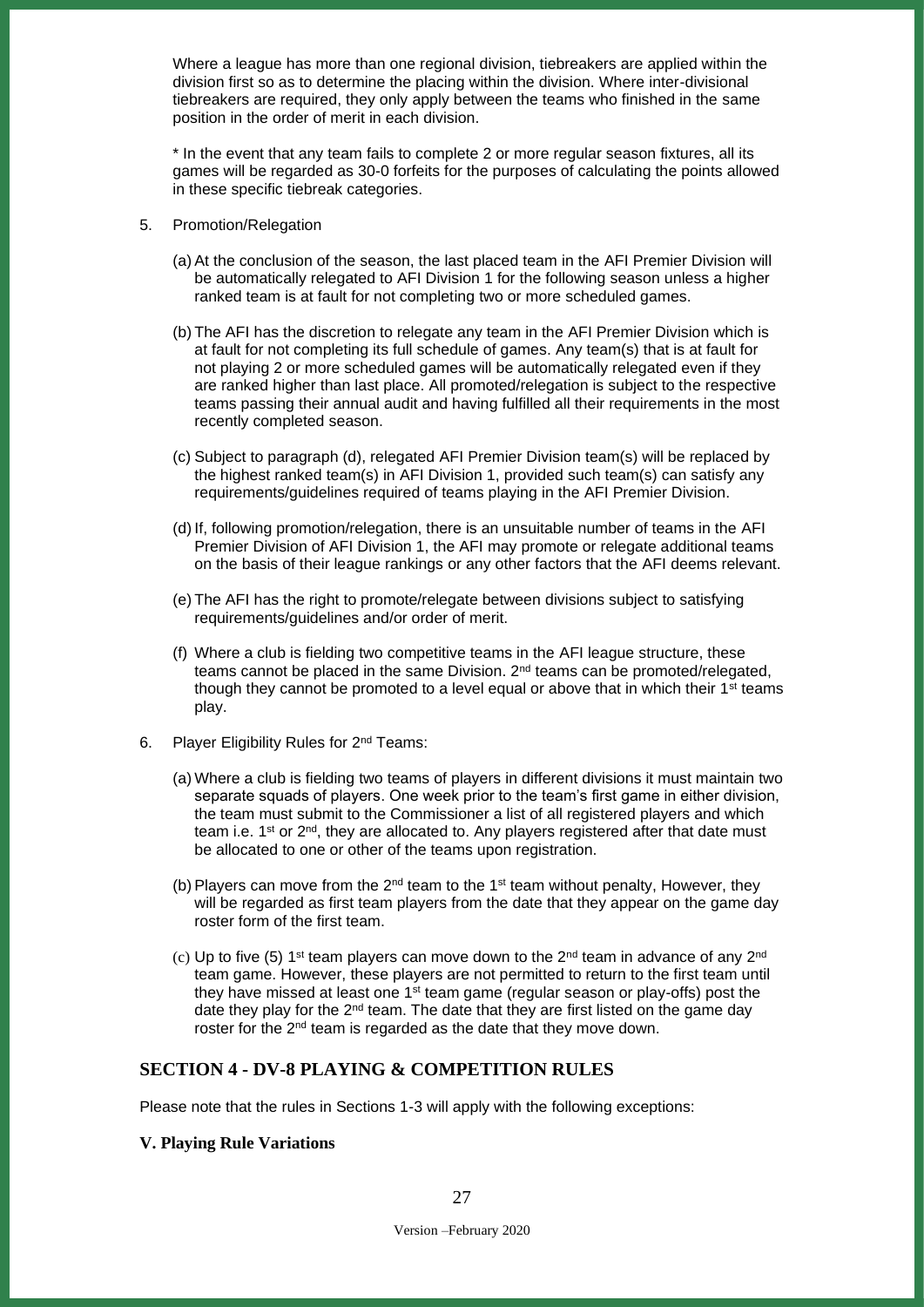1. Offensive Formation

A legal offensive formation must have exactly 5 players on the line of scrimmage i.e. cannot have more or less than 5 players.

2. Blocking

No blocking below the waist by any player - except on the ball carrier.

3. Kicking Game

There are no Special Teams in DV-8's.

A team can opt to "punt" on any offensive down - the officials will mark off 30 yards. A "punt" inside an opponent's 30 will be deemed a touchback and the ball spotted on the opponent's 20 yard line. After any score, including a safety, or at the start of each half, the team due to receive the ball will start their drive on the 20yard line.

4. Scoring

A touchdown is worth 6 points.

An extra point conversion from the 2 yard line is worth 1 point. An extra point conversion from the 10 yard line is worth 2 points.

5. Mercy Rule

If a team takes a 45 point lead into the end of any quarter A coach's conference MUST be held. The losing coach will be given the option to:

Declare the game a result - whereby the score will be fixed at that point & continue the game with no further scores affecting the result.

OR

Continue with the game - where all scores will count towards the final score. NOTE: This rule does not affect the any coaches or officials right to end a game due to safety concerns.

6. Game Timing

Time of Game 4 x 10 minute quarters. Current AFI timekeeping rules apply. Each Team has two timeouts per half.

OR

If both teams agree and with the Director of Officiating notified in Advance a rolling clock may be used for all games with 4 X 20 minute quarters.

7. By-Law I13 does not apply to DV8s fixtures.

## <span id="page-27-0"></span>**W. Pitches & Game Day Requirements**

- 1. Pitch Size & Markings
	- 80 yards between goal lines + 10 yard end zones
	- 40 yards between side-lines
	- Hash marks are 15 yards from side-lines
	- Top of Numbers should be 7 yards from side-lines if marked (can just put a line parallel to side-line at same position)
	- Mark at 3 yard line for standard PAT attempt

Pitches must be marked with a min of Side-lines - Goal - lines - back of end zones

& either

Every 10 yard line & all hash marks OR every 5 yard line and 2 lines the length of the pitch where the hash marks should be.

It is permitted to play games on a full size pitch if the game is played as part of a double header fixture which includes an 11-a-side game.

2. Officials

A minimum of 3 certified officials must be present at all games. The officiating fee is €160 to be paid in cash to the crew chief 30 minutes before kick-off.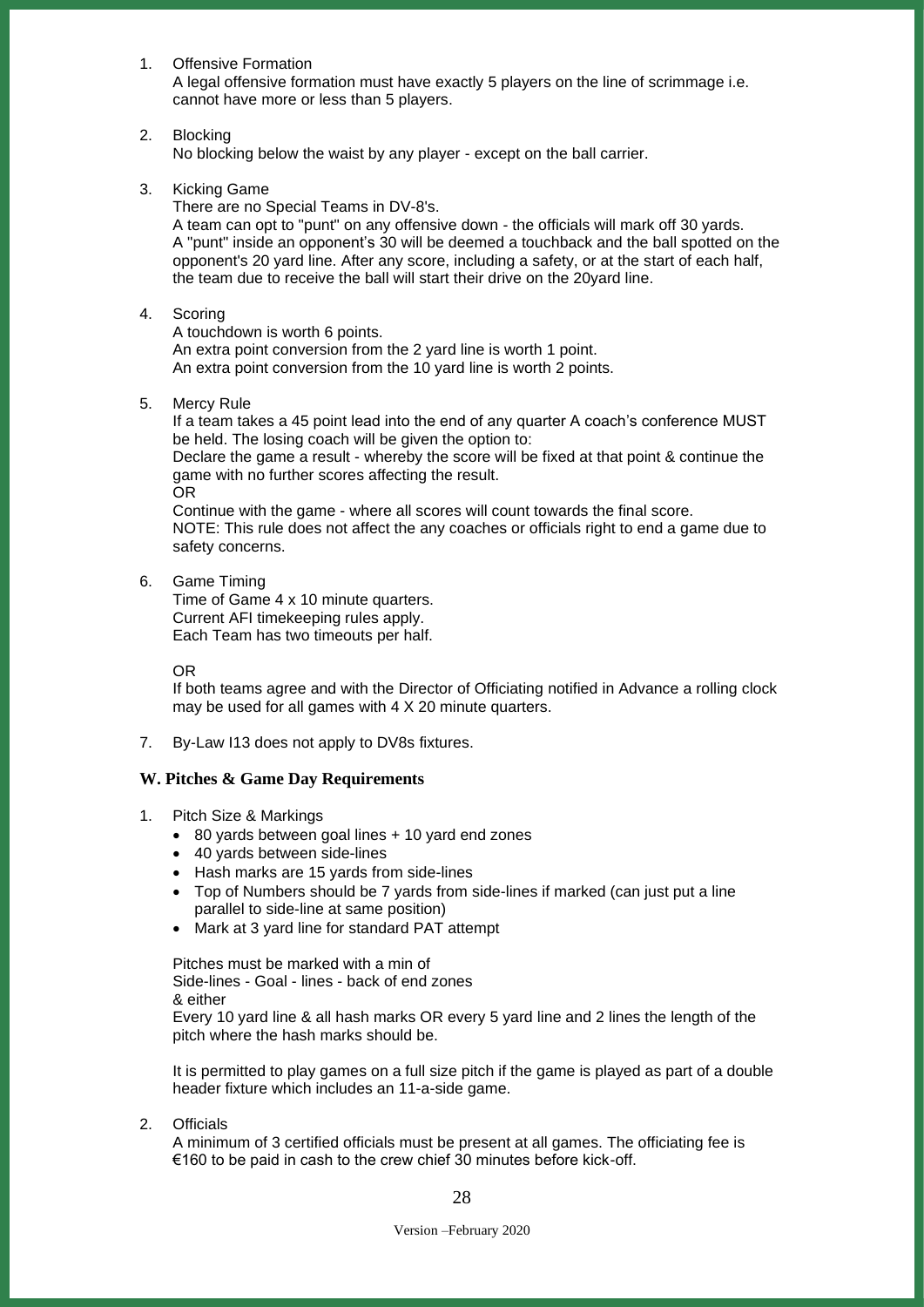3. Game Day Requirement

The home team must:

- In accordance with AFI By-laws provide an ambulance for a game.
- Provide a pitch marked to the standard stated above.
- Provide changing rooms and shower facilities for both teams and officials. (if both teams agree - team changing facilities need not be provided but officials must be catered for to a standard that the officials expect)
- Pay all fees associated with hosting a football game (ambulance/pitch hire/pitch marking/ Official's fee etc.)
- Provide a chain crew for the duration of the game (ball boys are optional, but desirable).

## <span id="page-28-0"></span>**X. Rookie Rule**

Not used

## <span id="page-28-1"></span>**Y. Schedule**

Not used

## <span id="page-28-2"></span>**Z. Points**

1. Points will be awarded as per By-Law U1 (same as 11s games) with the exception that for Blitzes where the points will be 1<sup>st</sup> place = 4pts,  $2^{nd}$  place = 3pts,  $3^{rd}$  place = 2pts,  $4^{th}$ place – 1pt.

## A1. Youth Football

Please note that the rules in Section 1 thru 3 will apply with the following exceptions.

A. Safeguarding Children

1. AFI Requirements.

a) Publish Safeguarding Statement, Risk Assessment,

Anti-Bullying Policy, and Safeguarding Policy.

(1) Review the above documents yearly to adhere to the

latest guidance from Sport Ireland.

b) Appoint a vetted and safeguarding level 3 trained National Childrens' Officer (NCO).

c) Appoint a vetted and safeguarding level 3 trained Director of Youth Football.

d) Appoint an AFI vetting officer.

e) Provide a minimum of two vetted AFI level officials for each game.

B. Club Requirements.

1. Adhere to and adopt all documents and policies in paragraph A.1.(a). a) Clubs will post these documents to their websites or make them available to parents and child players.

2. Appoint a vetted and safeguarding level 3 trained Designated Liaison Officer (DLP).

3. Appoint a vetted and safeguarding level 2 trained Club Childrens' Officer (CCO).

4. All coaches must be vetted and have completed safeguarding level 1 and Introduction to Coaching Level 0 training.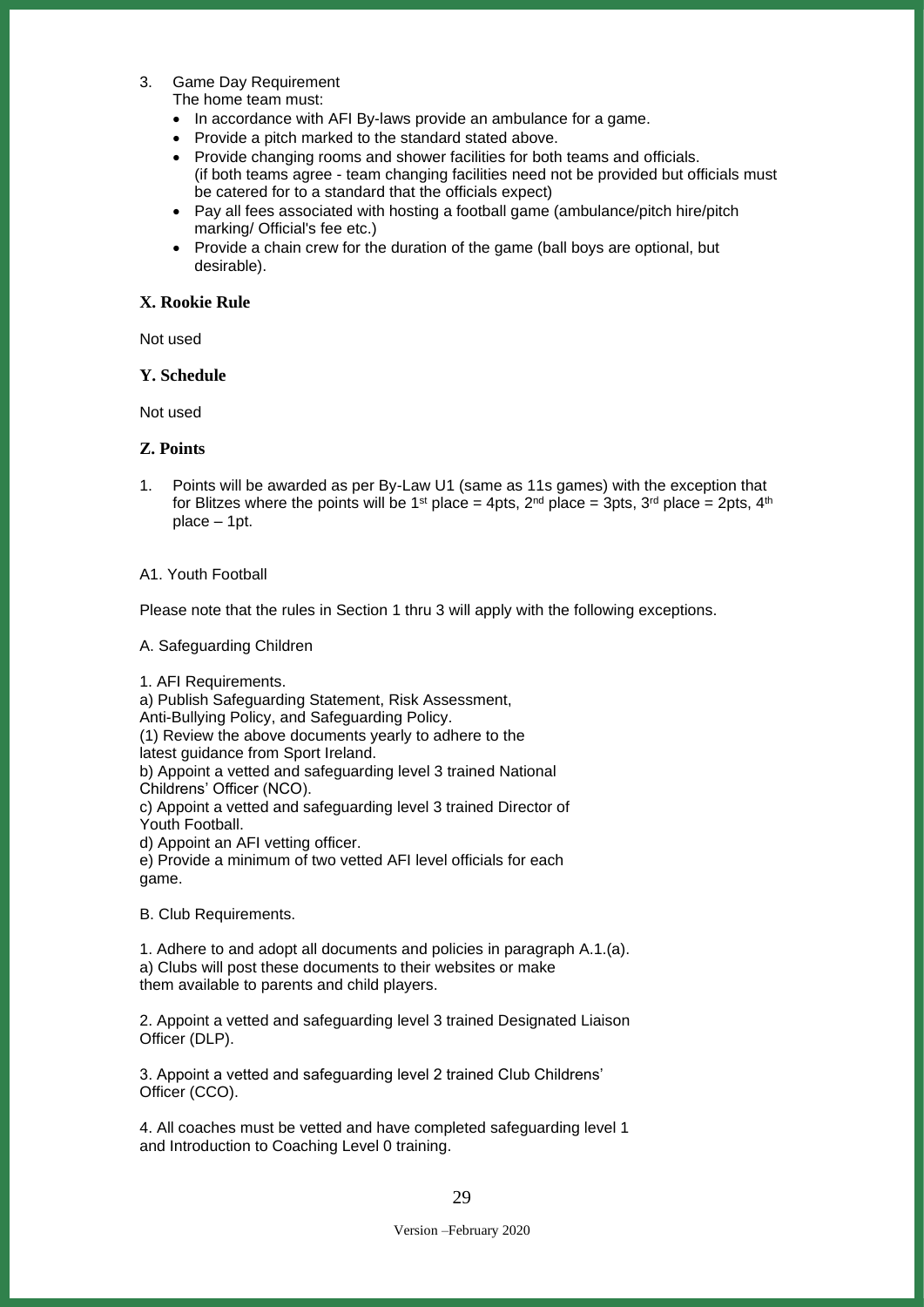5. Prior to the start of youth training, clubs must submit a by name list of duty positions (coach, CCO, DLP) and verification of training listed in paragraph B.2-4. Scanned copies of safeguarding training certificates will be emailed to the Director of Youth Football.

C. Club Commitment to Competition Requirements.

1. Clubs must be prepared to host one blitz during the season. a) Hosting clubs must coordinate for ambulance coverage. b) Hosting clubs must be prepared to pay up front for the ambulance and officials on the day. This is the case whether AFI or clubs are responsible for some or all of these costs. c) Hosting clubs will coordinate for a chain crew. d) Hosting clubs will coordinate for two Team Provided Officials.

2. Three weeks prior to the start of games youth teams must have a minimum of 12 youth players registered with AFI or they will not be authorized to compete.

3. Clubs may choose not to compete in competition but continue with youth training. All club requirements listed in paragraph B.1-5 are still applicable.

#### D. Player Eligibility

1. Players must be between the ages of 15-17 to compete in AFI sanctioned youth competition. Players may be 18 if they were 17 for at least one day in the season's year. Example 1 - The season is 2020. Player A turns 18 on January 2nd, 2020. Player A is ELIGIBLE to play in the 2020 youth season. Example 2 - The season is 2020. Player B turns 18 on December 31st, 2019. Player B is INELIGIBLE to play in the 2020 youth season.

a) 18 year olds who competed or trained with a senior team are still ELIGIBLE for youth competition provided their age is compliant with the age guidelines noted above in paragraph D.1.

2. All players must be registered with AFI to train and compete.

E. NCAA Football Rule Modifications.

1. Field Dimensions: Standard dimensions and markings apply with the field length modified to 80 yards between the goal lines. The player/team box is between the 20 yard lines. There is no requirement for goal posts. If a field is marked for the standard 100 yards between the goal lines, one endzone goal line is marked at the twenty yard line and the back of the endzone is the 10 yard line.

2. Game Format: The player competition format is 8 players versus 8 players (8v8). Failure to field 8 players at the beginning of a game will result in a forfeit. If injury causes a team to go below 8 players after the start of a game; the game shall continue competitively with 7 players. If a team goes below 7 players than the game will be forfeited but may continue as a scrimmage in a format agreed by the two opposing coaches.

3. Authorized Jersey Numbers by Position: There is NO requirement for specific numbers at specific positions. i.e. Offensive lineman DO NOT need to wear numbers 50-79.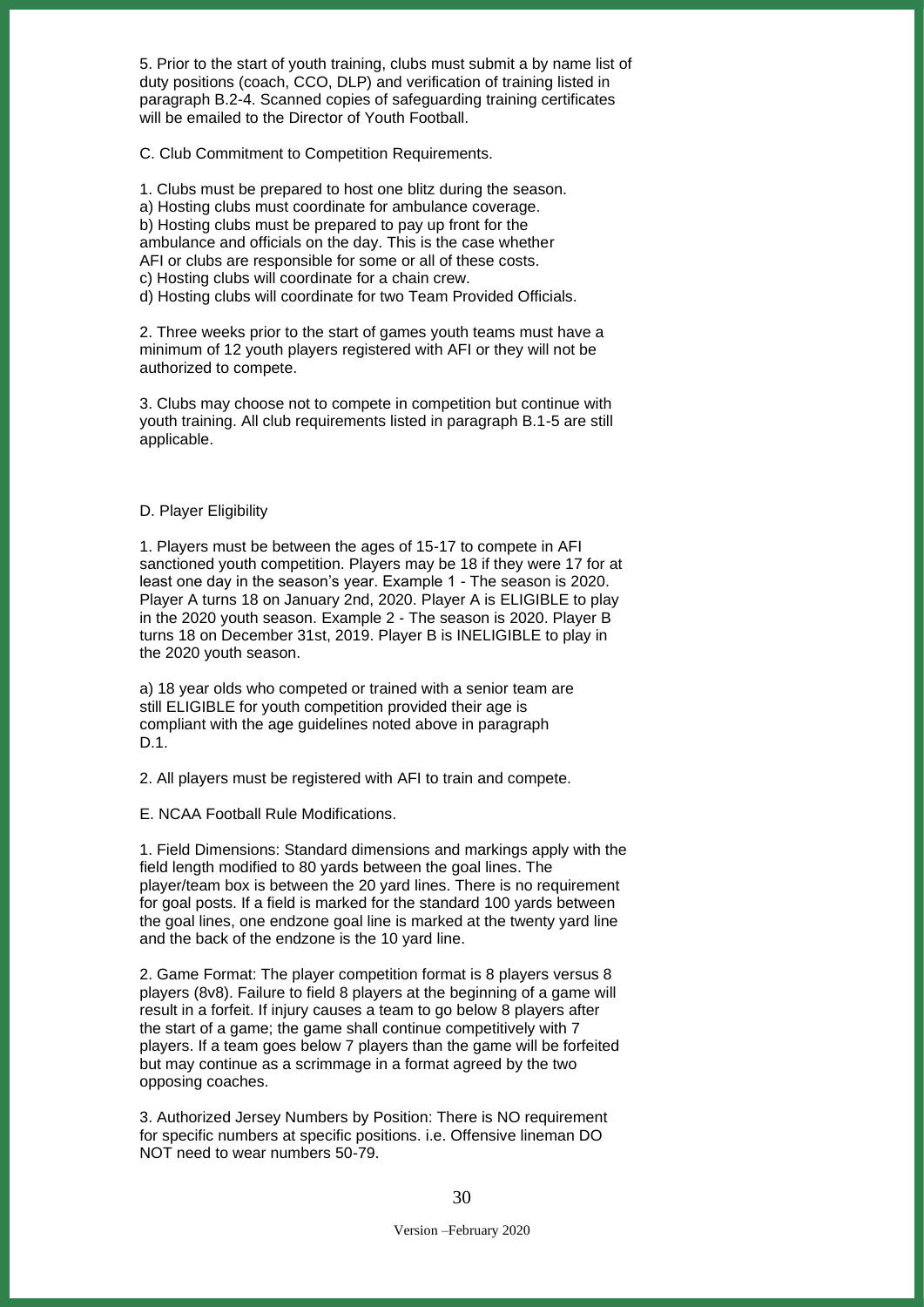4. Coin Toss: The coin toss winner options are offense, defense, defer, or choice of end.

5. Game Clock Management. The game will consist of two 20-minute halves (no quarters) using a running clock. The clock will only stop for a score (the PAT is not timed), penalty enforcement, walking off the punt, charged timeout, and player injury. The last two minutes of each half will have a normal managed clock. Each team has two 30 second timeouts per half. The half time is 5 minutes.

a) If teams play outside of a blitz gameday and play only one game on a day, opposing coaches may agree to lengthen the game play to four 12 minute quarters using a standard NCAA game clock.

6. Offensive Formations: A legal offensive formation must have at least 5 players on the line of scrimmage.

7. Blocking: There is no blocking below the waist.

8. Special Teams: There is no special teams play in youth football. Teams will start offensively at their own 20 yard line at the start of the game, start of game after halftime, and after scores. In the case of a safety the team that scored the two point safety will start at their 30 yard line.

a) Punts: Teams may opt to punt on any down. Punts will be walked off 25 yards. Punts at or under the opponents 25 yard line will be considered a touchback and spotted at the 20 yard line.

9. Scoring: Touchdowns are 6 points. There are no kicked PATs or field goals. Safeties are 2 points. 1 point PATs are spotted at the 2 yard line and 2 point PATs are spotted at the 5 yard line.

F. Points:

For table standings, 2 points for a win, 1 point for a tie, zero points for a loss, and minus one point for a pre-kick off forfeit. Forfeits pre-kick off will be scored as a 30-0 loss. Forfeits during the game due to injury or safety concerns will be awarded zero points. The recording of the actual score of the game will follow senior by-laws concerning game stoppage.

#### G. Playoffs:

Youth playoffs will utilize the semi-final and final format. The first seed will play the fourth seed. The second seed will play the third seed. When possible based on scheduling availability, unsuccessful semi-final teams will compete in a game to determine third place.

## <span id="page-30-0"></span>**SECTION 5 – ASSOCIATION MATTERS**

#### <span id="page-30-1"></span>**1. Miscellaneous**

- 1.1. Leagues should be clearly identifiable from one another in terms of player age group, derivative of American football and recruitment base.
- 1.2. In general, the AFI will not permit more than one league to operate in each of the following categories for either kitted or flag American football - adult, collegiate, under 19, under 15 and peewee.

## <span id="page-30-2"></span>**2. International Matters**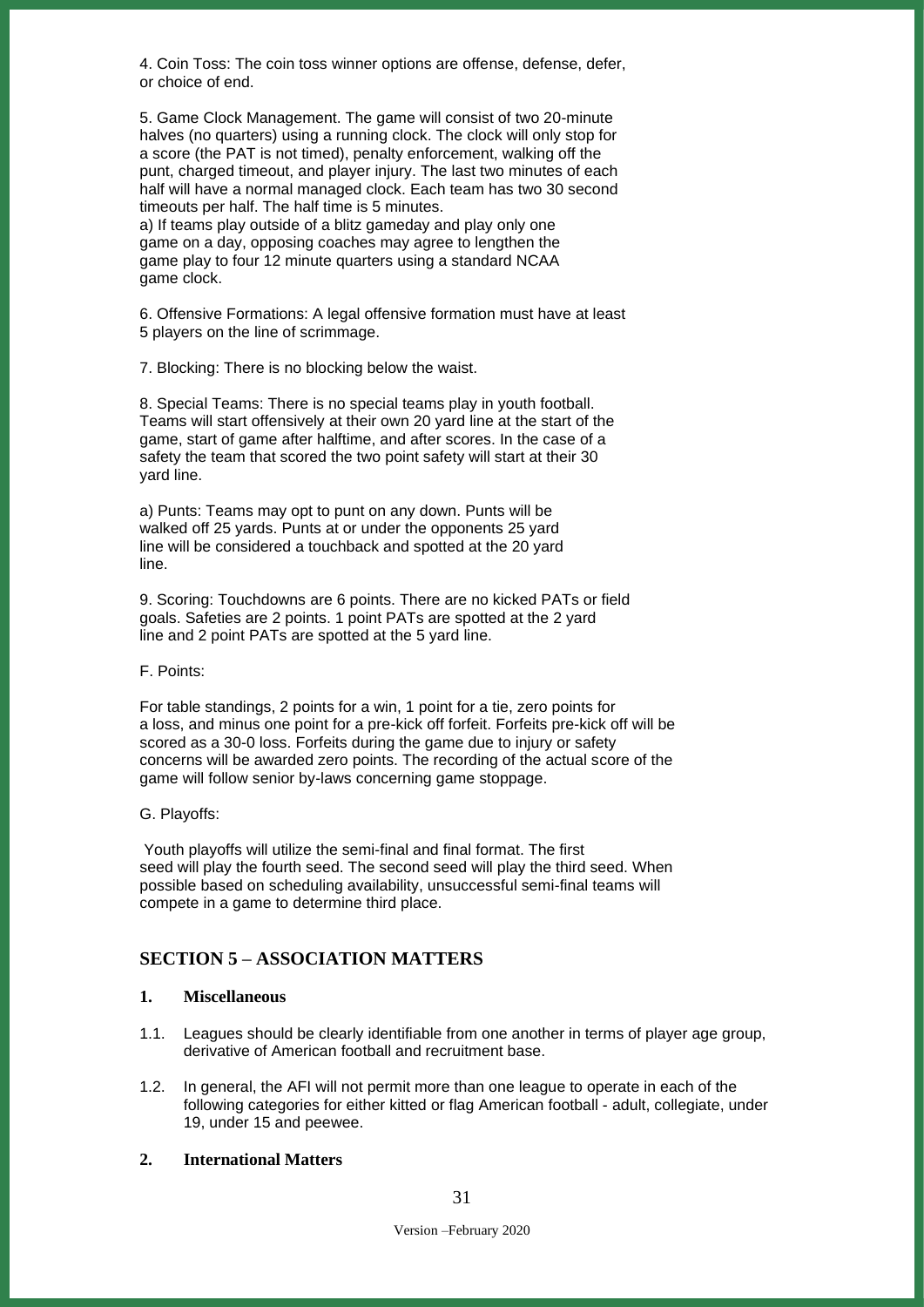- 2.1. All individuals and organisations involved in American football in Ireland shall comply with any relevant rules and regulations laid down by the European Federation of American Football, GFL International, the International Federation of American Football and any other relevant international organisations provided such rules are not in conflict with the AFI's own rules and policies, which have precedence, or Irish Law.
- 2.2. All American football teams, organisations and events in Ireland are subject to the AFI Constitution and by-laws.
- 2.3. All American football games played in Ireland which do not involve a team affiliated to or fielded by a member organisation require sanction from the AFI.
- 2.4. The AFI and its members and any teams affiliated to member organisations reserve the right to refuse membership or admission to any individuals/participants in organisations, events or games deemed to have breached '2-International Matters' of these By-Laws.
- 2.5. The AFI and its members and any teams affiliated to member organisations reserve the right to expel any individuals/participants in organisations, events or games deemed to have breached '2-International Matters' of these By-Laws.

## <span id="page-31-0"></span>**3. National Team**

- 3.1. The AFI shall appoint both the Head Coach and General Manager of Team Ireland.
- 3.2. The National Team shall be accountable to the AFI Board.

## <span id="page-31-1"></span>**4. Rights & Property**

- 4.1. No individual or organisation shall claim ownership, membership or to represent the AFI and/or the sport of American football in Ireland or claim to have any control over rights or properties associated with the AFI and/or the sport in Ireland without the express permission of the AFI.
- 4.2. No individual or organisation shall claim ownership, membership or to represent any member of the AFI or team/organisation or individual affiliated to any member of the AFI or claim to have any control over rights or properties associated with any team/organisation or individual affiliated to any member of the AFI without the express permission of the member, team/organisation or individual.

## <span id="page-31-2"></span>**5. Sanctioning of Games/Events**

- 5.1. Any game, kitted practice or scrimmage (as defined by By-Law C8) played in Ireland [called 'event' in this section of the By-Laws], which does not fall into one of the following categories requires Sanction:
	- (i) Run directly by the AFI or GFL International.
	- (ii) Between two AFI members and run solely by those member(s) with no admission fee or commercial income for any party.
	- (iii)AFI regular season fixtures where the game is run at a clubs normal home ground and is run solely by the home team.

AFI Sanction rules take precedence over those of all other organisations including IFAF, IFAF Europe and other multi-national organisations. Where there is a conflict, the AFI rules must be applied.

5.2. Application for sanction must be submitted on the AFI form entitled "Application for Sanction to run an event/game in Ireland (2015 version)". The deadline for submitting the completed form and any requested supporting documentation is: (i) 3 months in advance for all events where all the teams are members of the AFI and/or GFL International affiliated Federations or (ii) 6 months in advance in all other cases. Prospective applicants are encouraged to engage with the AFI in advance of submitting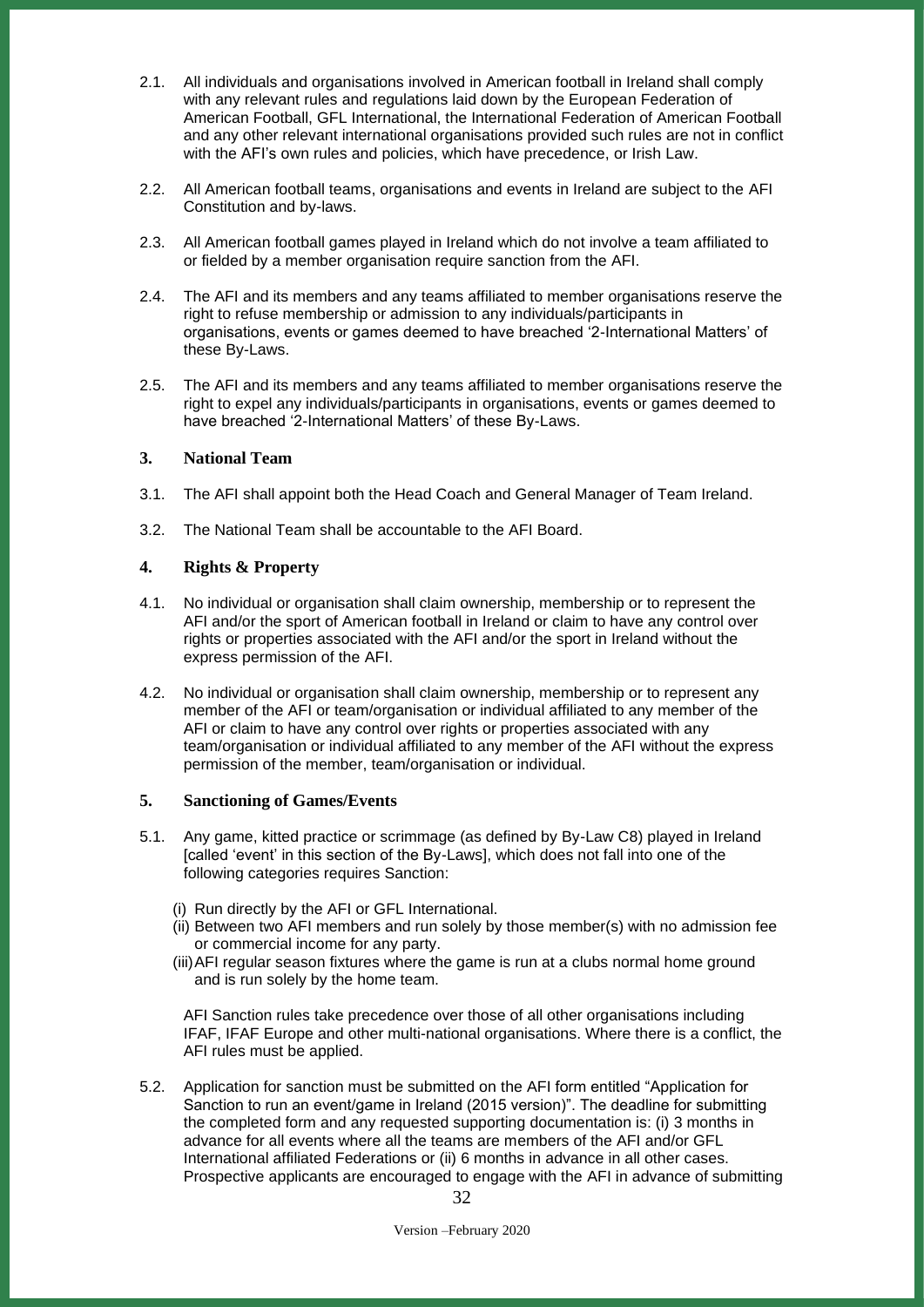their application form so as to ensure that they fully understand all requirements and have all the required supporting information. Incomplete applications will be returned and cannot be resubmitted if the deadline has expired.

The AFI Board is entitled to seek additional information, not specified on the aforementioned form, that it deems necessary to make a decision to sanction or to determine what conditions should be attached to any sanction.

- 5.3. All games/scrimmages/kitted practices in Ireland must adhere to all minimum safety and welfare rules which currently apply to AFI members and fixtures. Additional rules (as listed in 5.5 below) will apply to all events involving  $3<sup>rd</sup>$  parties or where commercial income is derived, including events involving the following:
	- Touring side, where the tour is operated by commercial agent.
	- Domestic events operated by a non-AFI member.
	- Events/games where there is ticketing or admission charged.
	- Any event where there is remuneration between the various parties involved.
- 5.4. Minimum requirements for all events requiring sanction include the following:
	- All the normal safety and welfare rules applying to AFI games/scrimmages/practices as specified in the AFI By-Laws.
	- Submission of the completed sanction form including the requested details of all parties involved including corporate information and the Coaching qualifications of the coaches travelling with each participating team.
	- Compliance with Code of Ethics including appropriate declarations where persons are not vetted. Note that all management level persons involved in running events involving minors must be vetted or submit declarations.
	- Compliance with ISC Anti-Doping rules.
	- Execution of and adherence to a Sanction Contract with the AFI.
	- Medical insurance for all participants who are non-EU citizens.
- 5.5. Additional rules for third party/commercial income generating events:
	- All parties involved in the event [for avoidance of doubt, to include any agents involved in arranging fixtures] must carry Public Liability and Employee/Volunteer Liability insurance with equivalent cover to the AFI's current insurance policies and which is applicable to the event concerned. For avoidance of doubt, where commercial events are run by a commercial third party in conjunction with an AFI member, the AFI regular insurance does not extend to the running such events (cover is only for the AFI member's participation as a team). Note also that individual members of the AFI are not insured for participation/working/volunteering in third party run events.
	- Where such events are hosted by AFI member clubs, the full cost of staging the football game must be borne by the commercial third party or parties.
	- Where a game is part of a tour arranged by a commercial third party, adherence to the requirements of 5.6 below.
	- Payment of the appropriate sanction fee as detailed in 5.7 below. 50% of the sanction fee to be paid with the application and the balance to be paid within 30 days of the execution of the sanction contract with the AFI OR as otherwise specified in the executed sanction contract.

#### 5.6. Additional rules for Sports Tours:

These rules apply to all tours arranged, put together or sold by commercial parties where a football event is included in the visiting team's itinerary.

All parties arranging tours should provide bonding to the AFI (in a similar manner to that required by the Commission for Aviation Regulation for Irish operators), to the following level:

- 10% of annual turnover OR 100% of the total income for the particular tour (i.e. what was paid by the visiting team(s) and their members) – whichever is higher. Most recent audited accounts will be used as a guide.
- 100% of the cost of the football activities (if not paid for in advance).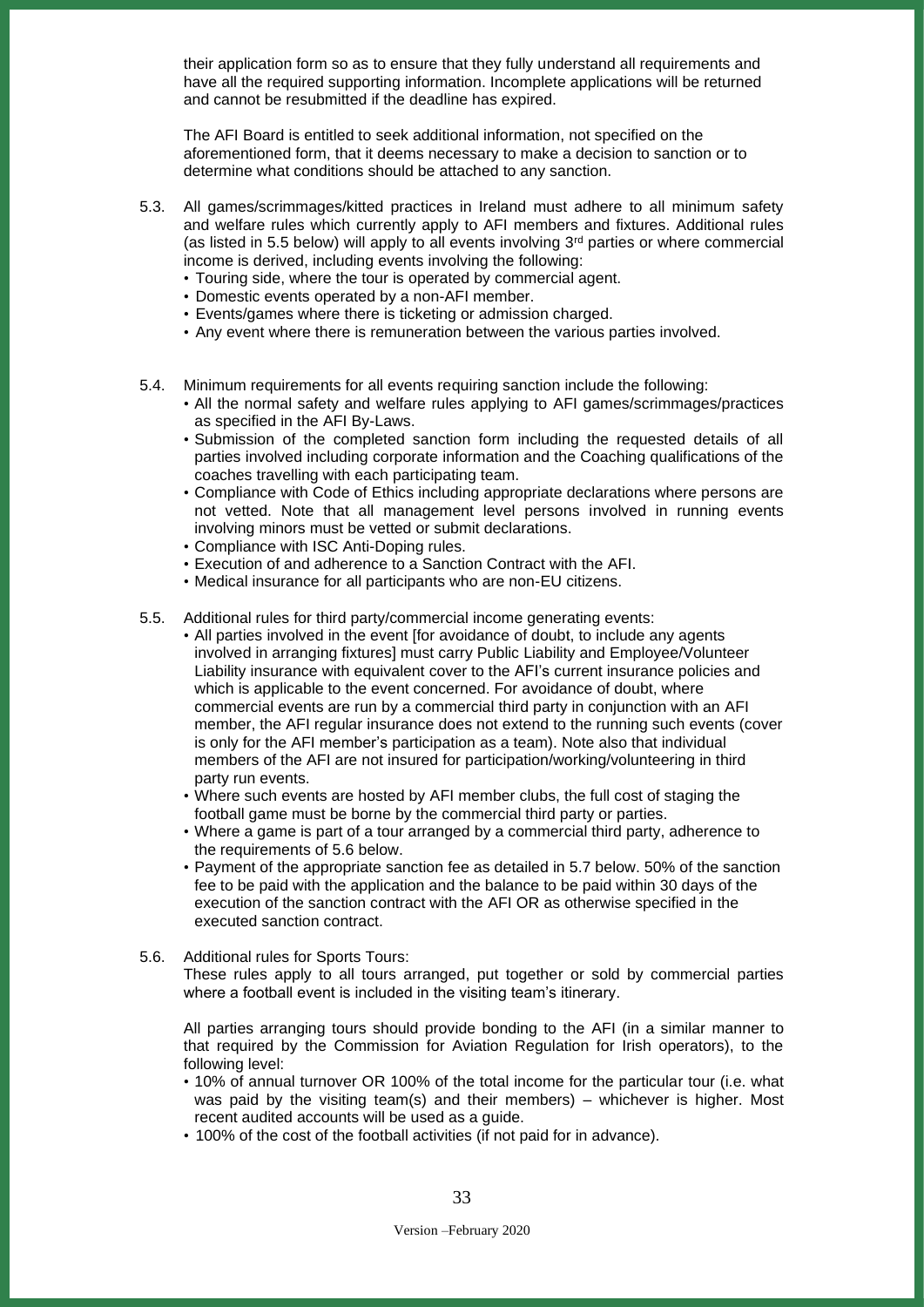For the avoidance of doubt, parties who 'resell' or 'repackage' or add their own services to tourism products obtained via travel agents are required to be bonded in their own right.

The bond must be in one of the following forms:

- A guarantee secured with an insurance company (Insurance Bond).
- A guarantee secured with a bank (Bank Bond).
- A sum of money deposited.

Note that the Bond must apply to the named applicant and must include provision for the visiting team and/or AFI and/or AFI member and/or anyone who loses money due to the applicant's actions (or inaction) to draw down on the bond in appropriate circumstances. Where applicants opt to deposit a sum of money, it will be held in safe keeping by the AFI solicitor in their 'client account', which is regulated by Law Society rules.

5.7. The following sanction fees shall apply:

(i) Games between AFI members and certain overseas teams (see below), where there are no commercial parties involved and the game is not part of a tour put together by a travel agent or other third party: €100.

Overseas teams must be members of their countries recognised National American football Federation, the NCAA, NFHS or AFA.

(ii) Third party/commercial income generating events (base = 2015 prices):

The fees will include legal (to a certain limit), administrative, basic compliance and risk costs to the AFI. Fees will be graduated based on (i) the number of seats in the proposed venue and/or (ii) the ticketed or paying attendance (whichever is higher).

A.  $<$  2,000 = €2,000<sup>\*</sup> B. 2,000 to 9,999 = €4,000\* C. 10,000 to 19,999 = €6,000\*\* D. 20,000 to 29,999 =  $\text{\textsterling}8,000**$ E. 30,000 or more = €10,000\*\*

\* If legal costs are in excess of 50%, the applicant pays the balance (vouched). \*\* If legal costs are in excess of 33%, the applicant pays the balance (vouched).

Fees will be indexed linked annually using an appropriate Irish Government pricing index.

Applicants must also take responsibility for all other extraordinary compliance costs incurred by the AFI relating to their event.

- 5.8. Equipment solicitation rules:
	- (i) Equipment or other types of 'in kind' benefit will not be accepted in lieu of the sanction fees or the cost of staging a football game.
	- (ii) The solicitation of football equipment from prospective visiting teams by agents or third parties is not permitted.
	- (iii) No AFI member is permitted to solicit football equipment from a visiting team in exchange for participating in or assisting at any event.
- 5.9. Where events involving commercial third parties require services or equipment to be provided by the AFI or its members, the following minimum rates (to be paid directly to the party supplying the service/equipment) shall apply:

Cost of officials – €30 admin fee plus Crew Chief €60, others €60 each [all except admin is paid directly to the officials who work the game]. Plus T&S at normal Revenue rates.

Cost of other helpers (ballboys, chains, stewards etc.) -  $\epsilon$ 30 each to be paid to each individual. Plus T&S at normal Revenue rates.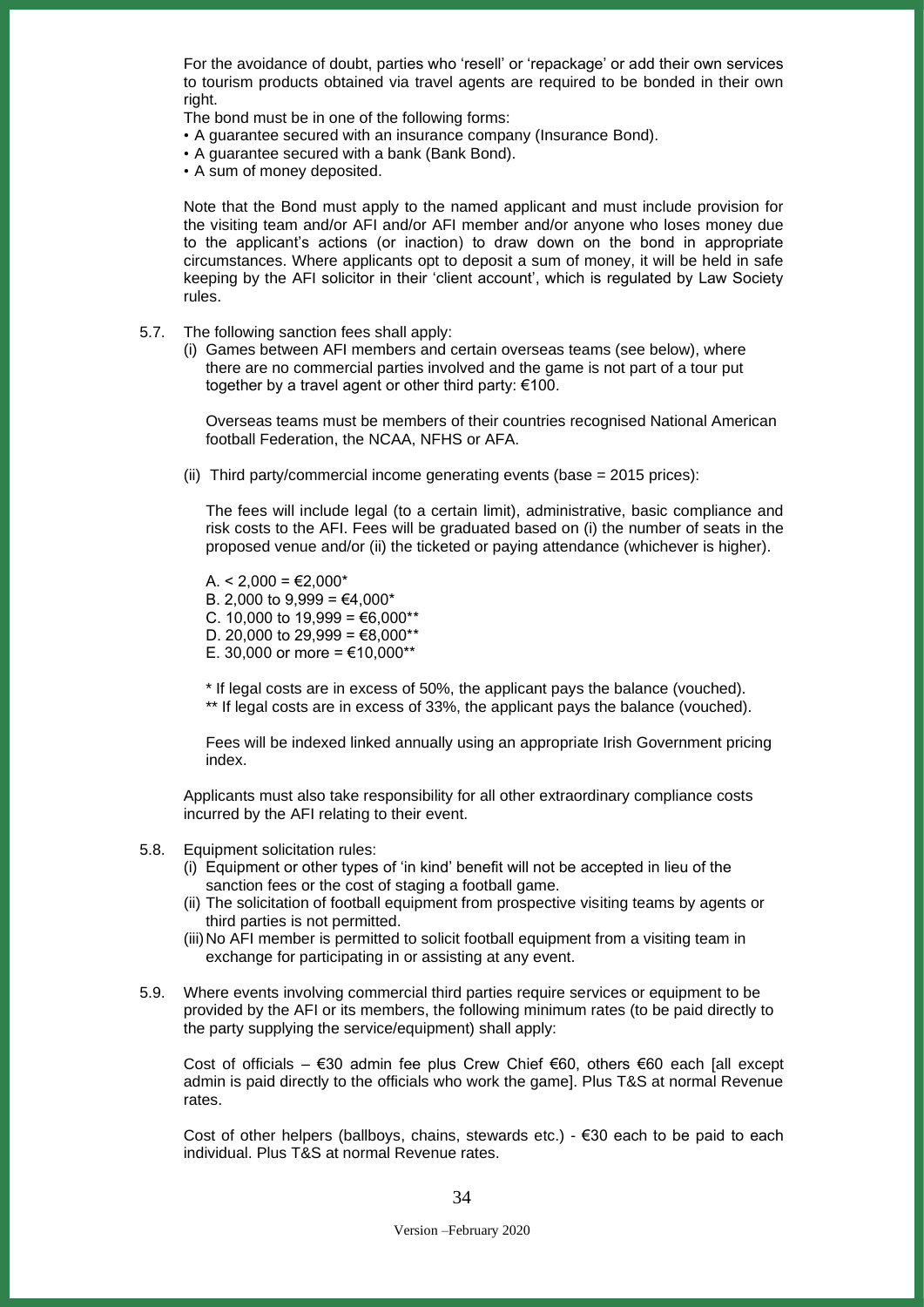Field equipment rental - €100

Stencil rental - €300

Goal Post rental - €1,000 (all excl. transport costs, which are to be arranged/paid by applicant).

The minimum cost of any other services shall be (i) the cost to the AFI/members, including risk/depreciation, (ii) T&S at normal Revenue rates and (iii) in the case of personnel, rates not lower than €10 per hour.

There is no requirement on the AFI or its members to supply any services to an event – any supply is subject to availability and the absolute discretion of the AFI and its member organisations.

Officiating fees for member to member events or non-third party/commercial income events are charged at the normal AFI league fixture rate plus the actual T&S costs for the officials working the event (as opposed to the averaged cost used for league fixtures).

- 5.10. All event organisers must comply with a Post Event Review conducted by the AFI. Refusal to comply will make an event organiser ineligible for future sanction. All the organisations/individuals who were deemed to be in breach of rules or who have submitted non-compliant applications relating to any events over the past 5 years and who are contacted by the AFI before 1<sup>st</sup> July 2015 in relation to those past events/applications, will be required to respond to the AFI on any issues raised within two months of receiving such communications. Any failure to cooperate/respond will make those organisations/persons ineligible for sanction in the future
- 5.11. The AFI is entitled to take into account the past record of (i) applicants or (ii) persons/organisations with a significant role in any proposed event; in complying with AFI rules and/or the truthfulness of any statements or communications issued by such parties relating to any previous events; in any decision on whether to grant sanction or not. The AFI is also entitled to take into account past record in similar events in other countries.

#### 5.12. Principals Rule

Past compliance shall be considered in terms of the individuals involved in addition to the legal companies. As such, company directors and proprietors/owners will be regarded as in breach of sanction rules where their organisations have been in breach. The AFI can also take into account the past record of any persons with a significant role in a past event when deciding whether or not to sanction a current event.

5.13. For events of 10,000 or more persons (category C above), the AFI is entitled to seek additional measures which promote or develop the sport in Ireland. These measures shall be in line with what is normal for similar large sporting events staged in Ireland and shall take into account any Government or Irish Sports Council policies (only where formally published and only where applying generally to all sporting events) in this area.

Development contributions can be in terms of (i) publicity and promotional measures, (ii) contributions to development projects or (iii) any acceptable alternative approved by the AFI Board.

- 5.14. All participants in AFI Sanctioned events are subject to the AFI's Disciplinary rules.
- 5.15. All appeals of sanction decisions and/or conditions or any other disputes concerning the sanctioning process shall be referred to Sport Dispute Solutions Ireland for binding Arbitration. All disputes concerning events sanctioned by the AFI, including where those disputes which do not involve the AFI or AFI members, shall be referred to Sport Dispute Solutions Ireland for binding Arbitration.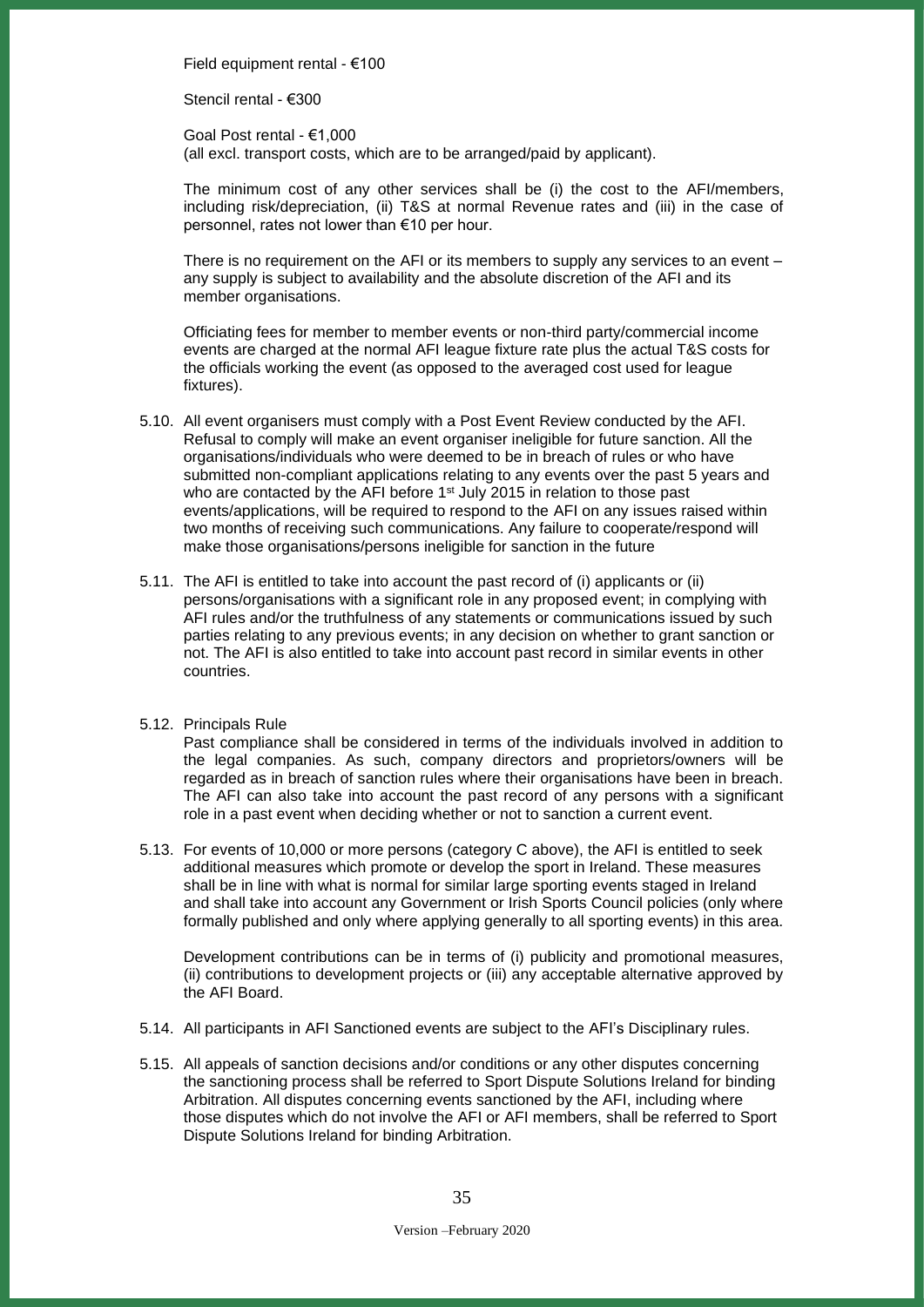5.16. Any participant in any unsanctioned event for which sanction is required under these By-Laws will automatically be excluded from the AFI and from involvement in any future events. Such exclusions can only be overturned by a vote no less than 75% of the AFI Board and such votes are entirely at the AFI Board's discretion. Such votes cannot be held until at least 5 years after the aforementioned unsanctioned event and cannot be held until the AFI and/or its members are fully compensated for all loses incurred relating to the event (including failure to receive a sanction fee) and appropriate punitive damages are paid. Where such a vote is successful, the individuals or organisations concerned must execute a contract with the AFI which specifically precludes their participation in any future unsanctioned events.

## <span id="page-35-0"></span>**6. Equality Statement**

- 6.1. The AFI aims to promote the sport of American football for all the people who live on the island of Ireland and will be mindful of the need to carry out our functions in a manner which promotes the equality of opportunity between:
	- Persons of different religious belief, political opinion, racial group, age, marital status or sexual orientation.
	- Between men and women generally.
	- Between persons with a disability and persons without.
	- Between persons with dependents and persons without.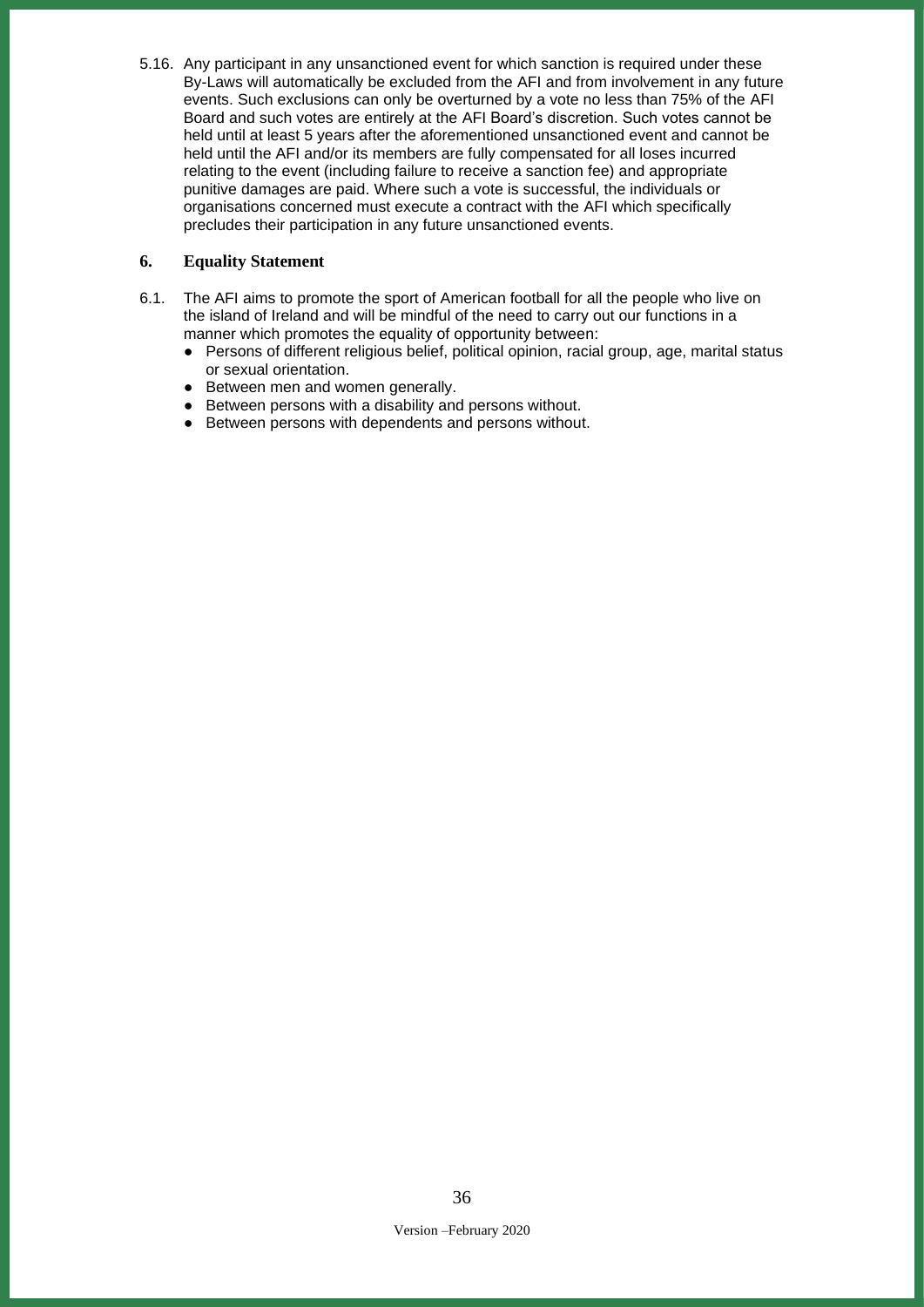## <span id="page-36-1"></span><span id="page-36-0"></span>**1. AFI Disciplinary Committee**

- 1.1. The Disciplinary Committee or Appeals Tribunal for any particular allegation will be composed of 3 representatives appointed by the Commissioner. The Board will appoint one member of these representatives to Chair the Committee or Tribunal.
- 1.2. The Disciplinary Committee is entitled to impose whatever penalties it determines appropriate if it is determined that any individual or club has been guilty of breaking rules, by-laws or Constitution or Code of Conduct. Penalties may include, but are not limited to, suspension, expulsion, financial penalties and allocated tasks. The 3 representatives mentioned to in 1 above will determine the penalties having being advised of any rule or legal matters by the Commissioner and/or relevant Directors as appropriate.
- 1.3. The AFI Management Board shall be permitted to put in place a single panel of persons from which it will appoint members of a Disciplinary Committee or Appeals Tribunal as required. Membership of any such panel is not limited to members of AFI clubs or the Association.
- 1.4. Disciplinary hearings and Appeals Tribunals can be conducted by conference call or video conference call at the discretion of the AFI.
- 1.5. Any costs associated with a Disciplinary hearing or appeal will be borne by the losing party.

## <span id="page-36-2"></span>**2. On Field Playing Incidents**

- 2.1. Any coach, player or identified squad member in uniform who commits two unsportsmanlike conduct fouls in the same game or one flagrant foul shall be disqualified/ejected. A player disqualified/ejected from the game must leave the playing enclosure under team supervision within a reasonable amount of time after their disqualification. They must remain out of view of the field of play under team supervision for the remainder of the game.
- 2.2. A player serving a first-half suspension due to their disqualification in the second half of the team's previous game may participate in pre-game warm-up activities and upon completion of the warm up must remain out of the view of the field of play until the completion of the first half.
- 2.3. A coach disqualified from the game must leave the playing enclosure within a reasonable amount of time after the disqualification and must remain out of view of the field of play for the remainder of the game. The coach may no longer participate in the game or have any further interaction with any eligible player(s) or participating coach.
- 2.4. . All ejections must be included in the referee's report. Ejections may be appealed in certain circumstances as outlined in 20 below.
- 2.5. No additional automatic sanctions will be applied for an ejection save for the following circumstances;
	- Member has exceeded Disciplinary Point threshold as per Section 13 below.
	- Incident has been referred to the Disciplinary Committee by the Commissioner
- 2.6. Incidents of misconduct by a player or club, including alleged breaches of the By-Laws, Constitution and/or the Code of Conduct may be referred to the Disciplinary Committee on the recommendation of the Director of Officiating to the Commissioner.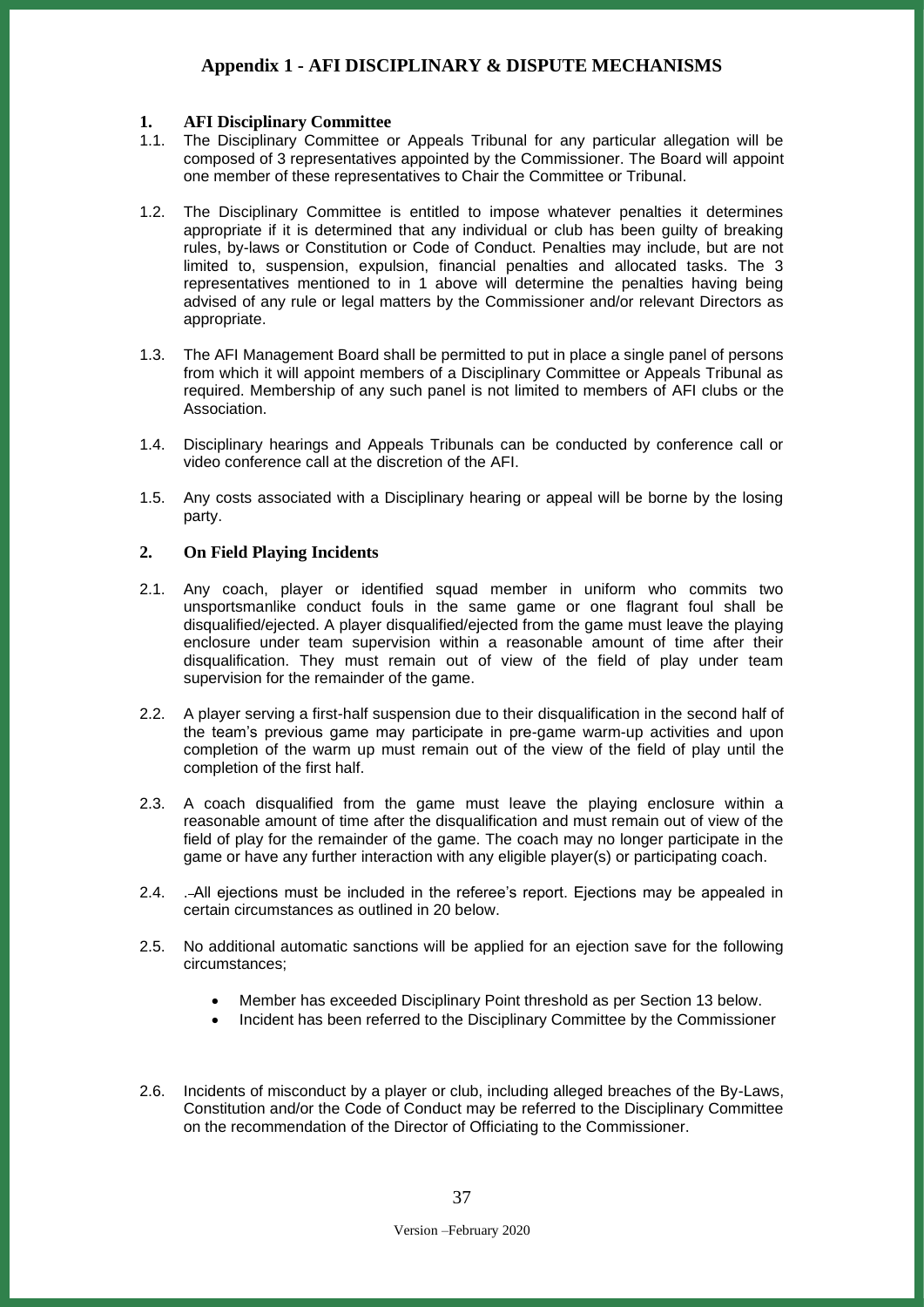- 2.7. The Disciplinary Committee may impose additional penalties in cases of serious misconduct.
- 2.8. AFI Video Citation & Disciplinary Points:

a. NCAA rule 9-6 is amended to incorporate the video citation procedures outlined in the document entitled "AFI Video Citation and Disciplinary Points".

b. The Disciplinary Points procedure outlined in the document entitled "AFI Video Citation and Disciplinary Points" is to apply to all AFI run competitive games.

## **NCAA Rule 9-6 (FR132)**

SECTION 6. Flagrant Personal Fouls

A flagrant personal foul is illegal physical contact so extreme or deliberate that it places an opponent in danger of catastrophic injury.

## **Player Ejection**

ARTICLE 1. When a player is disqualified from the game due to a flagrant personal foul, that team's conference shall automatically initiate a video review for possible additional sanctions before the next scheduled game.

## **Initiating Contact/Targeting an Opponent**

ARTICLE 2. When there is a foul called for initiating contact/targeting an opponent (Rule 9-1-3) that does not result in a player disqualification, there shall automatically be a video review by the conference for possible additional sanctions before the next scheduled game.

## **Foul Not Called**

ARTICLE 3. If subsequent review of a game by a conference reveals plays involving flagrant personal fouls that game officials did not call, the conference may impose sanctions prior to the next scheduled game.

## <span id="page-37-0"></span>**3. Off Field Incidents including breaches of Game Day Requirements**

3.1. Alleged off-field incidents of misconduct and alleged breaches of the By-Laws and/or the Constitution of the AFI and/or the Code of Conduct can be referred to the Disciplinary Committee.

#### <span id="page-37-1"></span>**4. Summary Procedures**

4.1. These By-Laws do not prevent the Commissioner from dealing with breaches of the By-Laws and/or the Code of Conduct and/or minor conduct issues in a summary manner as an alternative to a formal Disciplinary Committee hearing. In such cases, all parties involved must agree to the matter being dealt with in a summary manner and agreement on any penalty imposed must be reached within 2 weeks of the inception of summary procedures.

## <span id="page-37-2"></span>**5. Appeals Tribunal**

5.1. An Appeals Tribunal, appointed by the Commissioner will deal with any appeals arising from the Disciplinary Committee. Appeals must be lodged with the Commissioner within 14 days of the notification of the decision of punishment by the Disciplinary Committee. No member of the Disciplinary Committee making the original decision shall be a member of the Appeals Tribunal

## <span id="page-37-3"></span>**6. Appeals of AFI Decision on non-disciplinary matters**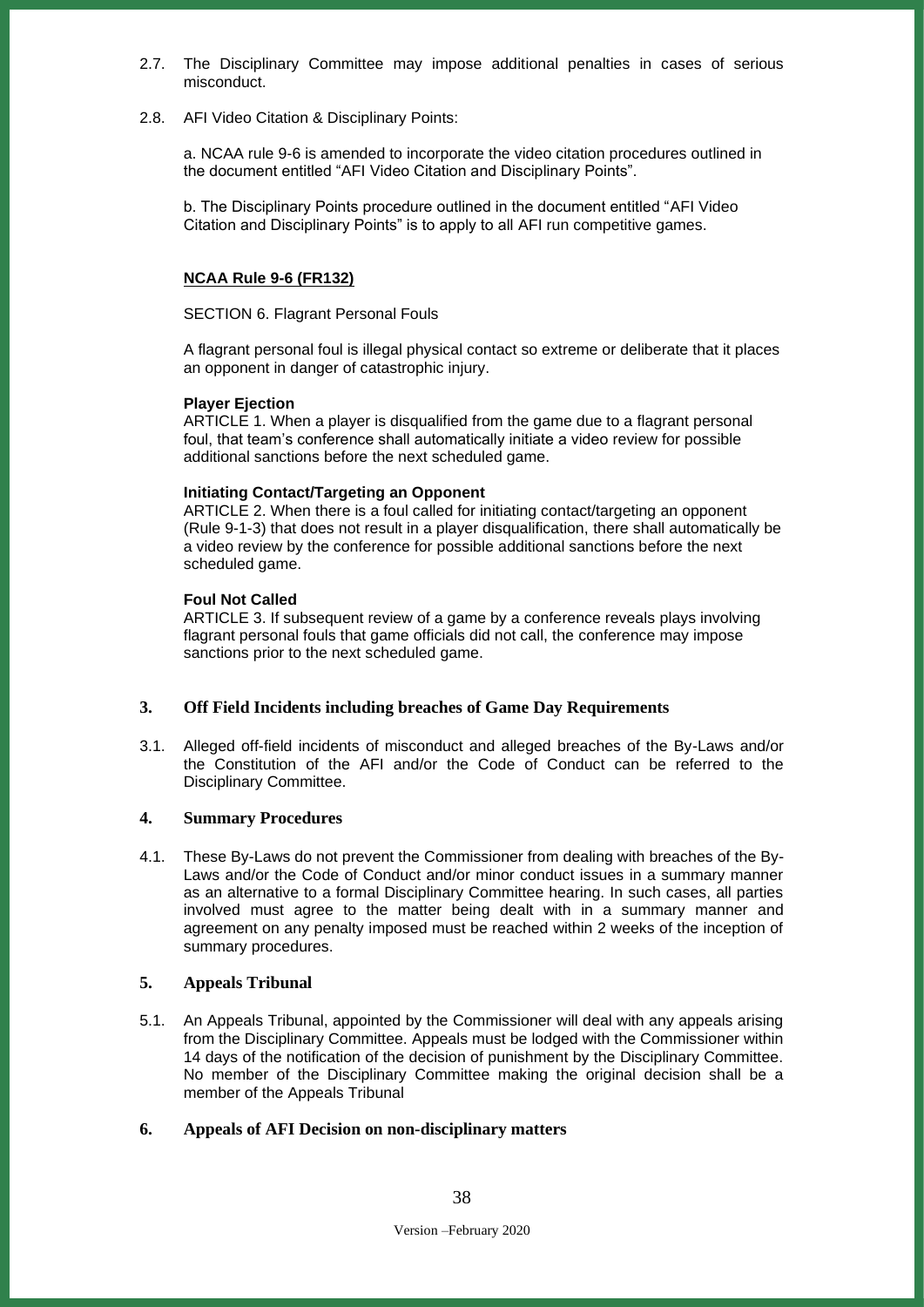6.1. Any formal decision of the AFI in relation to any non-disciplinary matter can be appealed.

Such appeals must be lodged with the Commissioner within 14 days of the decision. The Commissioner shall then convene an Appeal Commission to consider the appeal. The Appeal Commission shall be comprised of 3 persons as per the AFI Constitution. The Appeal Commission shall meet within 14 days of receipt of the appeal.

Extract from AFI Constitution concerning Appeals:

*"In the event of an appeal in a matter, other than a disciplinary matter, any club, group, organisation, educational institution, association, official, player, coach, company or any member/employee of any club, group, organisation, educational institution, association, official, player, coach, company wishing to appeal shall do so in writing to the Commissioner of the Association. The Commissioner who must receive the appeal within fourteen (14) days of the date of the notice of the original decision shall then convene an Appeal Commission.*

*The Appeal Commission shall consist of three (3) officers of the Association who may be accompanied by advisors where necessary but it shall not include any person who*  has had a prior involvement in the matter being appealed. In the event of there not *being three (3) officers eligible or available to form the Appeal Commission, the Chair of the Management Board shall have the power to select an appropriate person or persons to complete the Appeal Commission. The Appeal Commission shall meet within fourteen (14) days of the date of the receipt of the notice of the appeal.* 

*The letter of appeal shall state the reason or reasons for the appeal. The appellant(s) shall have the right to be accompanied at the appeal hearing by a person or persons of their choice but the names and details of such person or persons must be included in*  the letter of appeal. In the event of the appeal being unsuccessful the appellant(s) shall *pay the cost of the appeal unless the Appeal Commission decides otherwise. The decision of the Appeal Commission shall be final and the relevant parties shall be notified of the decision in writing by the Commissioner within seven (7) days of the hearing."*

## <span id="page-38-0"></span>**7. Social Media Policy**

7.1. Social media should be used in a responsible manner. AFI members are not permitted to libel, defame or bully members, member teams and member organisations or bring the game into disrepute when using social media. Members are also not permitted to libel, defame or bully non-members or non-AFI organisations in circumstances where they can be perceived as acting on behalf of the AFI, member organisations, member clubs or individual members.

#### <span id="page-38-1"></span>**8. Arbitration Appeals to Sport Dispute Solutions Ireland**

8.1. All decisions issued by the Association, including those of Appeal Tribunals and Appeal Commissions, may be appealed exclusively by referral to Sport Dispute Solutions Ireland, within 14 days from receipt of such decision, for binding arbitration in accordance with the Sport Dispute Solutions Ireland Arbitration Rules. The arbitral award issued by JSI may be appealed exclusively by referral to the Court of Arbitration for Sport (CAS) in Lausanne, Switzerland, within 21 days from receipt of such arbitral award, for final and binding arbitration in accordance with the CAS Code of Sportsrelated Arbitration

## <span id="page-38-2"></span>**9. Mediation**

9.1. All other disputes arising out of or in connection with this Constitution shall be referred to Sport Dispute Solutions Ireland for resolution by mediation in accordance with the Sport Dispute Solutions Ireland Mediation Rules. If the dispute remains unresolved at the conclusion of the mediation process, the dispute shall be referred to Sport Dispute Solutions Ireland for final and binding arbitration in accordance with the Sport Dispute Solutions Ireland Arbitration Rules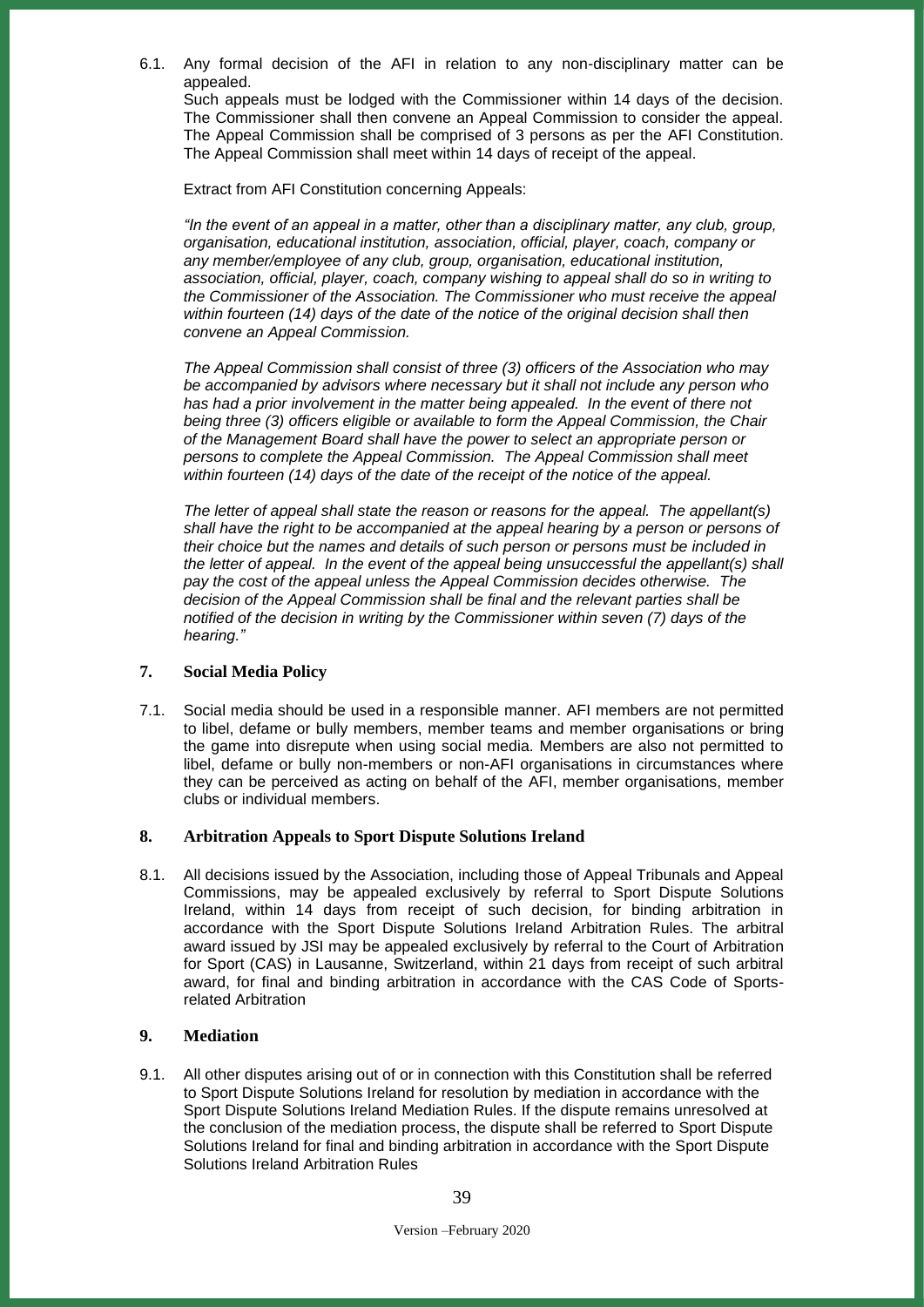## <span id="page-39-0"></span>**10. Application to third parties**

10.1. For avoidance of doubt, in accordance with the AFI Constitution, all third parties involved in any sanctioned events in Ireland are subject to the these Disciplinary and Dispute procedures.

## <span id="page-39-1"></span>**11. Ejection Appeals**

- 11.1. Ejections may only be appealed in circumstances where one or both teams have videoed the game and have indicated such on their roster form. Only the official video organised by one or other of the teams can be used i.e. no unofficial videos or spectator camera phones. If an official elect to wear a visual recording device during the game, this can be used to support an appeal as secondary footage. The appeal must include the primary video organised by one or other of the teams as outlined above. The use of visual recording devices by officials is covered in the AFI Data Protection Policy – Officiating Footage document.
- 11.2. The appeal must be submitted on the AFI Citation Form within 2 days of the fixture. If the team submitting the appeal has videoed the game, their video footage must accompany the AFI Citation Form.
- 11.3. The video footage of the incident must be of good quality and include the incident/penalty which is being appealed. If the incident was videoed by the appellants' opponent, the opponent must submit the footage of the incident, as mentioned above, within 48 hours of being requested to do so by the Director of Officiating or his/her nominee. The Director of Officiating or his/her nominee can request additional video/audio evidence where they feel it will assist the appeals process. All footage must be viewed by the Director of Officiating or his/her nominee on a screen at least 14" wide.
- 11.4. The review of the ejection will be conducted by the Director of Officiating or a nominee of the Director of Officiating. The decision of the Director or his nominee will be final and cannot be appealed further. The video footage available to the Director or his nominee must conclusively show that the ejection was in error for the referee's original decision to be overturned.
- 11.5. In instances of mistaken identity, if the footage submitted for an appeal conclusively shows that an ejection or any other foul was warranted, the Director of Officiating or his nominee may attribute this ejection or foul to the correct player. In such instances, the correct player will serve any consequential suspension and/or other disciplinary penalties that the incident warrants.
- 11.6. If a player is disqualified in the first half the team may appeal during the intermission between halves. The Head Referee will be provided a video of the play in question for his review in the officials' private secure location. The Head Referee will review the video to determine whether the disqualification is reversed. The decision of the Head Referee is final.

## <span id="page-39-2"></span>**12. Scheduled of Set Penalties**

12.1. Notwithstanding all the aforementioned, the AFI may bring in a Schedule of Set Penalties to automatically apply in circumstances where the AFI By-Laws and/or Constitution have been breached. Where such a schedule exists, the automatic penalty will be applied when the breach has come to the AFI's attention. Any appeals of automatic penalties must be notified to the Commissioner within two weeks of the application of the penalty. In such cases, only the fact that a breach did or did not occur can be appealed. If an appeal is unsuccessful, the automatic penalty remains in situ and the unsuccessful appellant must pay the full cost of the appeal. Such appeals will be heard by the Appeals Tribunal. The list of Set Penalties currently in force is attached at Appendix 4.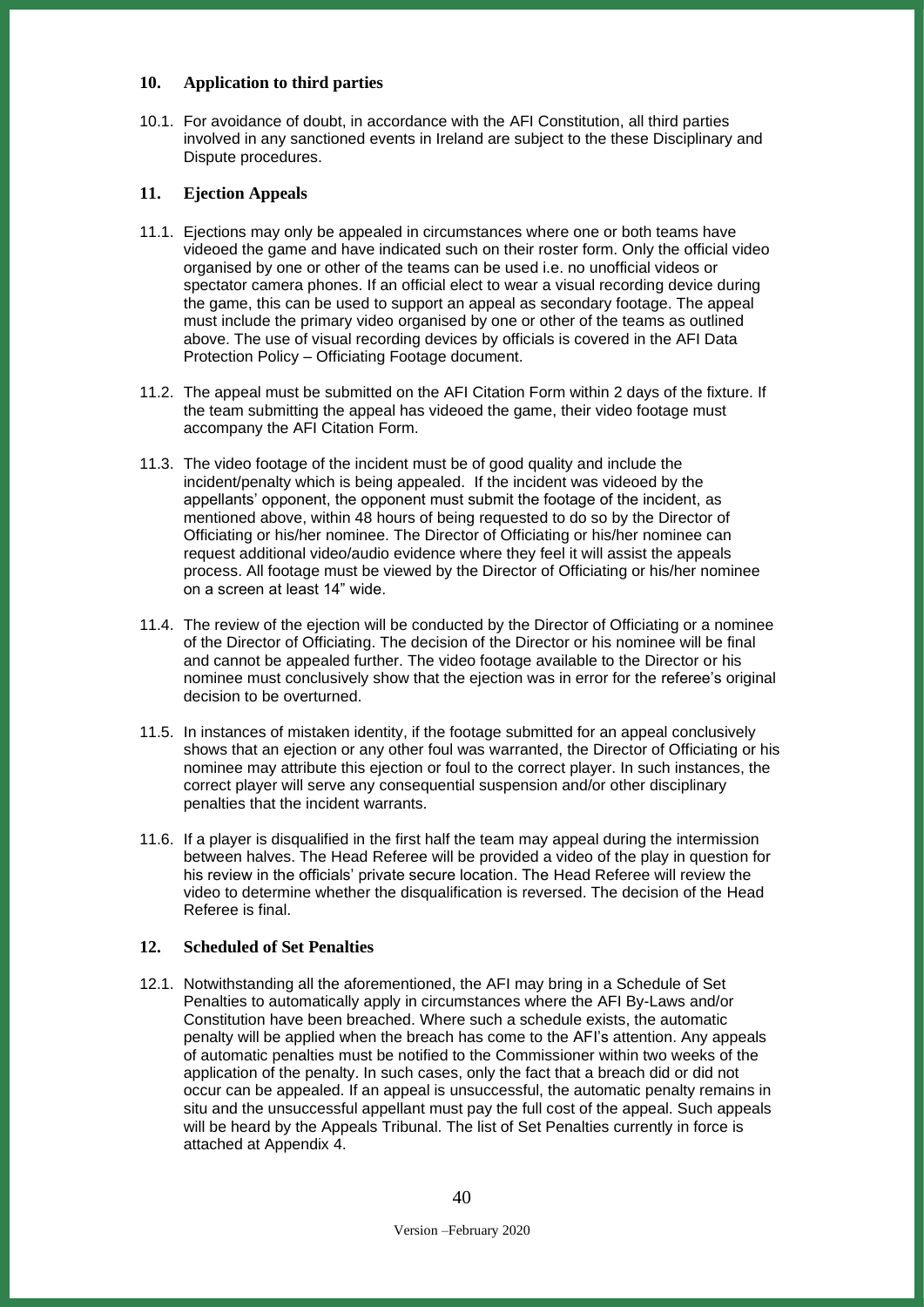## <span id="page-40-0"></span>**13. Video Citation & Disciplinary Points**

## A. Video Citation

- 1. Reviews will only take place in the case of (i) flagrant personal fouls recorded by the officials on game day and (ii) where one of the participating teams requests a review of a specific incident for the purpose of determining whether or not a personal foul deemed to merit additional sanction (whether foul is called or not called) occurred; and only if a visual recording of the game has been made by one of the participating teams.
- 2. All teams will indicate on the Team Roster Form whether or not they are planning on making a visual recording of the game (video, dvd etc.).
- 3. In the case of a (i) above, the review will be initiated on receipt of the referee's official report. In the case of a. (ii) above, the review will be initiated when the team completes and submits the form entitled "AFI Citation Form" within 5 days of the incident (by email or hard copy). This form must be accompanied by video footage of the incident. The video footage of the incident must be of good quality and include the incident/penalty which is being appealed. The Director of Officiating or his/her nominee can request additional video/audio evidence where they feel it will assist the citation process. All footage must be viewed by the Director of Officiating or his/her nominee on a screen at least 14" wide.
- 4. When a request to review has been received, the AFI may request submission of any visual recording of the game made by either of the participating teams.
- 5. Following receipt of a request to review and any relevant video footage, the AFI will forward a copy of the citation form and any relevant footage to the team of the individual(s) being cited and the individual(s). The team has to indicate within 1 week of this date whether or not the cited individual(s) wishes to accept that they committed a flagrant foul or contest the citation.
- 6. If the individual(s) accept(s), they will be awarded the appropriate disciplinary points as per B below.
- 7. If the individual(s) contest the citation, the matter will be referred to the AFI Disciplinary Committee. The cited individual can request that Committee review any other relevant evidence He can submit an explanation of the incident, from his point of view, to the citation panel. The Committee will inform the individual(s) and the team of their verdict, including a brief description of why they arrived at their verdict, plus indicate the total number of points that the individual(s) is currently on cumulatively. The team who submitted the citation form is permitted to attend any Disciplinary Committee meeting on the matter and make a submission to the Disciplinary Committee as to their reasons for referring the matter to the Committee and the impact, if any, on their club/members. This submission is to be read out at the commencement of the meeting.
- 8. If the incident is referred to the AFI Disciplinary Committee, the Committee is entitled to seek technical advice from relevant AFI Directors to assist it in determining the severity of the foul. If the Committee is of the opinion that a personal foul deemed to merit additional punishment occurred, the individual will be awarded the appropriate disciplinary points as per B below.
- 9. The AFI Disciplinary Committee may refuse to consider frivolous citation requests.
- B. Disciplinary Points.
- 1. Disciplinary Points will be awarded to participants in all competitive games as follows:
	- 15 yard penalty recorded by the officials (with the exception of those listed in (a) to (e) below, which will be awarded 0 points) – 1 point. (a) Defensive Pass Interference.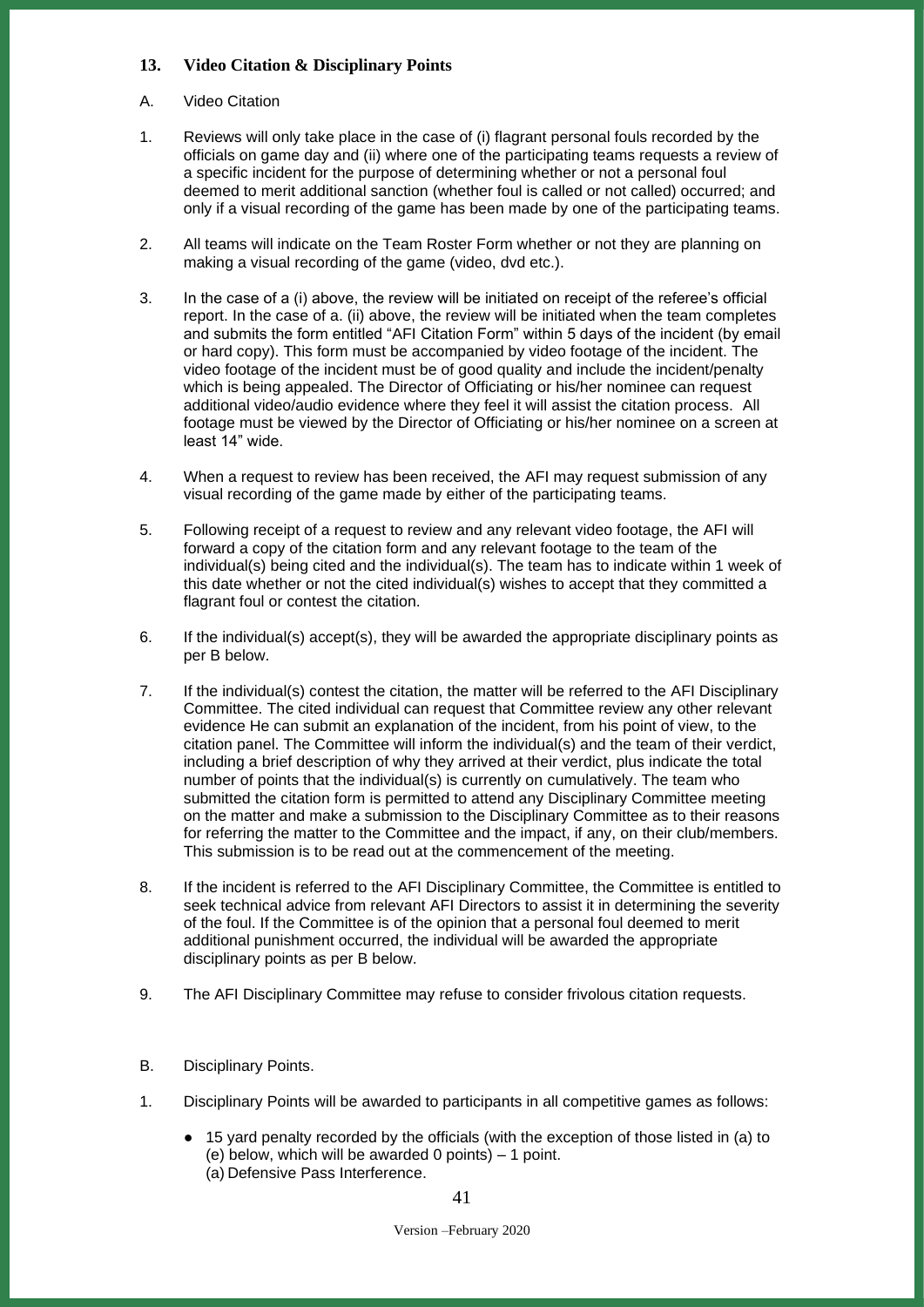(b) Illegally batting loose ball.

(c) Illegally batting a backward pass.

(d) Batting ball in possession by player in possession.

(e) Illegally kicking ball.

[See "Summary of Penalties" in NCAA rule book for rule references for (a) to (e)].

● Citation accepted by individual under A6 above – 2 points.

- Personal foul deemed to merit additional sanction determined by A8 above  $-3$ points.
- $\bullet$  An ejection by the officials, or a foul deemed an ejection after citation  $-3$  points (plus the automatic 1 game suspension).

(N.B. If a personal foul is recorded by the officials, then cited and 'upgraded', the additional points replace the 1 point for the recorded personal foul; they are not added to the 1 point.)

(N.B. 1 point personal fouls cannot be added to the record via citation, if a cited foul is not deemed flagrant, then it does not result in any disciplinary points at all)

- 2. Disciplinary Thresholds:
	- 8 points.
	- 12 points and every 4 points thereafter.
- 3. A player earns a 1 game suspension for every threshold passed. If a player is ejected on game day, or by the AFI Disciplinary Committee following a citation, he will serve an automatic 1 game suspension in addition to any earned through passing a points threshold.
- 4. Suspensions will be administered in the normal manner.
- 5. Video evidence may be used to establish the identity of any individual committing a personal foul if the identity (e.g. player number) is not recorded in a referee's report.
- C. Disciplinary Log Management
- 1. The Director of Officiating will keep the ongoing record of the disciplinary points for each individual who has accrued points. This will be updated with each referee's game report received. The records will include a list of each point(s) attributed along with the player name, team and date and foul type, as well as a tally of points currently active for each individual.
- 2. The enforcement data of a citied foul will be when the verdict was delivered.
- 3. Any of the details that are omitted from the game-day record of personal fouls may be filled in at a later date, if there is evidence to support it.
- 4. A log will also be kept of citations, including the details of the citation form, whether the individual(s) accepted the citation, or if it went to the Disciplinary Committee, the number of points and brief description of the verdict. The clip of the incident(s) will also be kept on record. This will include records of citations that were rejected by the Committee, solely for the purpose of comparison with similar types of foul.
- 5. The Disciplinary Committee will be able to request details and videos of previous incidents of a similar type, to help them make their verdict.
- D. Guidelines for Citation Judgements
- 1. Injury as a result of the incident is not necessarily proof that it was 'flagrant' or merits additional punishment.
- 2. It must be clear, beyond reasonable doubt, that the incident was a foul and that it was flagrant and/or serious enough to merit additional punishment.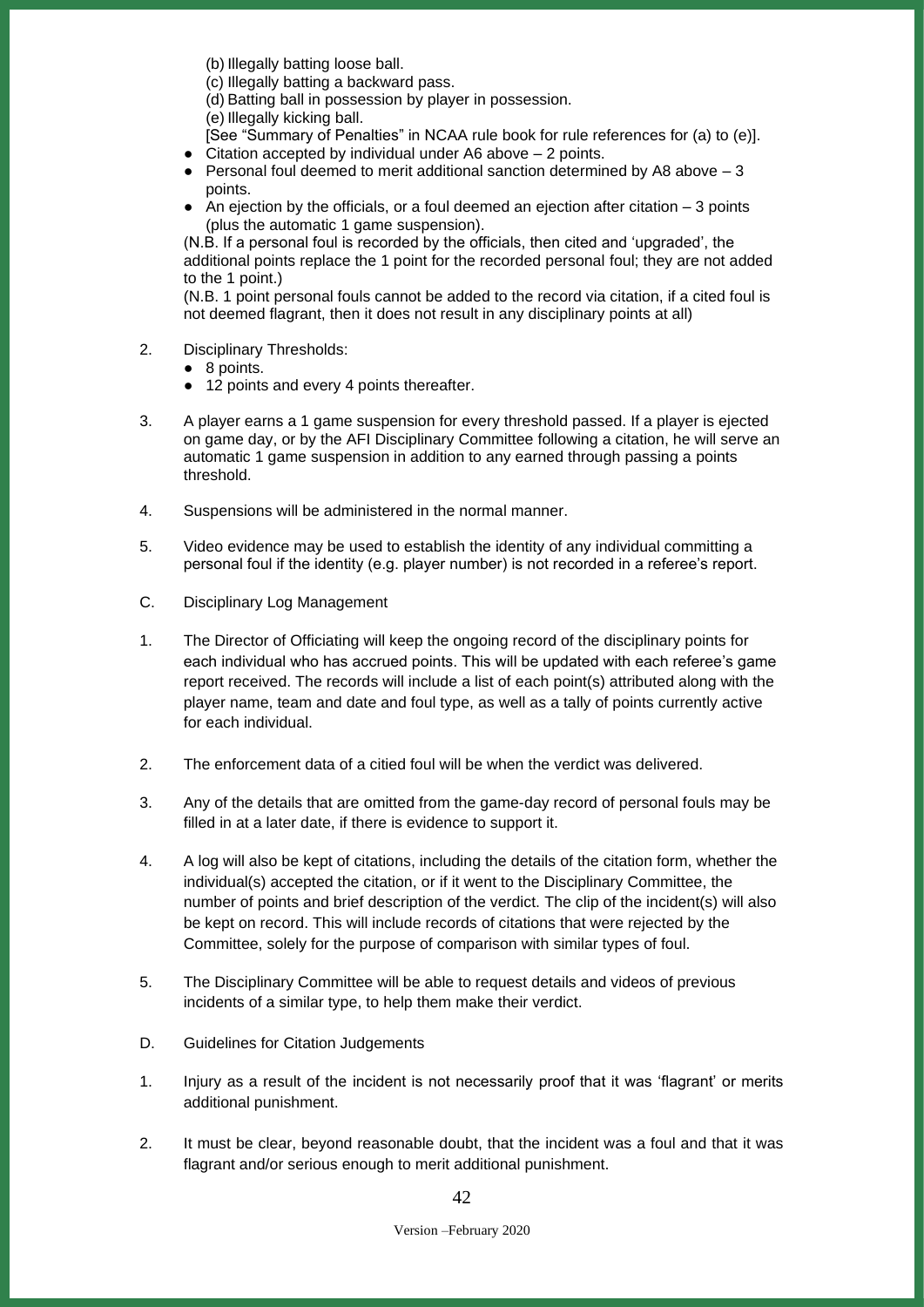- 3. If the quality or angle of the visual evidence is insufficient to be clear of reasonable doubt, then the citation must be rejected.
- 4. Previous rejected citations against an individual should have no influence on other citation decisions against that individual.
- 5. The decision must be unanimous.
- 6. The football rulebook (NCAA with local adjustments) is the ultimate reference in these judgements. If the incident is not a foul according to the rulebook, then the citation must be rejected.
- 7. 'Flagrant' is defined in the rulebook as 'A flagrant personal foul is a rule infraction so extreme or deliberate that it places an opponent in danger of catastrophic injury' (Rule 2.9.1).
- 8. Whilst the rulebook defines many things in black and white, there is a certain amount of judgment required in the interpretation of some rules, it is this judgment that is the reason the Disciplinary Committee sits on these cases. The judgment of 'flagrant' or serious enough to merit additional punishment will be a central part of the decision.
- 9. Emphasis should also be placed on the Protection of Defenceless Players, which is also a Point of Emphasis in the NCAA rulebook (FR-8).

**PROTECTION OF DEFENSELESS PLAYERS—**In 2008, the committee introduced a separate rule prohibiting initiating contact with and targeting a defenceless opponent (Rule 9-1-3).

The following are situations in which defenceless players are susceptible to serious injury:

• The quarterback moving down the line of scrimmage who has handed or pitched the ball to a teammate, and then makes no attempt to participate further in the play;

• The kicker who is in the act of kicking the ball, or who has not had a reasonable length of time to regain his balance after the kick;

• The passer who is in the act of throwing the ball, or who has not had a reasonable length of time to participate in the play again after releasing the ball;

• The pass receiver whose concentration is on the ball;

• The pass receiver who has clearly relaxed when the pass is no longer catchable;

- The kick receiver whose attention is on the downward flight of the ball;
- The kick receiver who has just touched the ball;
- The player who has relaxed once the ball has become dead; and
- The player who is obviously out of the play.

These players are protected by rules that have been in place for many years. It is of the utmost importance that participants, coaches and game officials carefully and diligently observe safety rules.

Intentional helmet-to-helmet contact is never legal, nor is any other blow directed toward an opponent's head. Flagrant offenders shall be disqualified.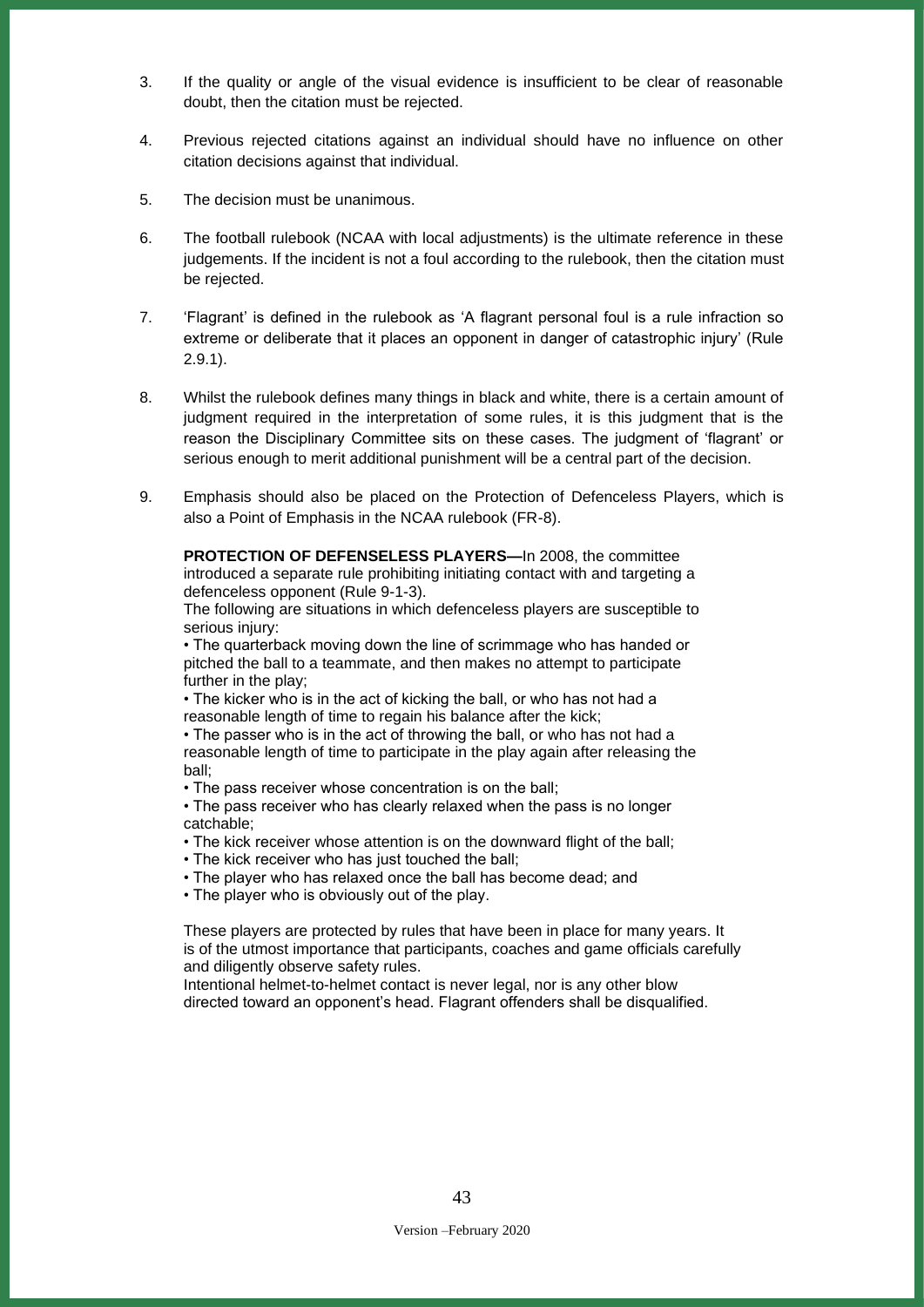## **AFI Citation Form**

## 1. Team submitting Form:

2. Name & contact details of team representative submitting form:

3. Fixture  $(\text{teams}/\text{date})$ :

4. Details of Individual Being cited/or whose ejection is being appealed (team/number/name if known):

5. Was the incident penalised by the match officials? Y/N

6. Description of incident (when, where on field, persons involved, type of foul etc.):

\_\_\_\_\_\_\_\_\_\_\_\_\_\_\_\_\_\_\_\_\_\_\_\_\_\_\_\_\_\_\_\_\_\_\_\_\_\_\_\_\_\_\_\_\_\_\_\_\_\_\_\_\_\_\_\_\_\_\_\_\_\_\_\_\_\_\_\_

**Please note that a copy of this form will be forwarded to the individual(s) cited.**

<span id="page-43-0"></span>FOR OFFICIAL USE ONLY: Date Received:

## **Appendix 2 - Candidate for Election**

Version –February 2020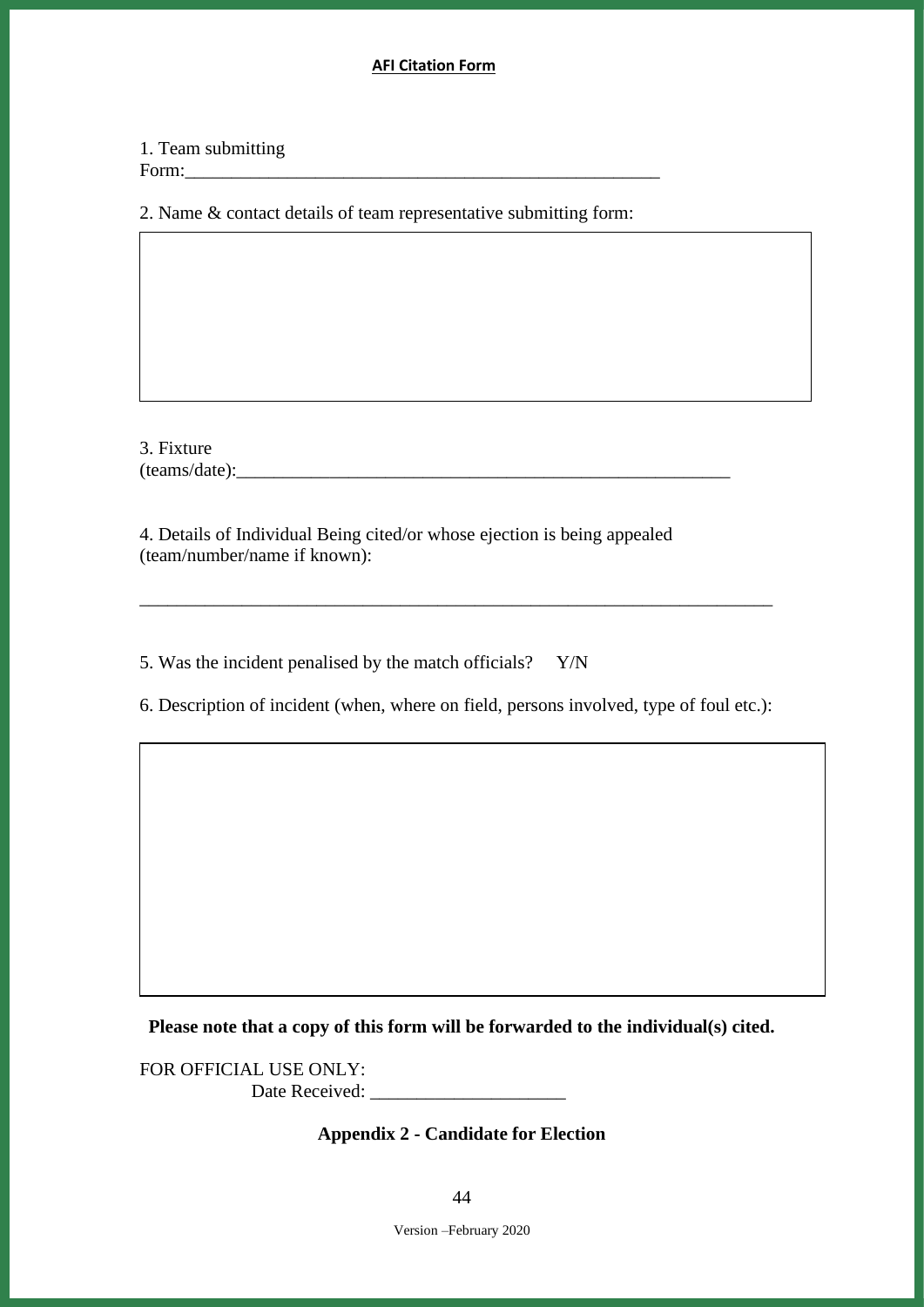**Name:** 

**List Board Position(s) candidate is standing for:**

# **Team Affiliation (if any):**

**Previous teams:** 

**No. of Years as AFI member:**

Official (Y/N) Coach (Y/N) Player (Y/N):

| <b>Committee Experience</b> |           |       |  |
|-----------------------------|-----------|-------|--|
| Organisation/Club           | Positions | Dates |  |
|                             |           |       |  |
|                             |           |       |  |
|                             |           |       |  |
|                             |           |       |  |
|                             |           |       |  |
|                             |           |       |  |

# **Additional information to be circulated to Team Managers**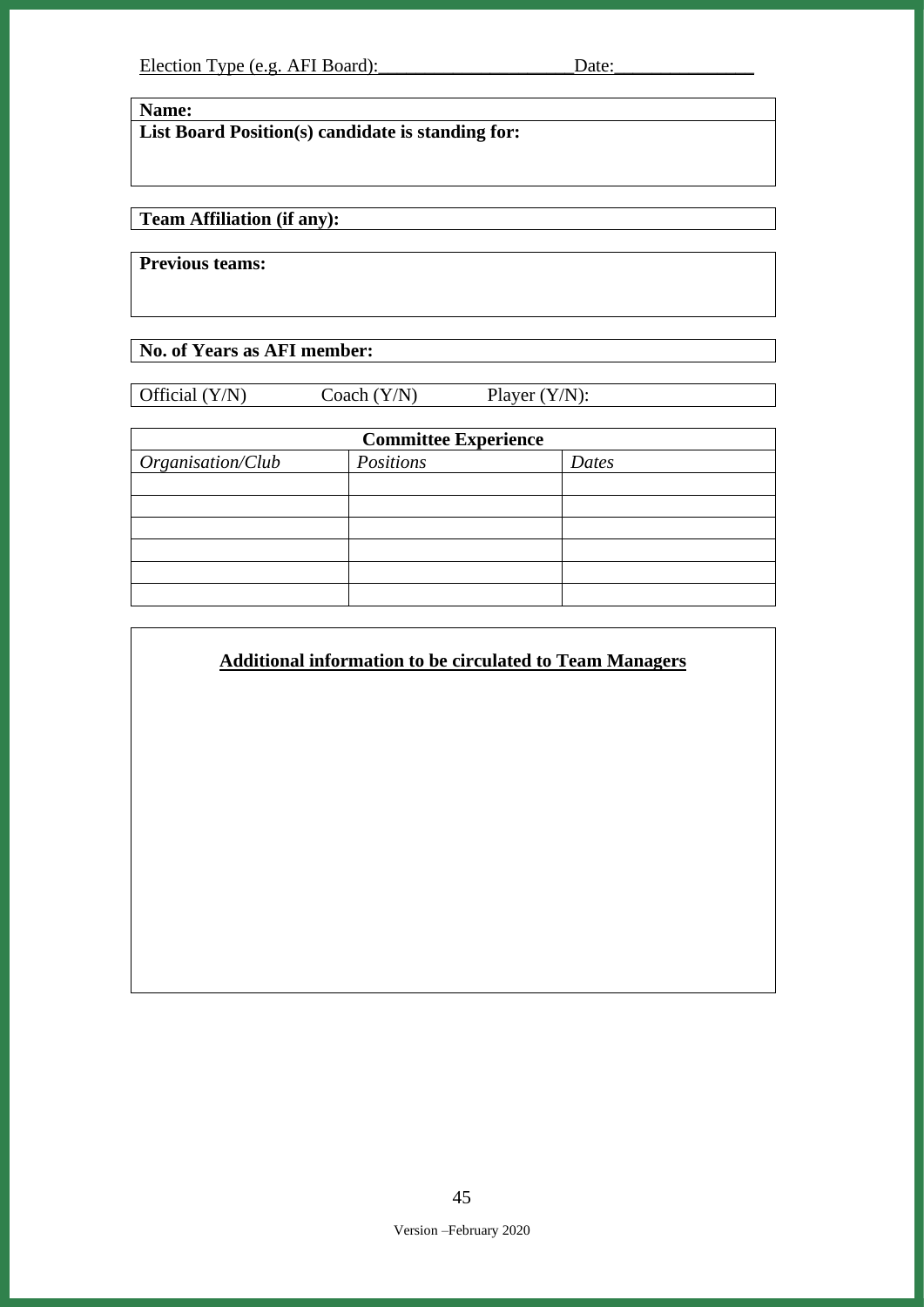| <b>Appendix 3 - AFI Failure to Complete Form</b> |  |
|--------------------------------------------------|--|
|--------------------------------------------------|--|

<span id="page-45-0"></span>

|                | (name & role)                                                                                                                                                        |                                      |
|----------------|----------------------------------------------------------------------------------------------------------------------------------------------------------------------|--------------------------------------|
|                |                                                                                                                                                                      | ( <i>name of Team</i> ) informed the |
|                | officials of my teams decision not to complete the fixture between my club $\&$<br>$\qquad (opponent) AT$                                                            |                                      |
|                | $\frac{(\text{venue}) \text{ ON } \_\_\_\_\_\_\_2}{\text{72020.}}$ This resulted in                                                                                  |                                      |
|                | the game not being played to completion.                                                                                                                             |                                      |
|                | (SIGNATURE)                                                                                                                                                          |                                      |
| (DATE)         |                                                                                                                                                                      |                                      |
| <b>REASON:</b> |                                                                                                                                                                      |                                      |
|                |                                                                                                                                                                      |                                      |
|                |                                                                                                                                                                      |                                      |
|                |                                                                                                                                                                      |                                      |
|                |                                                                                                                                                                      |                                      |
|                |                                                                                                                                                                      |                                      |
|                |                                                                                                                                                                      |                                      |
|                | Please List Players, who, as a result of injury received during the game received<br>medical treatment, are unable to complete the game. You may be asked to provide |                                      |
|                | documentation of medical treatment involved.                                                                                                                         |                                      |
|                | <b>NAME</b>                                                                                                                                                          |                                      |
| <b>NUMBER</b>  |                                                                                                                                                                      | <b>POSITION</b>                      |
|                |                                                                                                                                                                      |                                      |
|                |                                                                                                                                                                      |                                      |
|                |                                                                                                                                                                      |                                      |
|                |                                                                                                                                                                      |                                      |
|                |                                                                                                                                                                      |                                      |
|                |                                                                                                                                                                      |                                      |
|                |                                                                                                                                                                      |                                      |
|                |                                                                                                                                                                      |                                      |
|                |                                                                                                                                                                      |                                      |

## **NOTE: This form must be completed and returned to the Crew Chief of the Officiating crew within 30mins of ending of the GAME.**

It is the responsibility of the team to ensure the Official has the Form within the given time limit. Failure to provide a completed form will result in serious penalties for the team who failed to fulfil the fixture.

NOTE: Information you have provided here will form the basis of any investigation by the AFI into this uncompleted fixture. Information not provided on this form may not be taken into consideration during that investigation.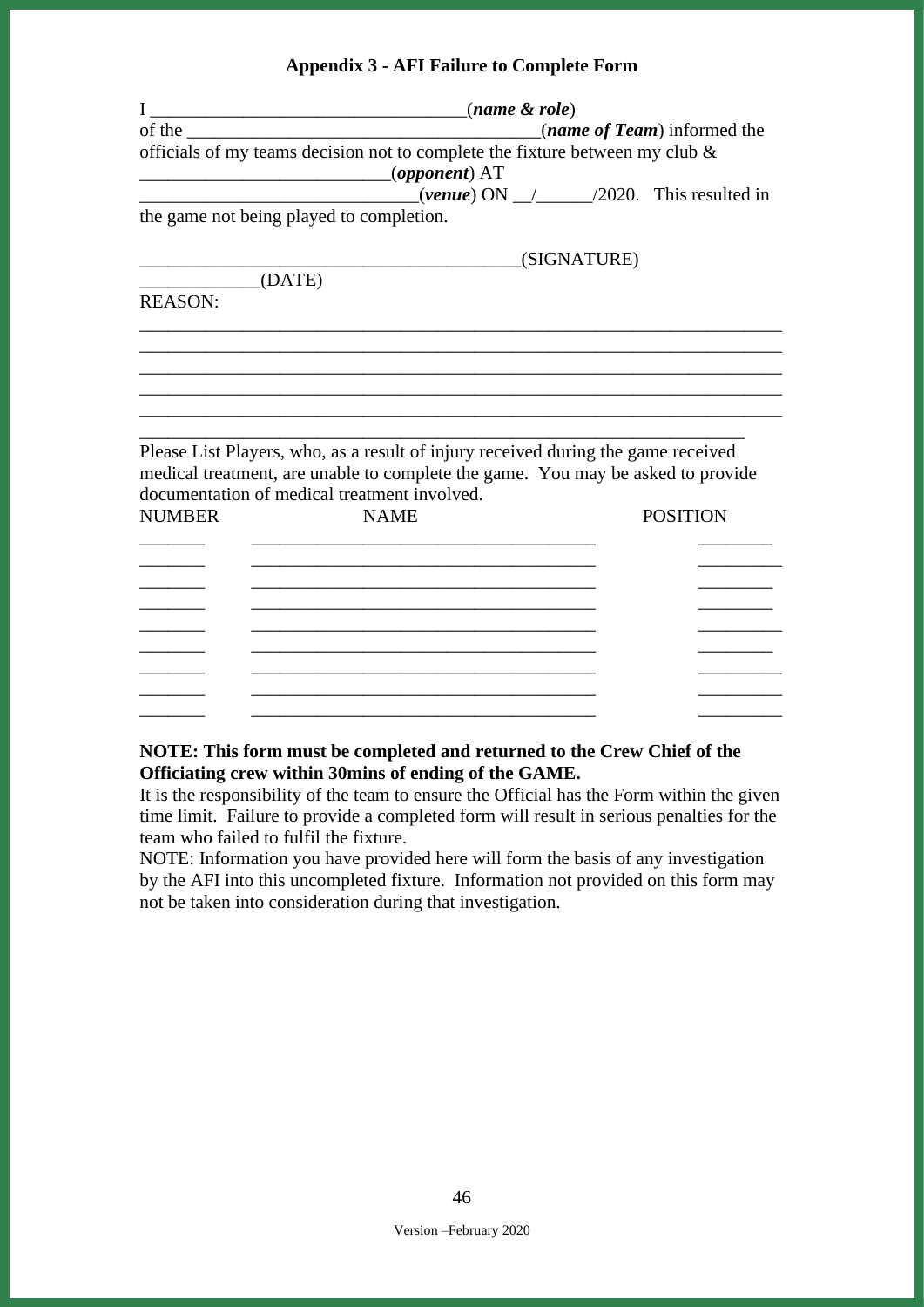## **Appendix 4 - Schedule of Set Penalties**

- <span id="page-46-0"></span>1. Failing to provide the number of officials as directed by AFI **without** a minimum of 72hrs notice that the assignment cannot be fulfilled – automatic deduction of 1pt.
- 2. Failing to provide the number of officials as directed by AFI **with** a minimum of 72hrs notice that the assignment cannot be fulfilled, however the fixture can proceed with a sufficient number of officials – Warning issued on first occasion and automatic deduction of 1pt on second occasion.
- 3. Failing to provide the number of officials as directed by AFI **with** a minimum of 72hrs notice that the assignment cannot be fulfilled, however the fixture still cannot proceed with a sufficient number of officials - automatic deduction of 1pt.
- 4. Failing to provide the number of officials as directed by AFI **with** a minimum of 72hrs notice that the assignment cannot be fulfilled, however the fixture can only proceed using the participating teams TPO's - automatic deduction of 1pt.
- 5. Officials not attending courses automatic relegation at end of season.
- 6. Field markings/respect barriers substandard, but not so unsafe that the game doesn't proceed – if occurs twice in one season, team is deducted 1 point.
- 7. Playing an unregistered person game forfeit to opposition plus deduction of an additional point i.e. 2 points in total. Any persons who signed the Roster Form are suspended for 3 months. The player in question is suspended for 12 months.
- 8. Unregistered person participating in contact practice sessions (contact is defined as intentional contact with another person or relevant practice equipment e.g. tackling bag). Deduction of 1 point in relevant conference.
- 9. Playing an ineligible player game forfeit to opposition. Player suspended for 2 months.
- 10. Turning up late for a fixture if occurs twice in one season, team is deducted 1 point.
- 11. Coach not certified game forfeit plus a deduction of an additional 3 points i.e. 4 points in total.
- 12. Incomplete Audit no competitive football for 12 months.
- 13. Not turning up for Audit meeting automatic relegation to lower division or possibly no competitive football for the coming season.
- 14. Not turning up for AGM/SGM/EGM €500 fine (per meeting) to be paid in full within 3 months of the meeting being held. Non payment will result in a deduction of 2 points. Exceptions may apply in the event of an emergency and will be decided by the Commissioner.
- 15. Failure to submit game paperwork including proper Roster Form game forfeit.
- 16. Turning up with clashing uniforms deduction of 1 point if game actually proceeds.
- 17. Not providing volunteers for AFI events €200 fine per requested volunteer (all teams are required to provide a minimum of 2 volunteers per season). Exceptions may apply in the event of an emergency and will be decided by the Commissioner.
- 18. Non-payment of officials' fees on the day €100 surcharge.
- 19. Failure to implement Concussion Protocol suspended from coaching for 6 months and must recertify.
- 20. Failure to supply a minimum of 10 Side-line evaluation forms to ambulance personnel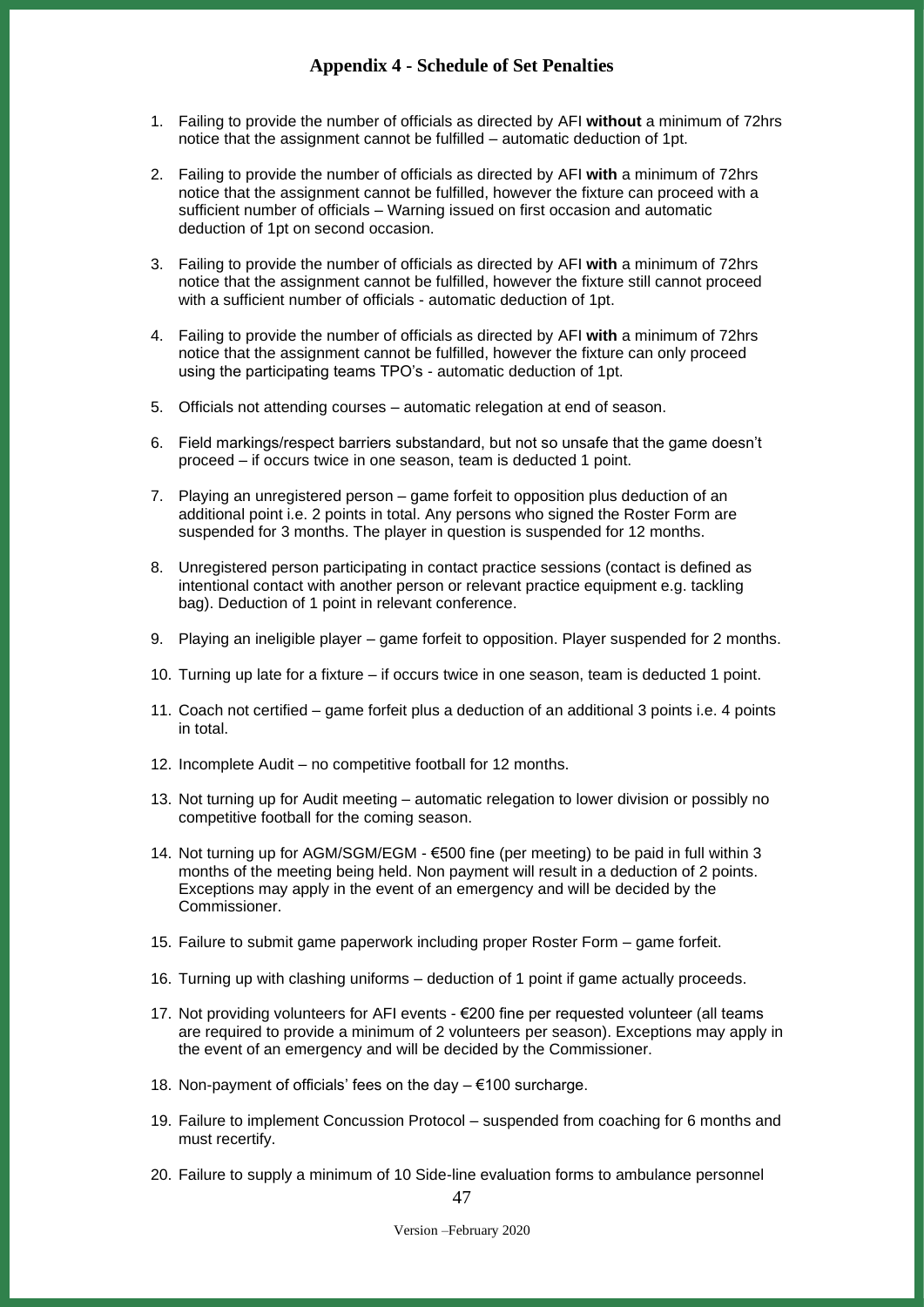shall result in a delay of game penalty on the first and each subsequent instance. On a second or subsequent instance a deduction of 1pt will apply to league standings. (A point deduction may carry into the following season).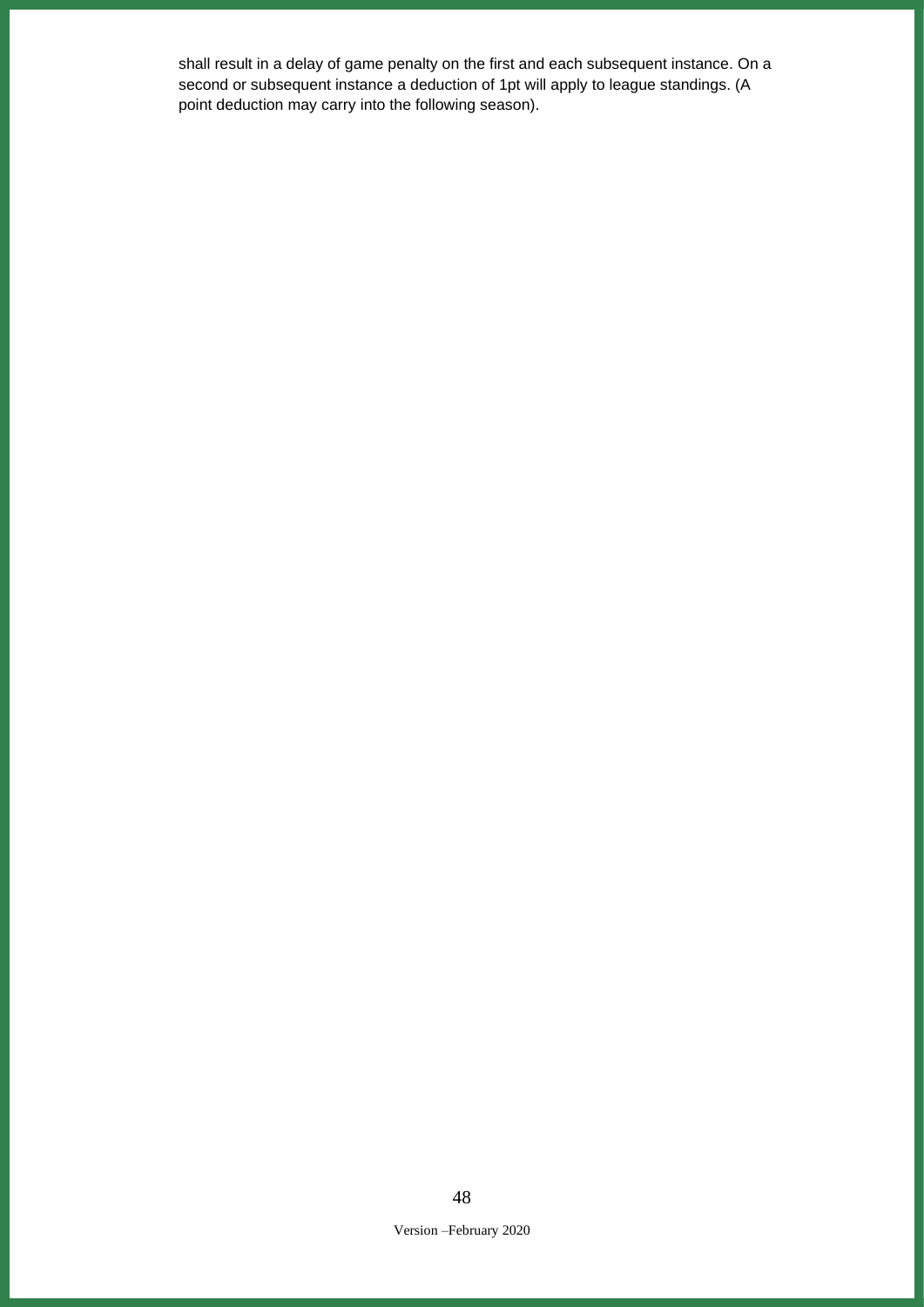## **Appendix 5 - Team Roster Form 2020**

**AMERICAN FOOTBALL IRELAND**

## **TEAM ROSTER FORM 2020**

| Team                                                                  |  |     |    |
|-----------------------------------------------------------------------|--|-----|----|
| Opponent                                                              |  |     |    |
| Date                                                                  |  |     |    |
| Level (AFI Premier Division<br>/AFI Division 1/ AFI Division<br>2/DV8 |  |     |    |
| Venue:                                                                |  |     |    |
|                                                                       |  |     |    |
| <b>Head Coach</b>                                                     |  |     |    |
| <b>Team Manager</b>                                                   |  |     |    |
| Side-line Coach*                                                      |  |     |    |
| <b>Assistant Coach</b>                                                |  |     |    |
| <b>Assistant Coach</b>                                                |  |     |    |
| <b>Assistant Coach</b>                                                |  |     |    |
| <b>Assistant Coach</b>                                                |  |     |    |
|                                                                       |  | Yes | No |

<span id="page-48-0"></span>**Are you making a visual recording of this game?\***

#### **I hereby confirm that all players:**

a. has been registered correctly with the AFI and has sufficient training to play kitted football.

b. if the team's official Head Coach is not present the designated alternative Head Coach should be listed as Head Coach and sign the form below.

c. has been informed what equipment is mandatory by rule and what constitutes illegal equipment and

| No. | <b>First Name</b> | <b>Surname</b> | <b>Position</b> | Playing |
|-----|-------------------|----------------|-----------------|---------|
|     |                   |                |                 |         |
|     |                   |                |                 |         |
|     |                   |                |                 |         |
|     |                   |                |                 |         |
|     |                   |                |                 |         |
|     |                   |                |                 |         |
|     |                   |                |                 |         |
|     |                   |                |                 |         |
|     |                   |                |                 |         |
|     |                   |                |                 |         |
|     |                   |                |                 |         |
|     |                   |                |                 |         |
|     |                   |                |                 |         |
|     |                   |                |                 |         |
|     |                   |                |                 |         |
|     |                   |                |                 |         |
|     |                   |                |                 |         |
|     |                   |                |                 |         |
|     |                   |                |                 |         |
|     |                   |                |                 |         |
|     |                   |                |                 |         |
|     |                   |                |                 |         |
|     |                   |                |                 |         |
|     |                   |                |                 |         |
|     |                   |                |                 |         |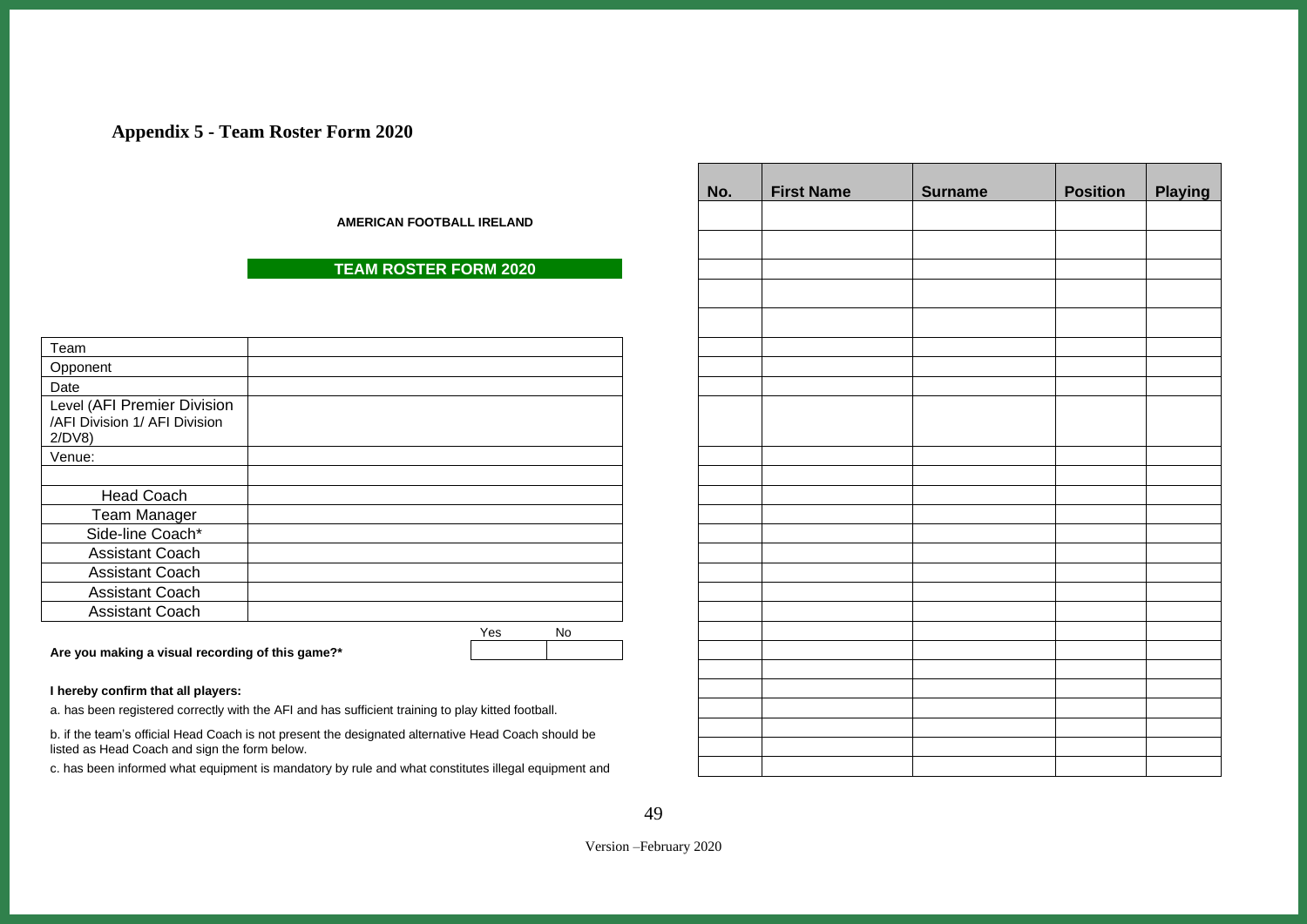in the proper use of the equipment.

d. has been provided with the equipment mandated by rule.

e. has been instructed to wear and how to wear mandatory equipment during the game.

f. has been instructed to notify the coaching staff when equipment becomes illegal through play during the game.

g. is not currently serving a suspension.

h. that the information provided on this form is correct to the best of my knowledge.

i. all coaches in attendance are appropriately qualified as per AFI By-Laws.

*\* Side-line coach is the person designated to (i) ensure that, in advance of any further participation in the game & subject to medical recommendations as per By-Law T4, any player for who leaves the field injured or who causes an injury timeout, is fit to resume, (ii) call timeouts, (iii) control team area & (iv) liaise with officials if required. Must be non-playing coach.*

**I also hereby confirm that I am familiar with the concussion protocol as outlined in C13 of the AFI By-Laws and am applying it in all instances.**

**Head Coaches Signature:**

**Team Managers Signature**